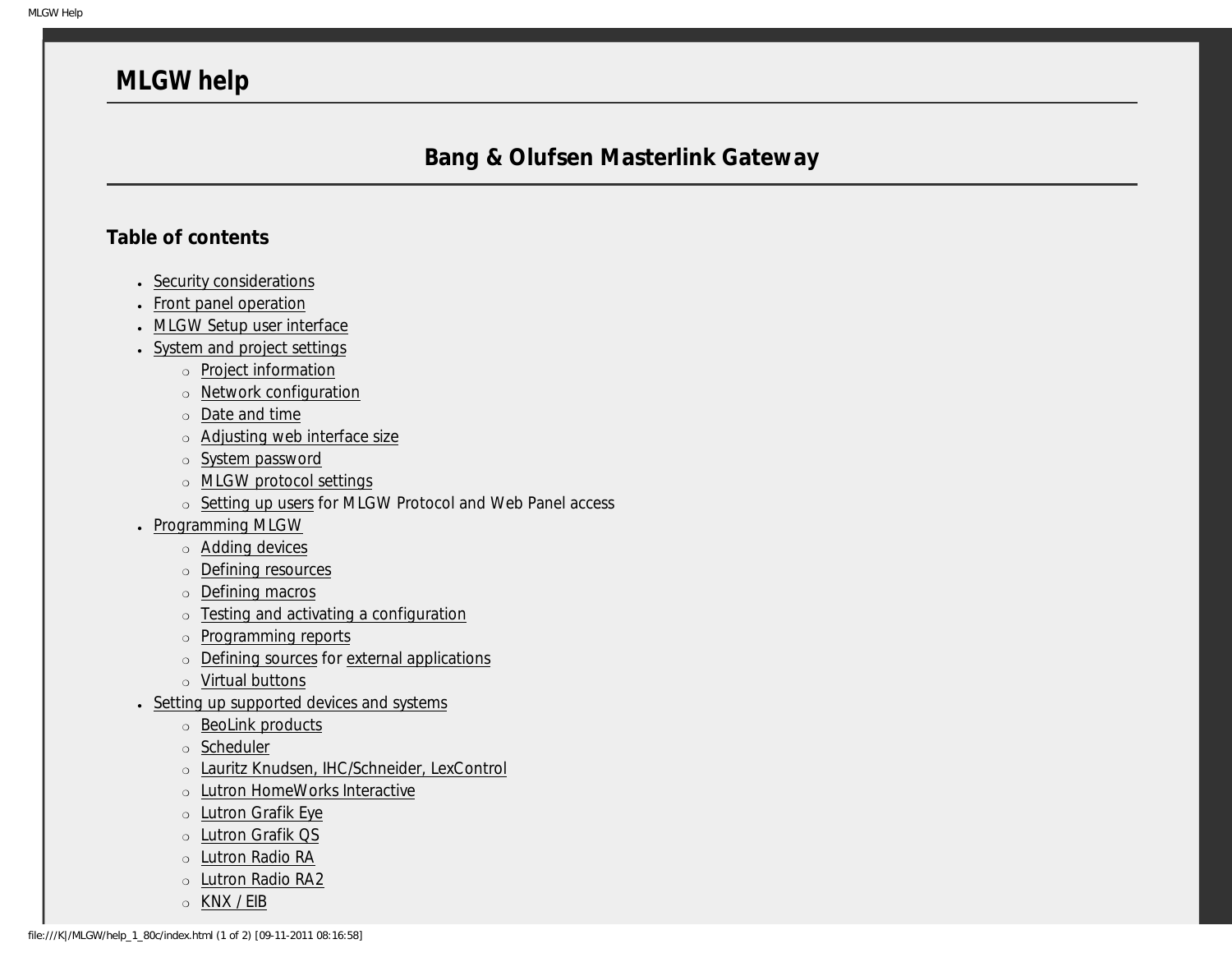MLGW Help

- ❍ [Conson XP](#page-34-0)
- ❍ [Clipsal](#page-35-0)
- ❍ [Dynalite](#page-35-1)
- ❍ [Custom strings](#page-37-0)
- ❍ [Vantage](#page-36-0)
- ❍ [BTicino My Home](#page-37-1)
- [Tools](#page-41-0)
	- o [Loading and saving MLGW configuration](#page-41-1)
	- ❍ [Monitoring system activity](#page-41-2)
	- ❍ [System log messages](#page-42-0)
	- ❍ [System error messages](#page-42-1)
	- o [MLGW software update](#page-42-2)
- [Web panel](#page-44-0)
- [Command Line interface](#page-46-0)
- [RS232 port pin assignment](#page-49-0)
- [Setting up BeoTime](#page-50-0)
- [Troubleshooting](#page-52-0)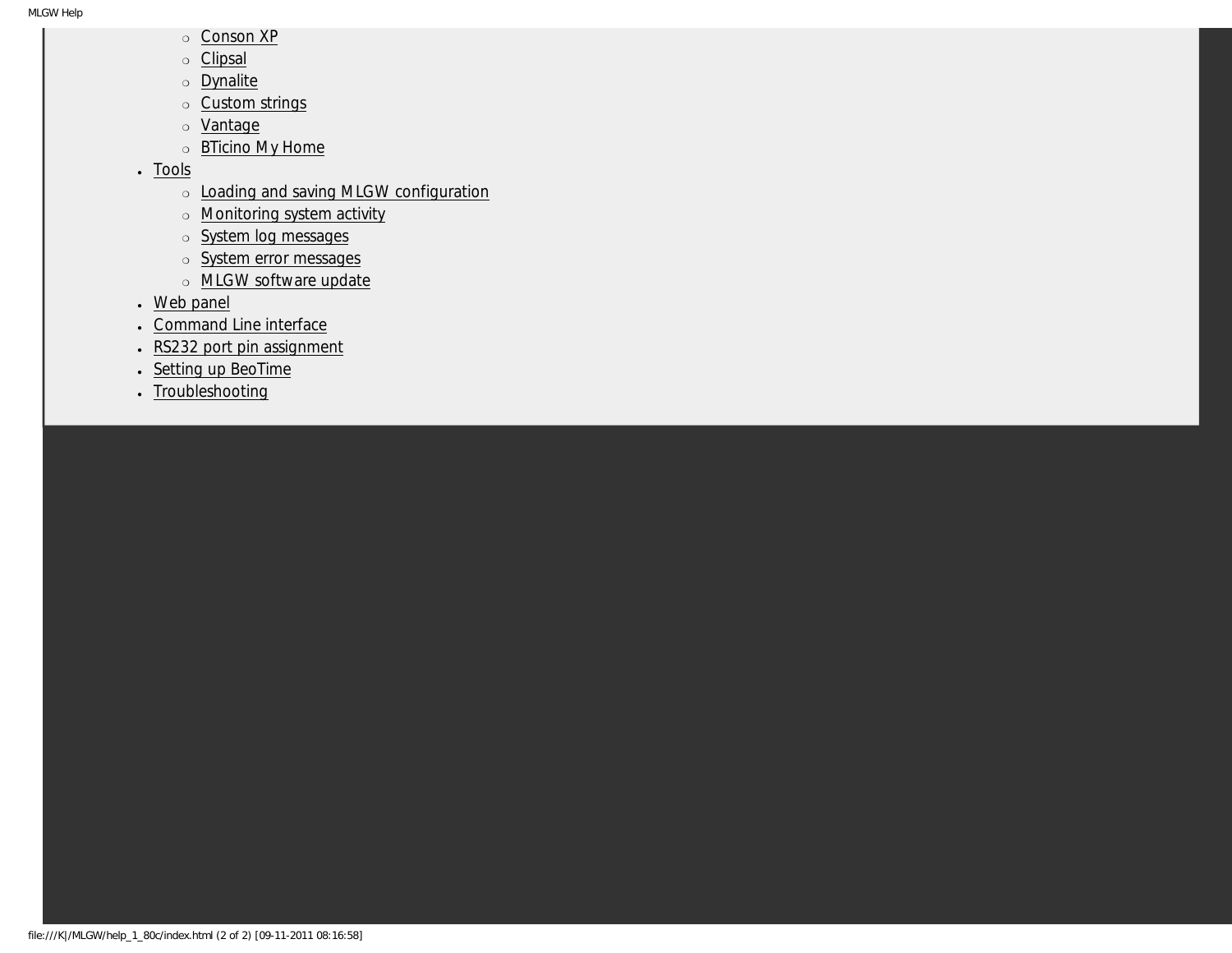### **Security considerations**

### <span id="page-2-0"></span>**Network access to MLGW**

If MLGW is connected to the home network, care must be taken to avoid unauthorised access to MLGW functions.

Special care is required if this network is connected to a wireless access point, since access could be gained from outside the property.

Securing the network itself should be coordinated with the corresponding contractor.

On MLGW, the following should be checked:

- **Always change the default password** for the installer. The default combination is very easy to quess and gives access to all functions. Use a strong password for admin access; if you forget this password, you can always revert to default with the setup button.
- **Enable MLGW Protocol authentication** if your applications support it.
- **Disable MLGW Protocol** if you have no applications using it (neither mobile applications nor external controllers).
- **Disable web panel access** for the users dedicated to external controllers.
- **Avoid defining more users than necessary**. Usually 2 or 3 users should be enough (e.g. one user for parents, another for all kids). Use non trivial passwords. Explain this to the home owners.

### **Interacting with home security systems**

If the security system is integrated with the home automation system, it is sometimes a good idea to arm the security system from the home automation system.

However, **never should the home automation system be allowed to disarm the security system**. Otherwise, someone hacking into the home automation system could break into the house (depending on the setup, hacking could be done via the Internet, the house wireless network, a remote control, keypad, etc.).

### **Unattended home automation actions**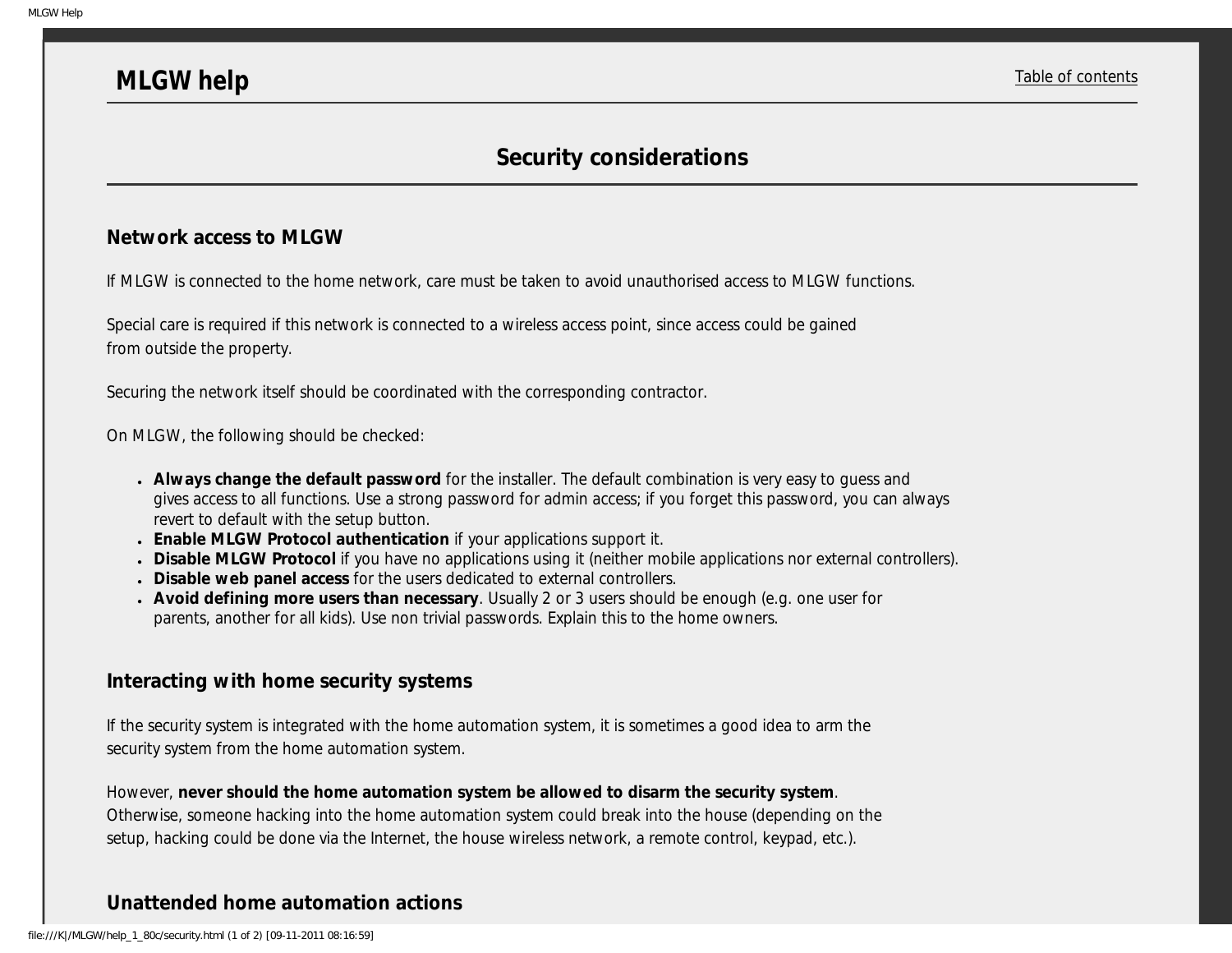There are many usual actions in home automation which can be dangerous if triggered remotely or automatically. Such actions should only be available when the user is present.

Some examples:

- Closing blinds, doors, gates or windows without checking if something or someone is obstructing the way.
- Changing thermostat set-points beyond reasonable values.
- Turning on a TV with motorised stand.
- Switching on appliances or devices which handle power.
- Opening exterior motorised sun shades or awnings without checking the weather conditions.

In any case, require user confirmation on such actions, and most importantly, discuss the whole issue with the home owner.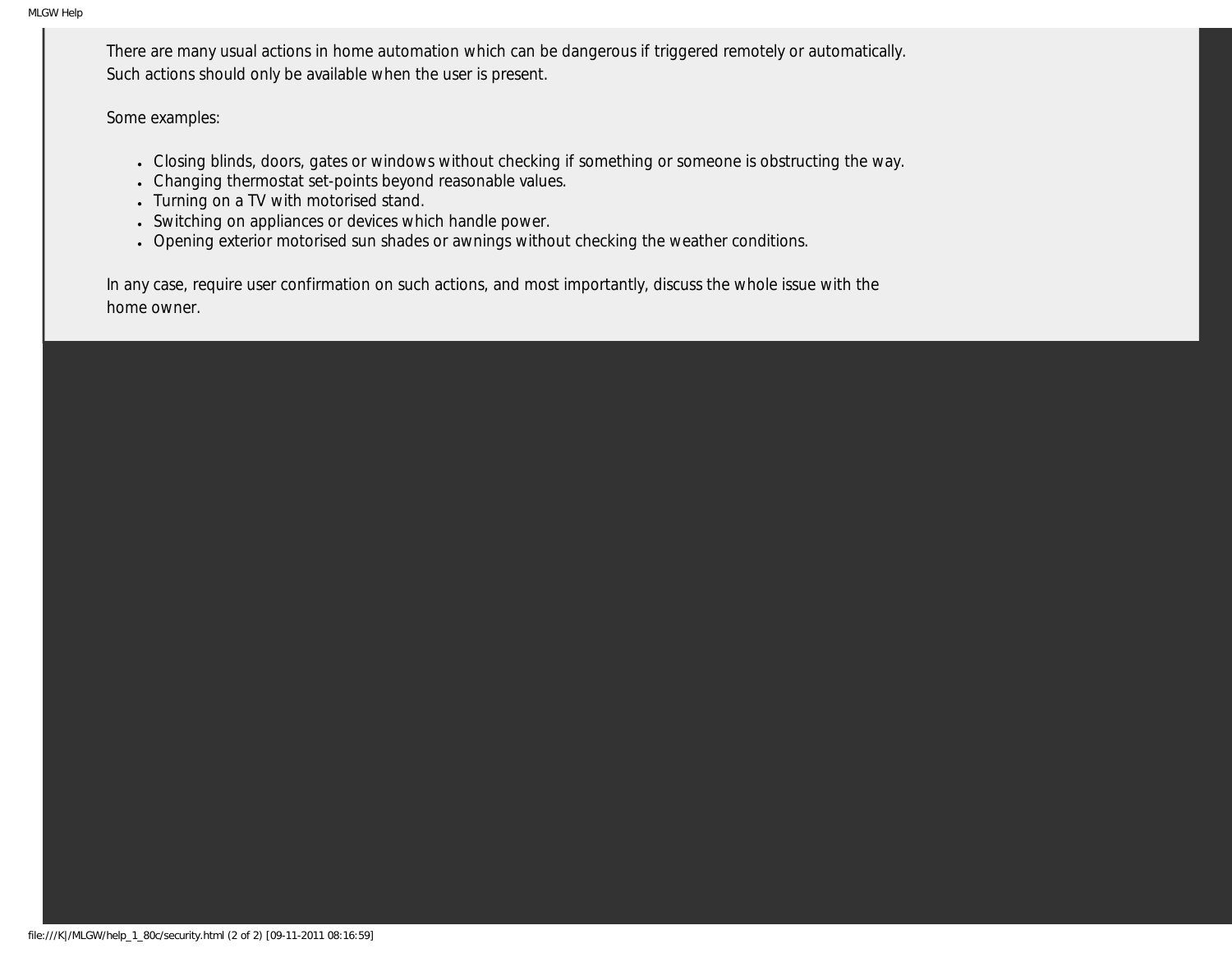## **Front panel**

### <span id="page-4-0"></span>**Front panel indicator**

The front panel indicator provides feedback on the state of the system, and is also used for setup button operation and BeoLink product assignment.

The **normal start-up sequence** shows up like this:

- 1. GREEN: system power up, approximately 2 seconds.
- 2. RED: system boot, approximately 1 minute.
- 3. Blink RED: MLGW application running, and BeoLink products discovery in progress, about 1 minute.
- 4. GREEN: MLGW application running.

If MLGW encounters an unrecoverable internal error, it will signal a **critical error** condition. In this case, the front panel indicator will keep flashing RED and GREEN. The application will still be running, but the error and system logs must be checked for diagnosis.

During **software update** of any of the two processor modules, the front panel indicator will flash GREEN.

### **Setup button**

The setup button on the front panel provides several functions:

- Function 1: optional user event
- Function 2: reset password to [factory default](#page-10-0).
- Function 3: reset network settings to [factory default.](#page-8-0)
- Function 4: erase all configuration, network and password to factory defaults.
- Function 5: BeoLink product assignment on the active configuration.

To select a function, press and hold the setup button. This will cycle through all available functions, and the front panel indicator will blink RED showing the current function. Release the button when you arrive to the desired function number in order to execute it.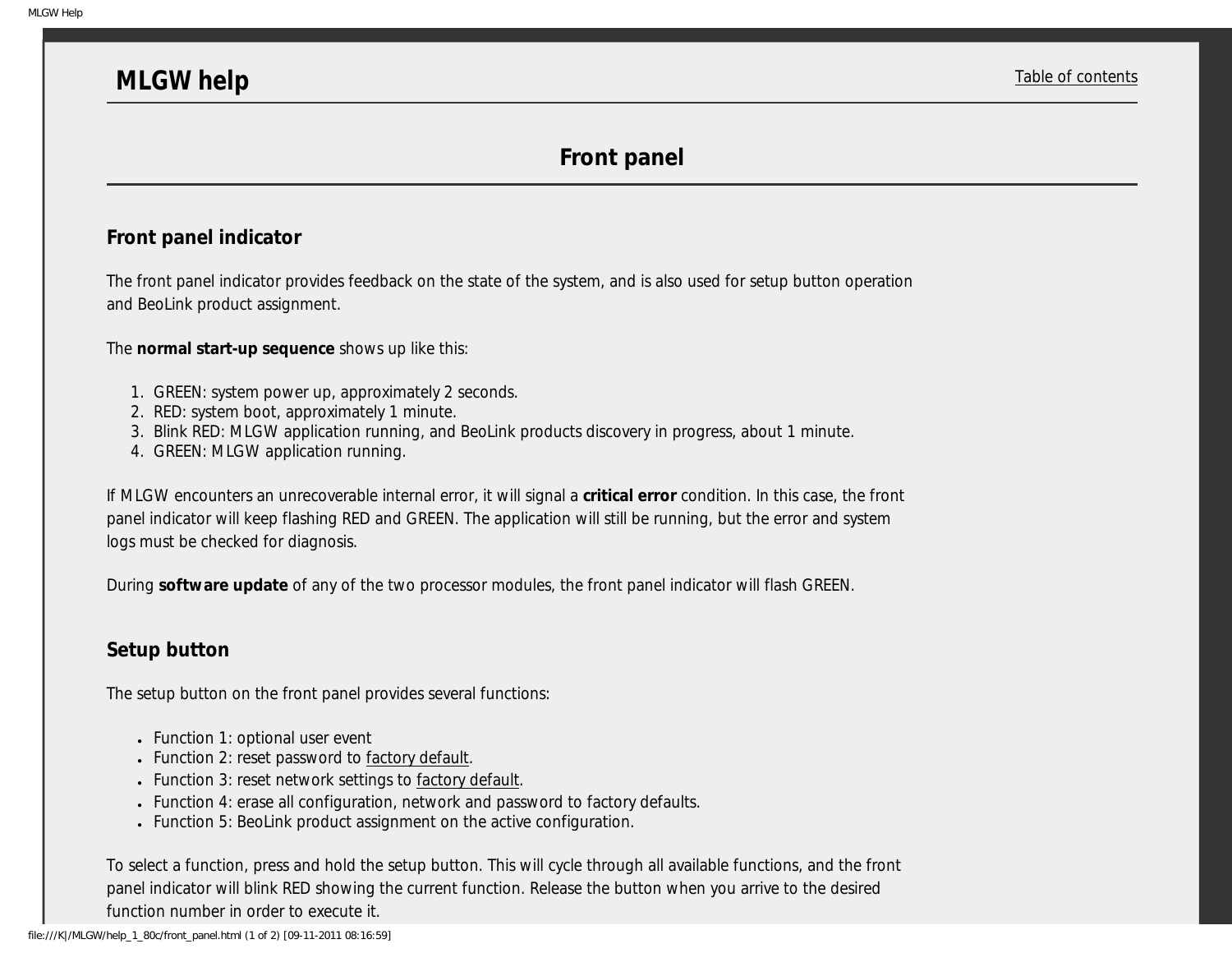Holding the button past the last function will return to normal operation.

Also the setup button can be used during system power up for recalling the original factory installed software, as described in the section on [troubleshooting](#page-52-0).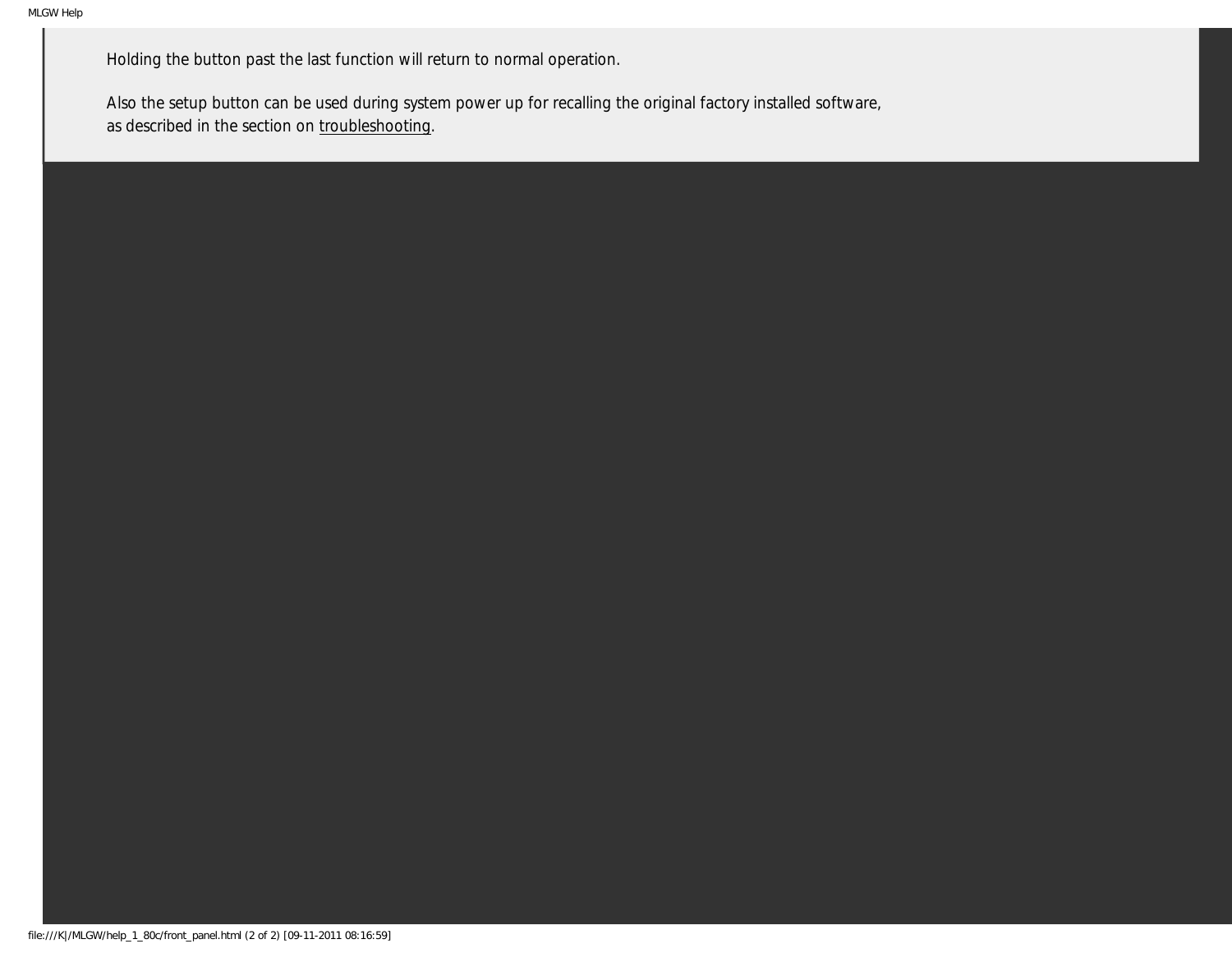### **The web-based user interface**

<span id="page-6-0"></span>Setting up MLGW is done by means of a web user interface.

### **Accessing the interface**

The default IP address for MLGW is 192.168.1.10. This setting can be later changed to suit the installation.

If MLGW is connected to a local area network:

- 1. Connect your computer to the local network.
- 2. Ensure that your computer can access the same subnetwork as MLGW (default 192.168.1.x).
- 3. Open a web browser and open MLGW by typing its IP address (default 192.168.1.10).

If MLGW is not connected to a network:

- 1. Connect an Ethernet patch cord between your computer and MLGW. Your computer may require that this be a cross-wired patch cord.
- 2. Ensure that your computer can access the same subnetwork as MLGW (default 192.168.1.x).
- 3. On a web browser open MLGW by typing its IP address.

If your computer supports Multicast DNS (also known as mDNS or Bonjour), then you can browse directly to **mlgw.local** instead of typing an IP address; or you can browse directly for mDNS services provided in the network.

When connecting, you should get a login dialog on the browser. Use "admin" for the user name, and MLGW password for the password field. The default password is also "admin".

#### **Navigation**

The web interface is organised into a series of screens which can be selected by means of the navigation bars.

Try to avoid using the browser's **back** and **forward** navigation buttons, since you may lose the information you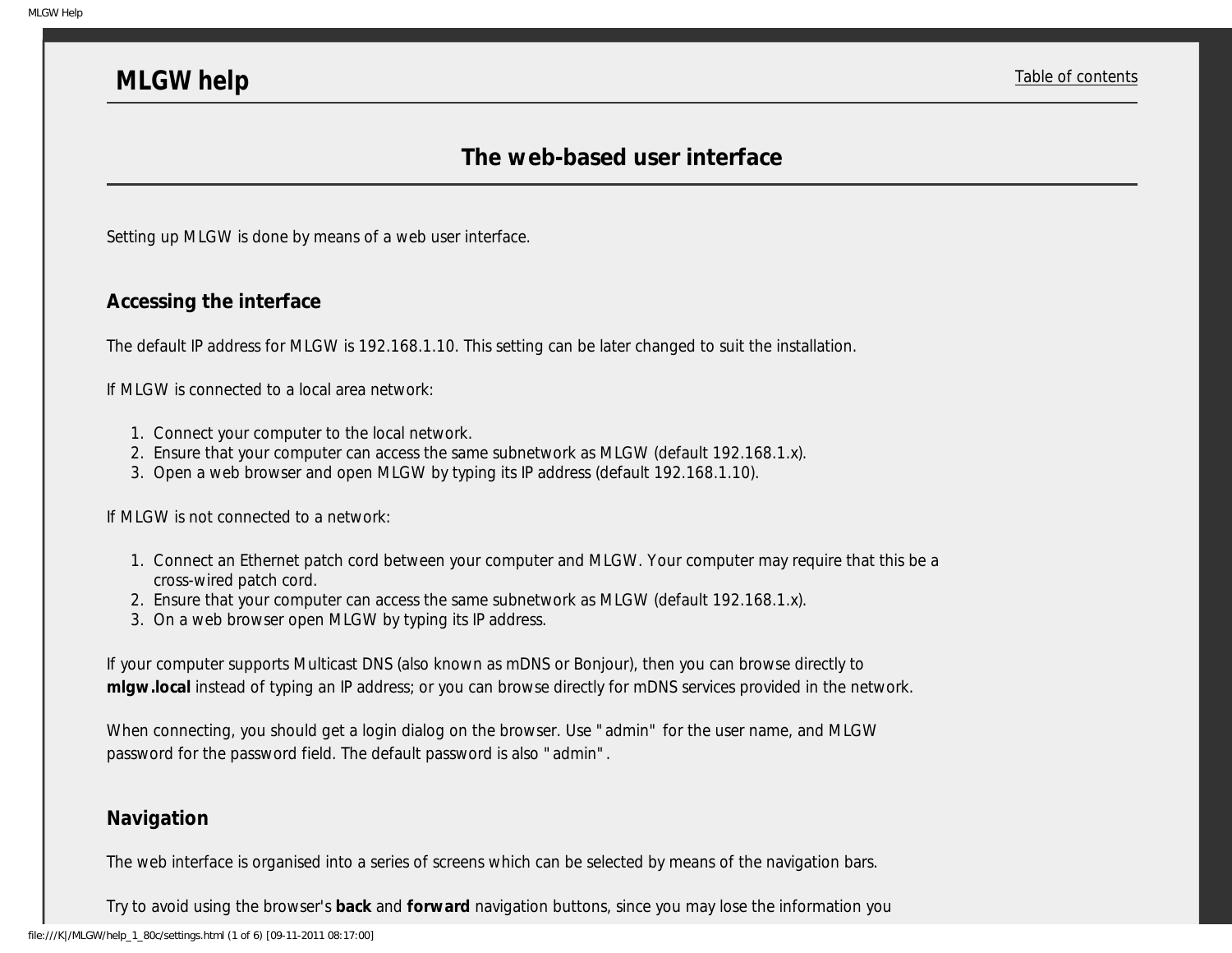#### are entering.

Also, note that changing to another screen does not save the modifications you have made. There are "Apply" or "Save" buttons next to most controls and data fields.

### **Web Interface accessibility**

The user interface is all implemented in plain XHTML and styled through Cascading Style Sheets (CSS).

In case of special accessibility requirements, an alternate style sheet can be selected on the web browser without loss of functionality.

MLGW web interface also works on text-based browsers, or non-visual browsers.

### **Submit protection**

Accesing MLGW Web Interface from several browsers at the same time should be avoided when applying changes to the setup, since changes applied in one browser window will not be visible to the other until the page is reloaded (F5 key in most browsers). The use of the browser's back button is also discouraged.

Doing the above will sometimes result in MLGW showing the following warning:

Data discarded. This can happen when you use two browsers simultaneously, press a button on a page where you arrived using your browser's Back button or when you press the same submit button two times in succession.

<span id="page-7-0"></span>This means that the changes you were trying to make could overwrite changes already submitted (for example from another browser window). The changes will not be applied. Instead, the page will be reloaded to show the latest setup. You are required to make the changes on the new page and submit the data again.

# **Project information**

**[ Info ]**

This screen allows to enter basic project identification information. Use these fields freely to identify the project, or different versions of a project.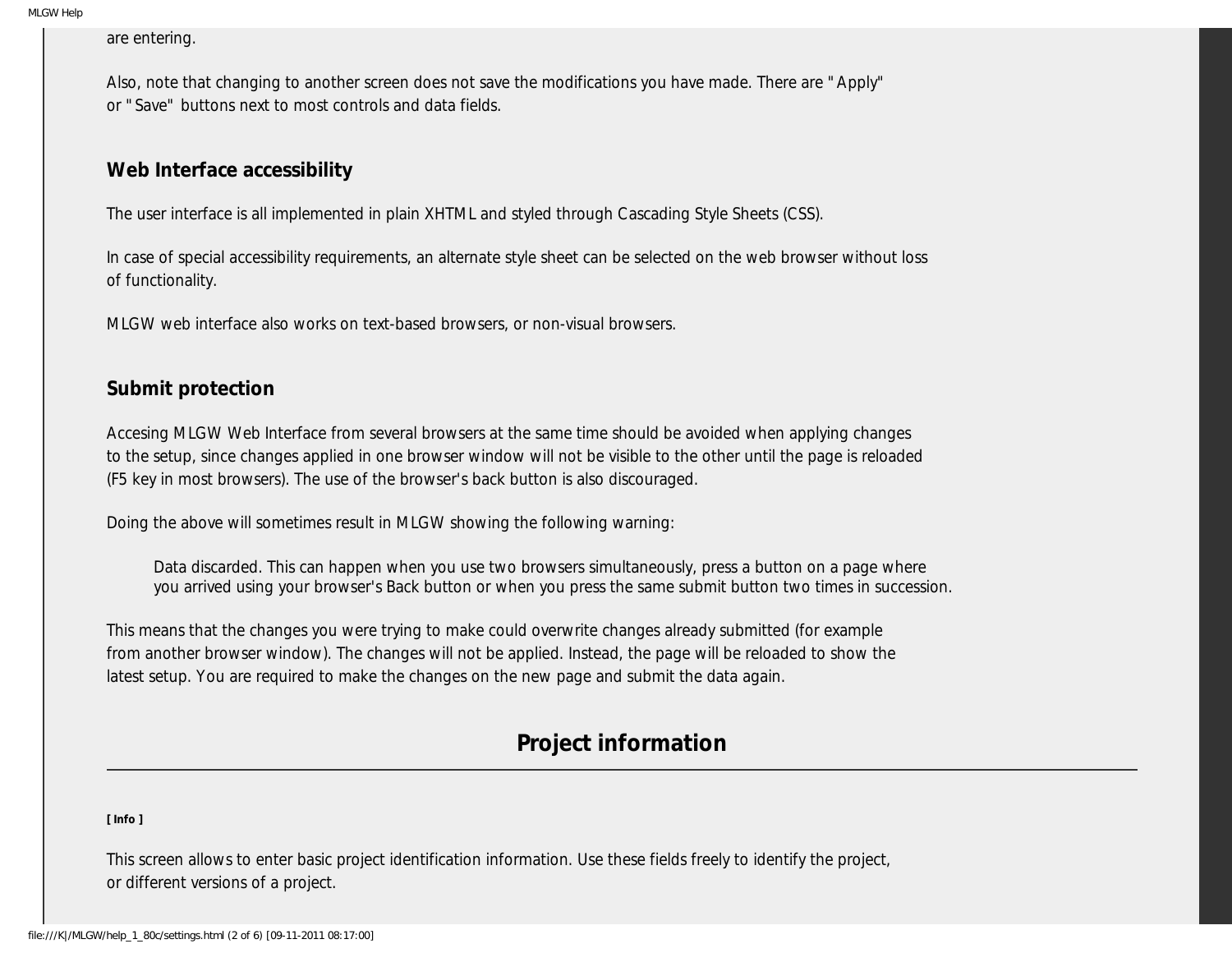<span id="page-8-0"></span>The project name will appear on the header of each screen, and will also be published as the Bonjour service name, so chose a representative one.

## **Network settings**

**[ System | Network ]**

MLGW comes with a default fixed IP address.

Network settings can be changed from the web interface, or from the [command line.](#page-46-0) Moreover, they can be reset using the [setup button on the front panel.](#page-4-0)

Changing these settings takes place immediately, so change everything you need at once before applying the changes.

The **Hostname** field defaults to "mlgw" and can be chaged. This changes how to connect to MLGW using multicast DNS (Bonjour). For example, you can change the default URL **http://mlgw.local** to something like **http://box3.local**. This is useful in large installations where there is more than 1 MLGW unit. Use a single lowercase ASCII word here.

You can select DHCP automatic configuration if the local network has a DHCP server running.

When DHCP is activated, the settings shown are the actual settings from the DHCP negotiation, so you can first use DHCP to find out the subnet, gateway and DNS server, and then go back to a fixed IP address on that subnet.

Fixed IP configuration is preferable to DHCP whenever a controller needs to communicate with MLGW (e.g. for establishing MLGW protocol connection).

Default gateway and DNS server must be correctly configured for MLGW to have access to the Internet; this is needed for [on-line software update](#page-42-2).

The default network settings are:

- IP address: 192.168.1.10
- Subnet mask: 255.255.255.0
- Default gateway:  $192.168.1.1$
- DNS server: 192.168.1.1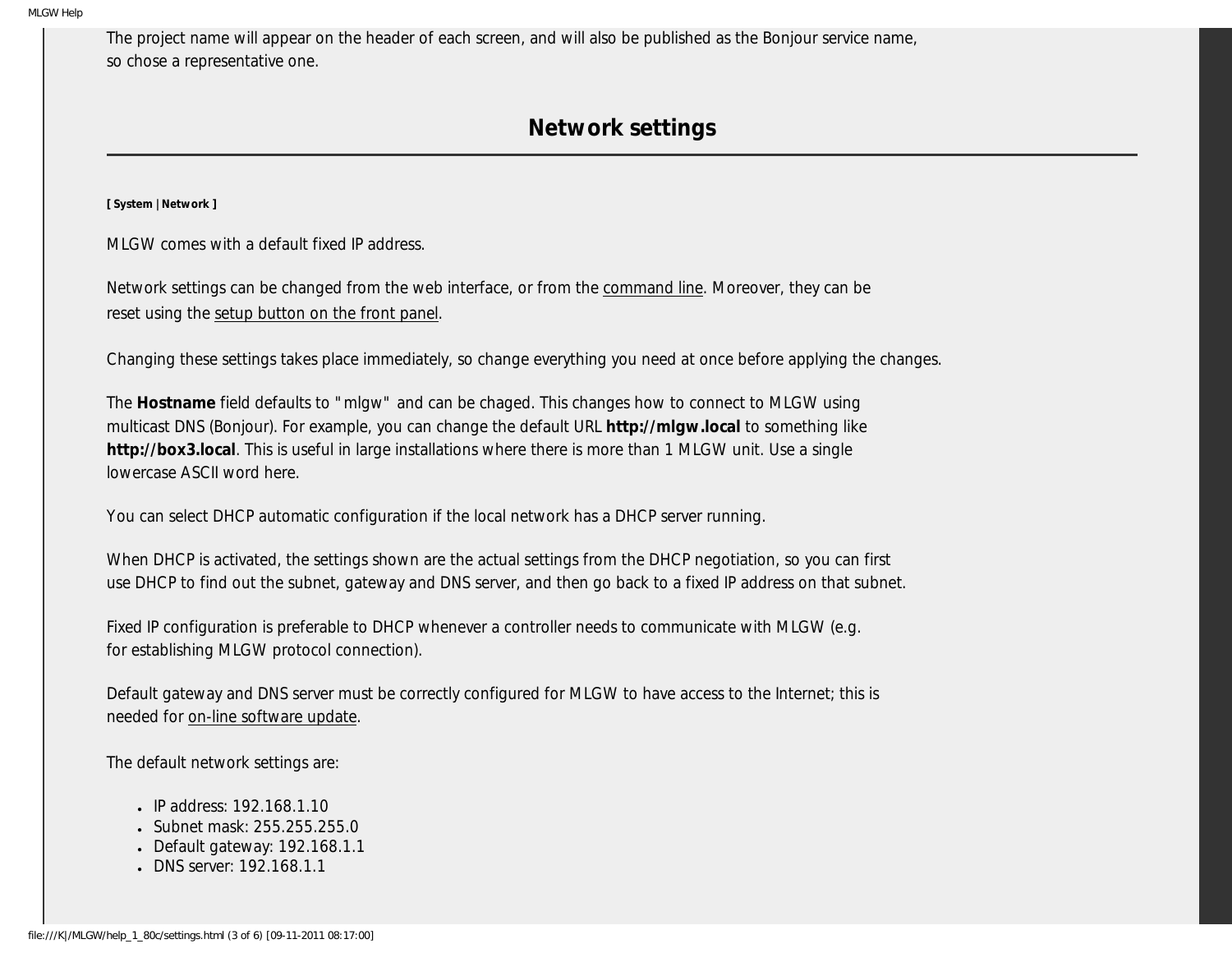### **Service discovery**

MLGW publishes it's network services using Multicast DNS (also known as mDNS or Bonjour).

If your computer has this feature, then you should be able to connect to MLGW by using the address **mlgw.local**, or directly select "Mlgw | Setup" from the web browser's mDNS (Bonjour) menu. The command line interface is published similarly.

### **Auto IP address**

If MLGW is configured for DHCP and finds no DHCP server, then it will assign itself a free IP address using the **Auto IP** mechanism.

<span id="page-9-0"></span>This way, if your computer supports mDNS, you should always be able to browse to **mlgw.local**.

# **Date and time settings**

#### **[ System | Date & Time ]**

MLGW can get its system time from BeoLink, and this is the recommended option. In this case the time will be constantly synchronised to the clock of the main BeoLink product.

Alternatively, the date and time can be set manually. Note that MLGW will lose it's time setting if powered down for several hours.

<span id="page-9-1"></span>System time is useful for monitoring events and for examining the system and error logs, but having the correct time set is not critical to the system.

## **Text size configuration**

#### **[ System | Text Size ]**

The web-based user interface may result too wide for low resolution screens such as those of mobile Internet devices, subcompact laptop computers, or old laptop computers.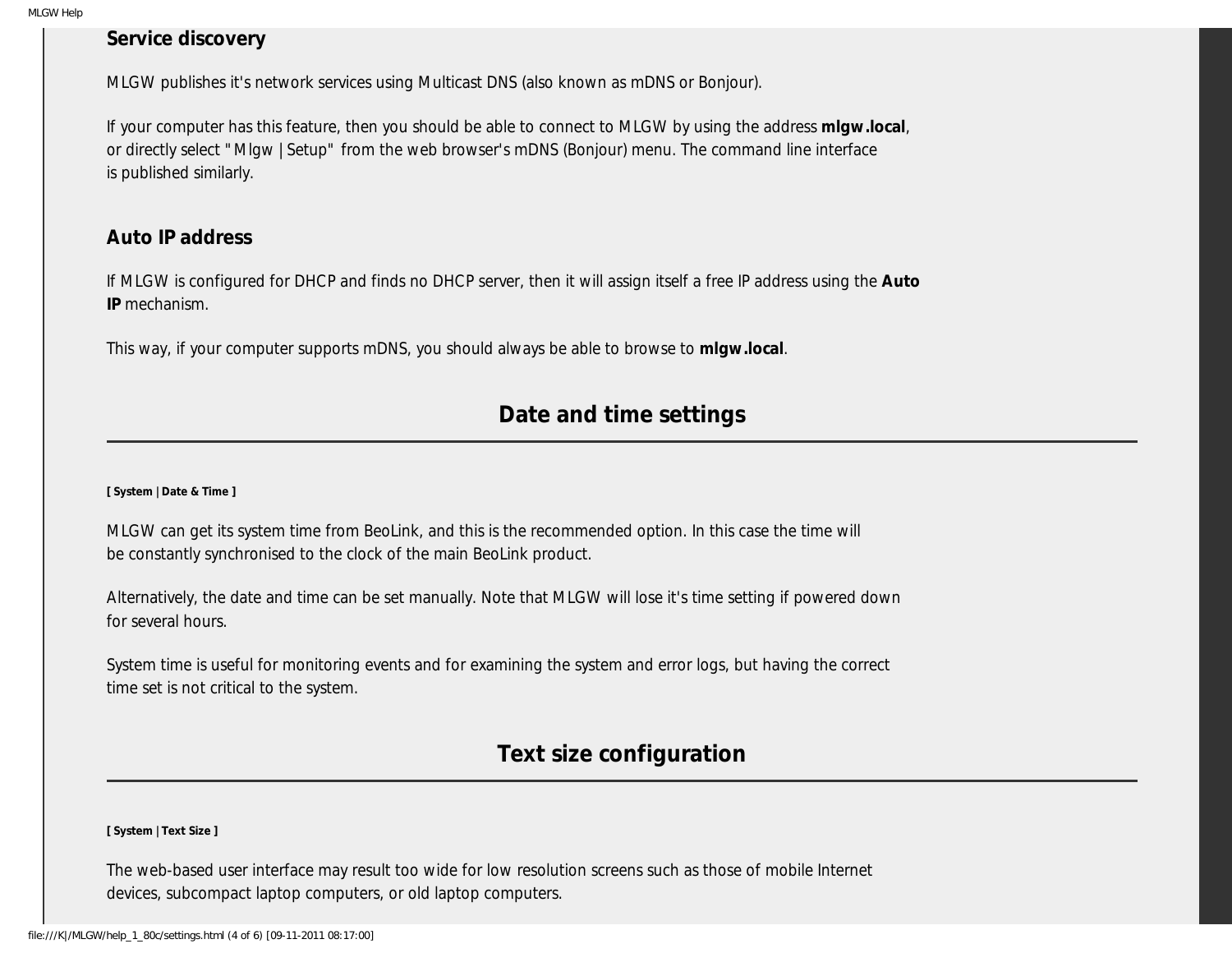In this case, a more compact style for the user interface can be selected.

<span id="page-10-0"></span>Note that most web browsers have text size and screen zoom options, which allow for further adjustment of the interface.

## **System password**

**[ System | Password ]**

The system password is used for accessing both the web user interface and the command line interface (CLI).

Logging in to the web interface requires entering "admin" for the user name, plus the password. The factory default password is also "admin".

Logging into the CLI requires only entering the password.

This password can be changed on the web interface or using the [CLI](#page-46-0) command **password**.

<span id="page-10-1"></span>If you forget the password, it can always be reset to the default value by means of function 2 on the [front panel](#page-4-0).

# **MLGW protocol settings**

**[ System | MLGW protocol ]**

MLGW protocol is available on RS232 connection and as TCP socket connections. Multiple simultaneous MLGW protocol connections are supported.

The options available are:

- Availability and bit rate on RS232 port.
- Availability and TCP port number on the network connection.

If the RS232 port is already being configured for another device, a message will be shown and selection will be disabled.

For information on using MLGW protocol, refer to the MLGW Protocol specification.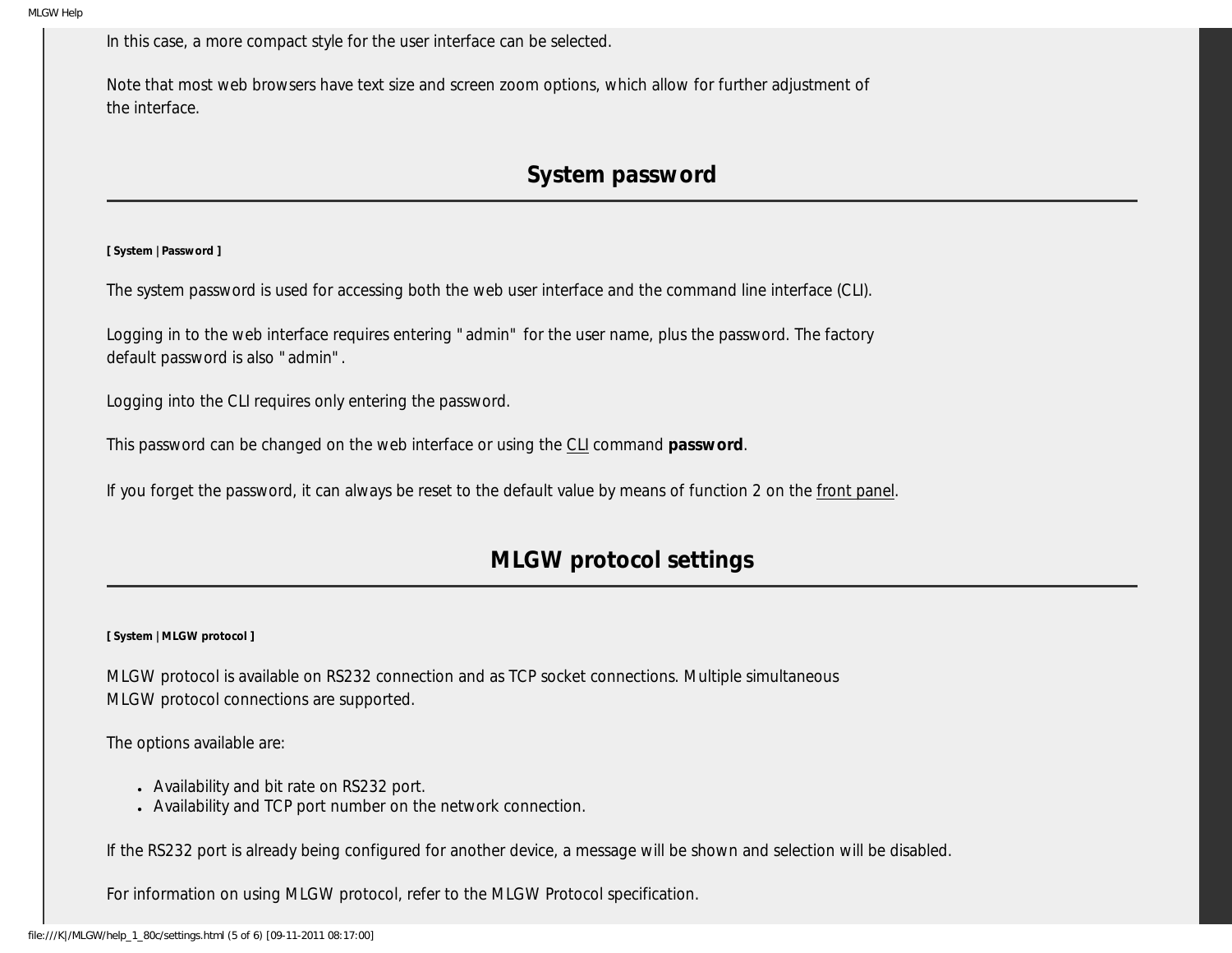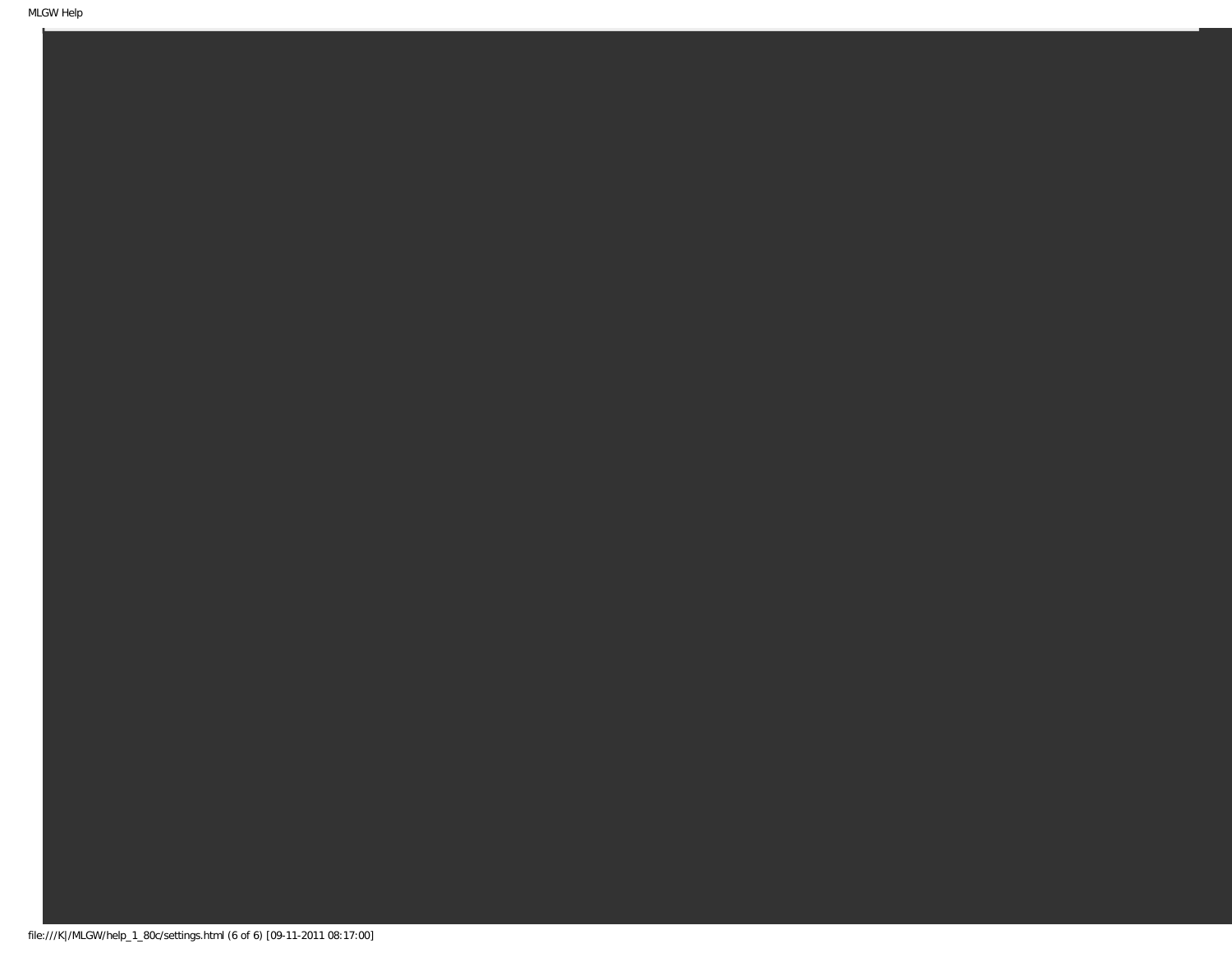### **User management**

<span id="page-12-0"></span>**[ System | Users ]**

**[ Web Panel | User management ]**

MLGW keeps a list of users that can access the external control interfaces and services:

- MLGW Protocol access
- [Web Panel](#page-44-0) and [Publishing service](#page-20-0) access, together with a list of available rooms

**Note**: the list of available rooms is taken from the active configuration. Make sure that **rooms are defined and tested** before setting up users.

MLGW Protocol access is necessary for external controllers and mobile applications for 2-way interaction with MLGW. MLGW Protocol authentication can be disabled altogether to provide backward compatibility with software version 1.2 and earlier (Settings | MLGW Protocol | Enable authentication over Ethernet).

MLGW Protocol over RS232 always has authentication disabled.

### **User properties**

The properties for each user are:

- . User name
- Password
- Hidden user flag
- User management flag
- MLGW Protocol access flag
- Web panel / publishing service access flag
- List of rooms to access

**User name** and **password** are free text values. If using more than one word, or international characters, please

check that there are no encoding incompatibilities when accessing MLGW.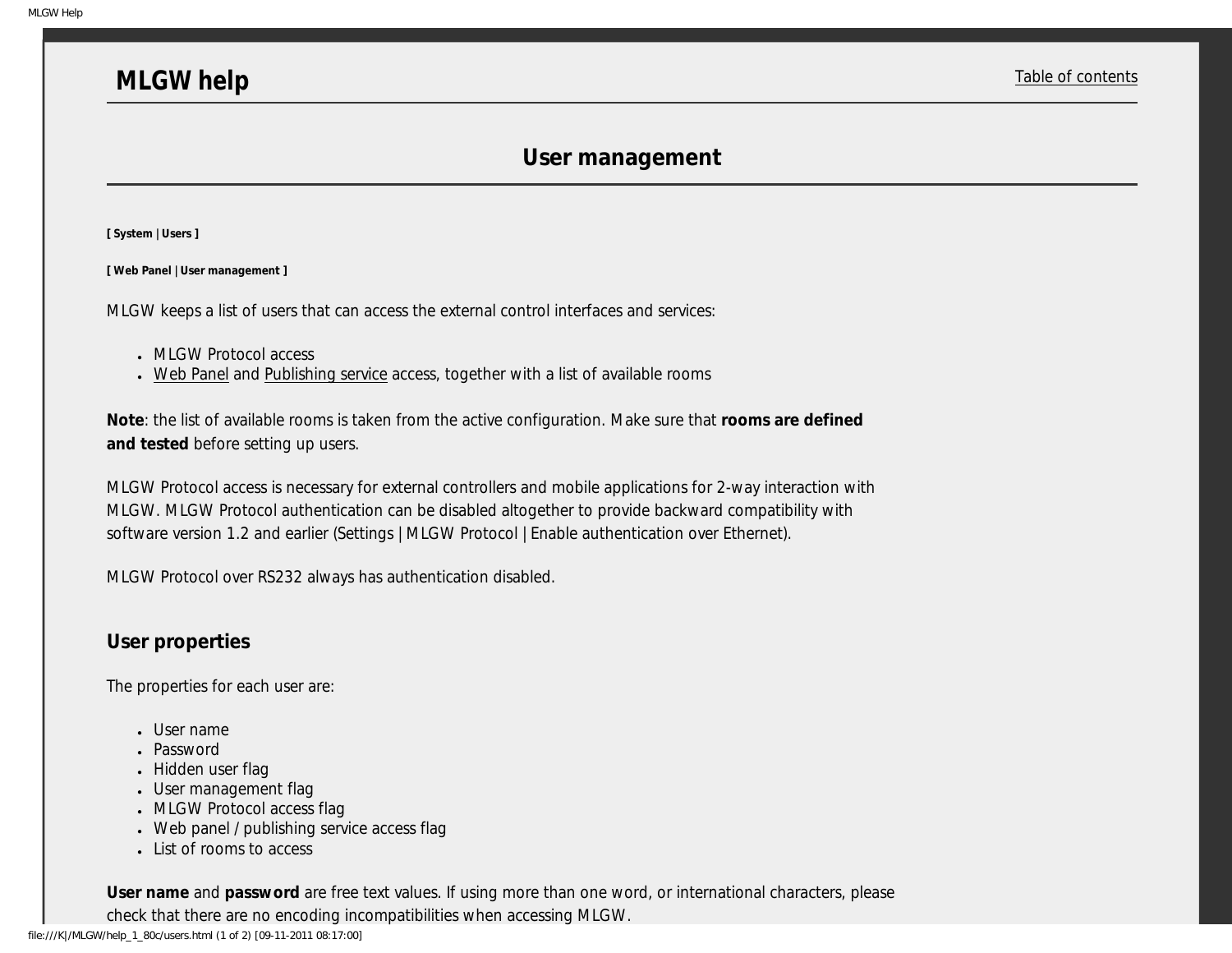There is no default password for users, so a new password must be supplied at least once.

When modifying user properties, leaving the password field empty means no password change.

**Hidden user flag**: When an external controller is interacting with MLGW, a user can be assigned for authentication. However, this is set-up during installation of both systems (MLGW and controller), and the users should not be able to modify these settings. For example, if the user name of password are changed, the controller will no longer interact with MGLW.

When this flag is set for a user, it will not appear on the web panel user management page.

**User manager flag** indicates whether this user can set up and configure other users accounts by means of the web panel. The usual case is to give the home owner access to user management.

A user manager will have an extra option on the web panel for managing users, very similar to the user setup screen for the installer. The differences are that users with hidden flag will not show, and the hidden property will not be available.

**It is important to have at least one user manager** (e.g. the home owner) to avoid service calls for setting up users.

**MLGW Protocol access flag** indicates whether the user can establish a MLGW Protocol connection (provided MLGW Protocol authentication is enabled). This property is needed for mobile applications and external controllers.

Web panel / publishing service access flag indicates if the user can access the web panel, and if a mobile application can get configuration information by means of the publishing service. Disable this property for external controllers which only use MLGW Protocol.

List of rooms indicates which rooms the user will have access to on the web panel or on the mobile application. For example, children should not have access to scenes/sources on the main bedroom, or scenes accessible from outside the house (Global, Away).

Room access setting affects:

- On mobile applications: scenes and sources available for control.
- On the web panel: the rooms that can be selected for scene access.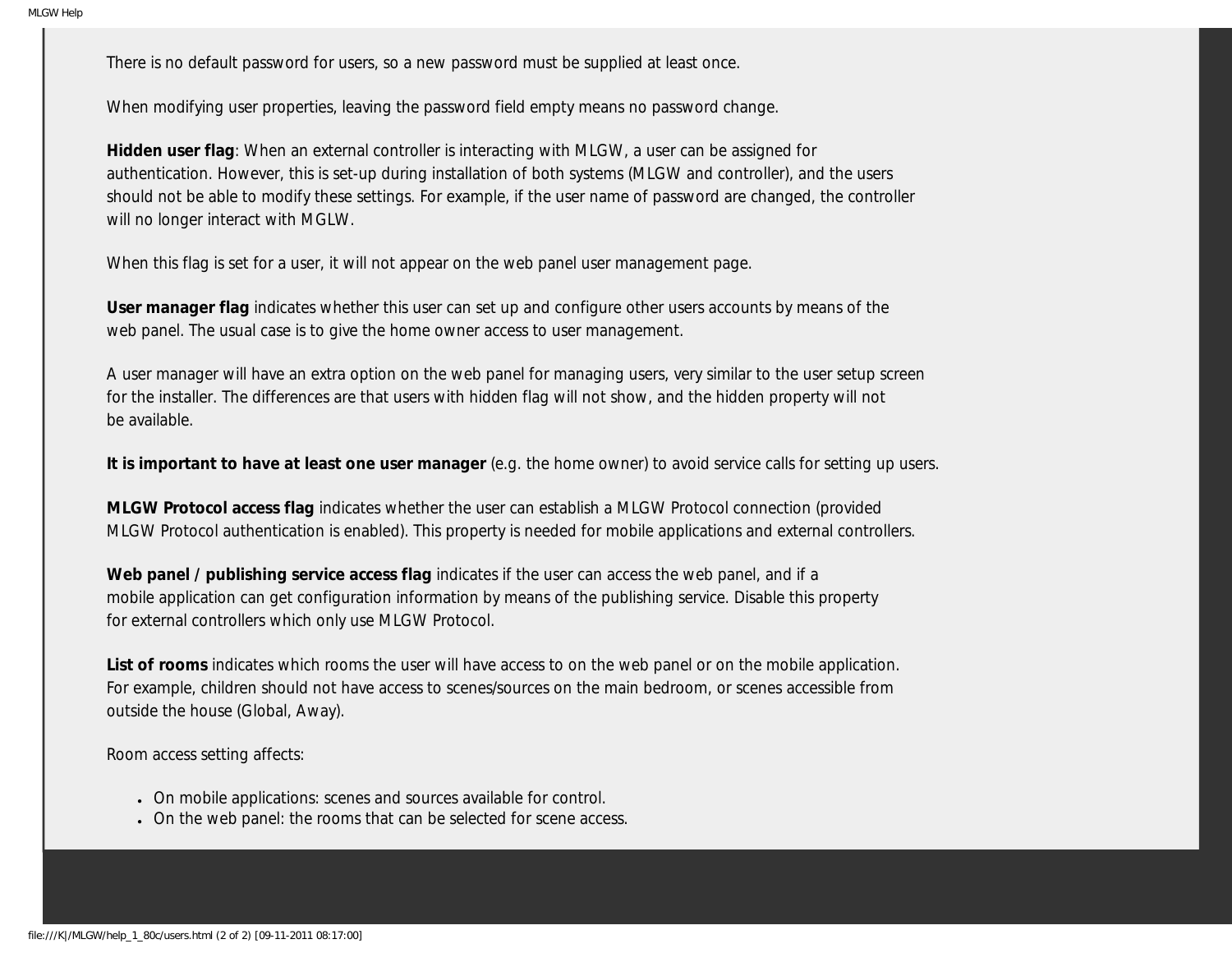### **Devices**

<span id="page-14-1"></span><span id="page-14-0"></span>**[ Programming | Devices ]**

Use the **Devices** screen to specify the devices connected to MLGW, and configure MLGW special devices [\(virtual buttons,](#page-21-0) [schedulers\)](#page-26-0).

Use the list on the left of this screen to select or add devices.

Version 1.3 of MLGW supports communicating with 1 type of external system. For some specific drivers (IHC/ LexControl and Lutron GRX), more than 1 external system of the same type can be attached to MLGW.

Depending on the particular device selected, you may need to specify how MLGW will connect to the device. See the notes on [supported systems](#page-23-0) for information on setting up. Common connection settings are described below.

#### **Common connection settings**

#### **Direct Ethernet connection**

Use this option for systems with a network interface, and provide the IP address of the system.

The IP address has to be of the form xxx.xxx.xxx.xxx (for example: 192.168.1.200).

Some systems also require a TCP port number on which it expects incoming connections. Port 23 (Telnet port) is the most usual default value.

Also, depending on the system, login and password information may be required. Default values will be suggested when available.

#### **Direct RS232 connection**

MLGW has 1 RS232 interface for connecting to external systems.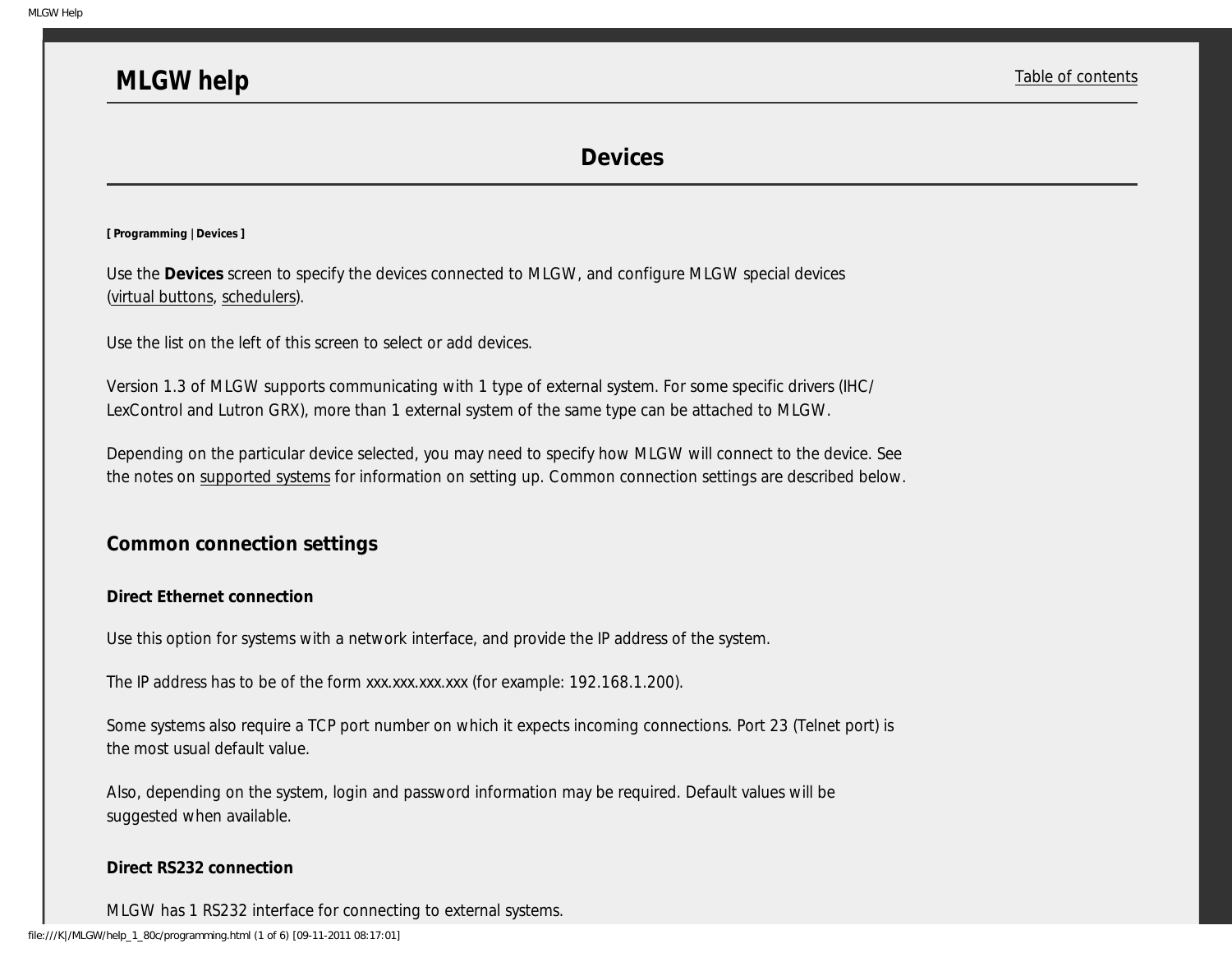Only one system can be connected to the interface at a time, so when configuring MLGW you will be only allowed to set up one system on RS232. A notice will appear whenever this interface has already been reserved for another system.

Some devices may require hardware flow control. In this case, verify that you are using a fully wired cable. Examples are [Lutron HomeWorks](#page-27-0) processors and [Lutron Radio RA](#page-30-0) interface.

Also ensure that you use good quality cables, with proper shielding to avoid interference.

If the distance to cover is excessive, try using a lower bit rate, or try using an RS232 to Ethernet interface next to the external system. This last recommendation also applies in case of interference or ground-loop problems.

For further reference, check the [RS232 connector pin assignment](#page-49-0).

#### **Using RS232 to Ethernet interfaces**

For systems with an RS232 interface, it is also possible to use an RS232 to Ethernet interface. This way, the network installation can be used instead of having to run a long RS232 cable between the system and MLGW.

You should configure the interface for the correct RS232 parameters (bit rate, flow control, etc.).

Parameters to configure on MLGW are the IP address and TCP port number of the interface.

#### <span id="page-15-0"></span>**Resources**

The resources section is where you identify all the necessary components with which MLGW will interact.

Here you define rooms and products on the BeoLink setup, events for the schedulers, virtual buttons for mobile devices, and keypads or buttons for external systems.

See the notes on setting up [external systems](#page-23-0) for setting up resources in each case.

#### **Editing resources**

All resources tables contain an empty last row. Use this row to define a new resource.

An exception is IHC/LexComm, where adding new resources has to be done from the list of all available resources.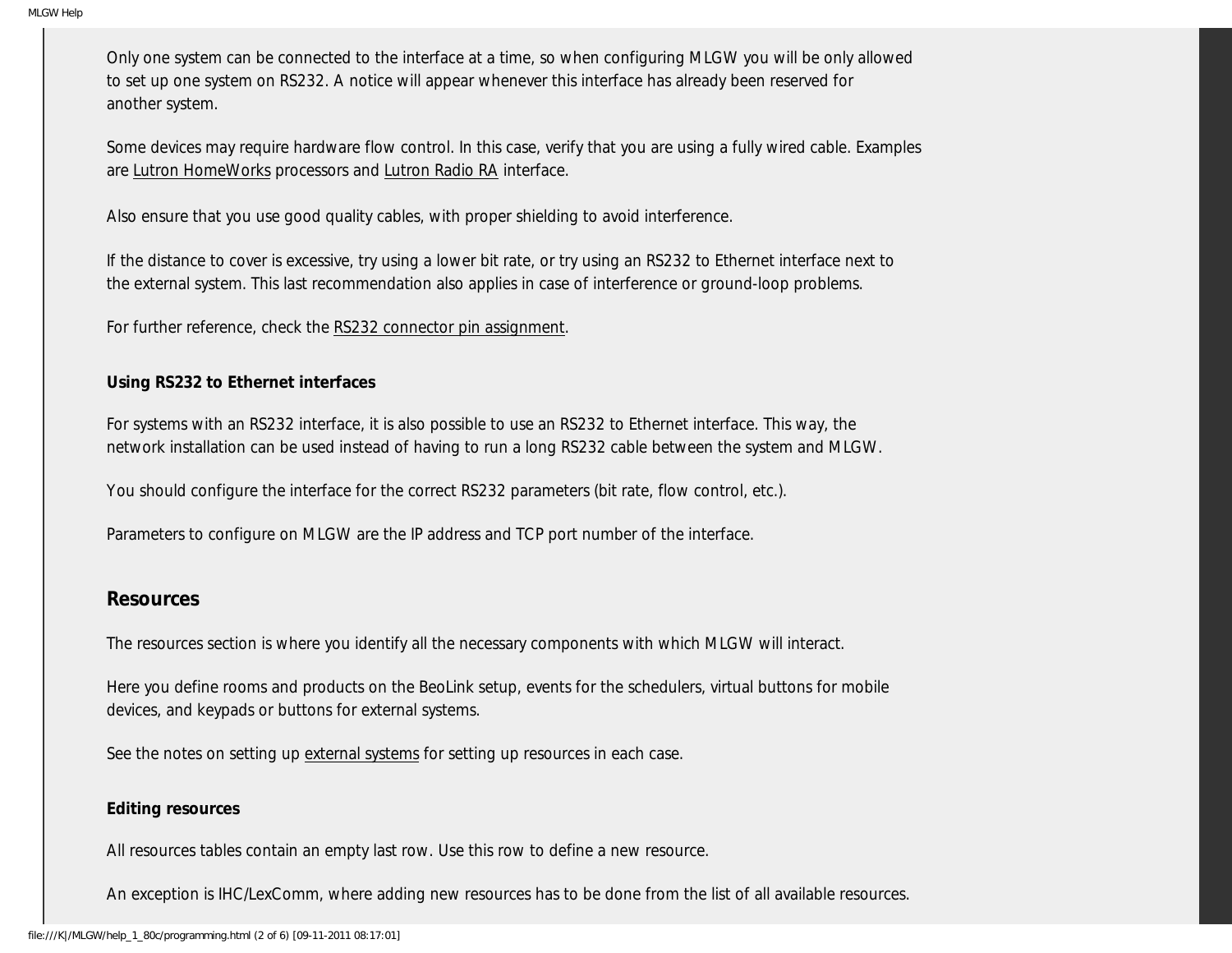Every change you make needs to be saved either by selecting the corresponding "Apply" button, or by pressing Enter. The "Apply" button will be highlighted whenever changes are detected.

For removing resources, select the **Delete** check boxes before applying changes.

### **Automatically detecting and adding resources**

Most drivers allow automatically detecting resources. The procedure is the following:

- Add a driver with the relevant connection settings.
- TEST the configuration.
- Activate one or more of the resources (e.g. press a button on a keypad).
- CANCEL the configuration.
- Click on the **Show detected** button that appears below the resources table.
- A new list will appear with the resources detected during TEST.
- Select the resources to add to the resource tables and press Apply.

<span id="page-16-0"></span>Drivers that do not have a **Show detected** button do not have this feature.

# **Macro programming**

#### **[ Programming | Macros ]**

The interaction between the different devices connected to MLGW is defined by means of **macros**.

A macro consists of a set of events and a list of commands.

Whenever any of the events defined in a macro occurs (for example, a key press on a keypad, or a Control command on Beo5), the macro is triggered. This means that all the commands in that macro will be executed in order.

To define a new macro, select the "Add macro" button that appears on the macro list.

## **Copying macro definitions**

A complete macro can be duplicated using the "Clone" button. This will make an exact new copy of a macro.

Also, selected events or commands can be copied from one macro to another. Select a group of events or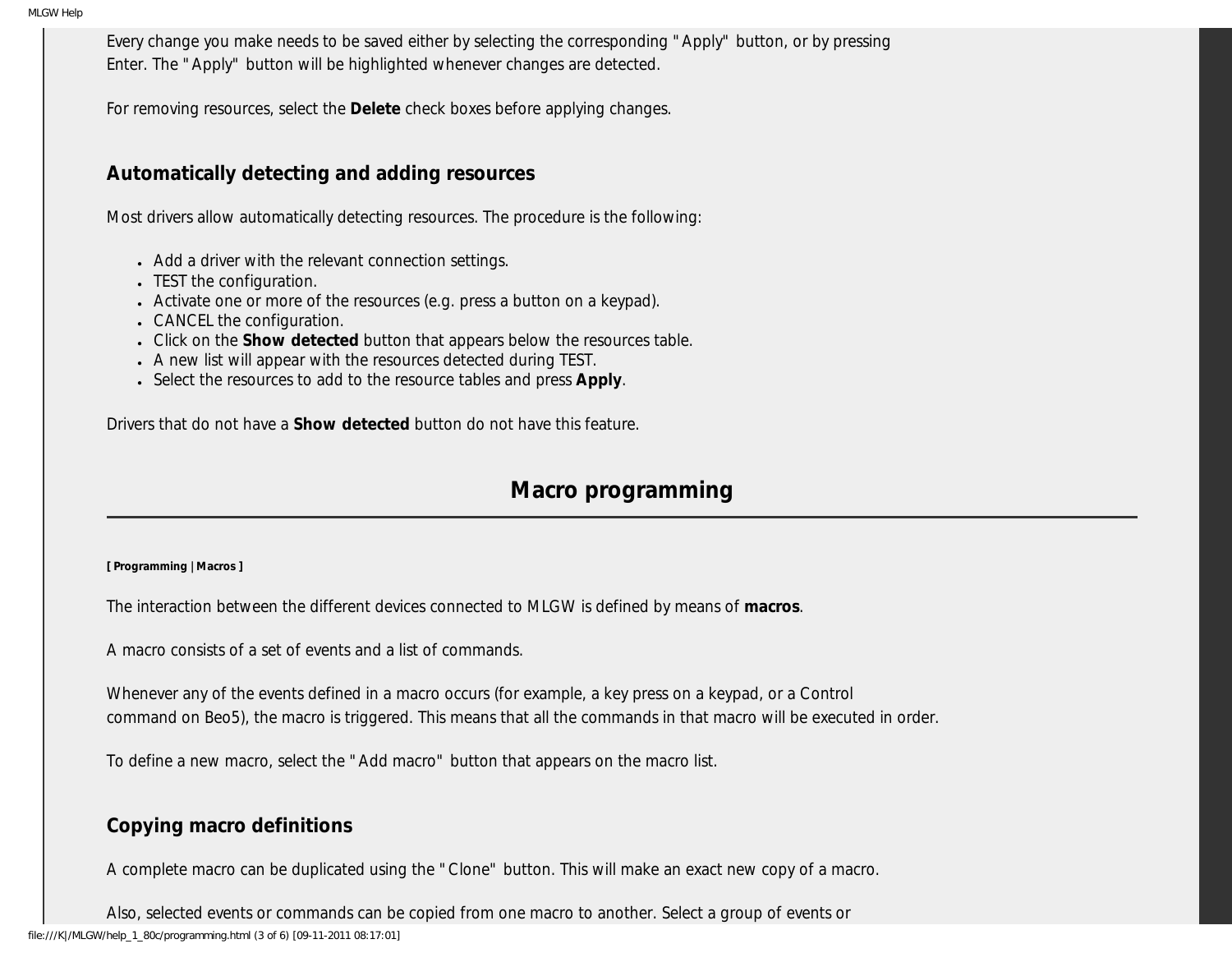commands using the check boxes, and use the "Copy" buttons. These copied events or commands can later be pasted on another macro.

Copied events and commands are stored independently, so you can copy both events and commands and then paste them to another macro.

### **Orphan commands and events**

If commands and events are already defined for a resource, and then that resource is modified to another address, then the events and commands will become orphan (without an associated resource).

Orphan events or commands will still be functional, and will refer to the original addressing of the resource.

<span id="page-17-1"></span>The macro screen will signal the presence of orphan commands or events, and a report is available for listing them all.

## **Configuration reports**

**[ Programming | Reports ]**

Several reports are available that show the macros, commands and events defined on the current edit configuration.

<span id="page-17-0"></span>Each report will open on a new browser window, and can be reloaded to reflect changes.

## **Testing and accepting a configuration**

#### **[ Programming | Configuration toolbar ]**

MLGW keeps 3 independent versions of the configuration. Each configuration consists of the set of devices, connection settings, resources and macros.

At all times, the **active configuration** is running. The user cannot modify this configuration directly, since it could disrupt the behaviour of the installation.

Instead, what the user can change from the user interface is another configuration called the **edit configuration**. So, all device settings, resources and macros modified by the user do not become active, but only change this

file:///K|/MLGW/help\_1\_80c/programming.html (4 of 6) [09-11-2011 08:17:01]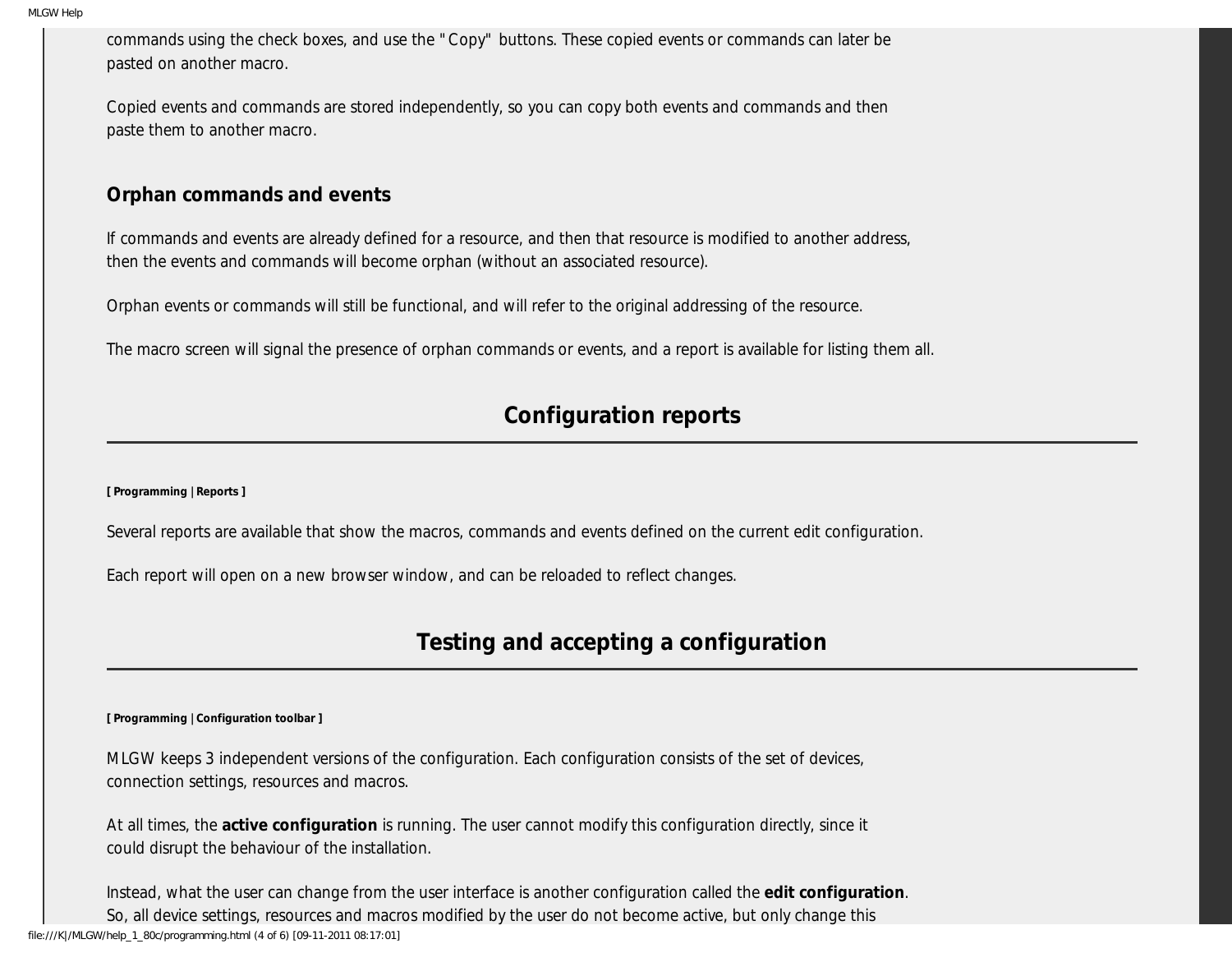#### edit configuration.

The user can **test** if the modifications being made work as expected by selecting the "Test" button on the configuration toolbar. This will momentarily stop the active configuration and run a copy of the edit configuration.

If everything runs as expected during the test, then the configuration can be accepted by selecting the "Save" button. This way, the configuration being tested becomes the active configuration. Otherwise, the "Cancel" button will restart the original active configuration.

During testing, the monitor and system log screens can be useful for checking if the new modifications are working as expected.

The "Discard" button stops any testing, and reverts all changes to the edit configuration, making it equal to the active configuration.

When accepting a configuration, the previously active configuration is not lost, but saved as the **previous configuration**. Use the "Previous" button to return to this saved configuration.

All 3 versions of the configuration can be [downloaded](#page-41-1) from MLGW for reference, backup, or uploading to another MLGW unit

<span id="page-18-0"></span>Note that the edit configuration is not guaranteed to be recovered in it's latest version in case of a power failure. The active and previous configurations are always stored on permanent memory. It is strongly recommended that you accept changes to the configuration after testing, so that these changes are not lost.

## **Defining Sources**

#### **[ Programming | Sources ]**

**Note:** This section is only relevant for supporting [mobile applications,](#page-20-0) and has no effect on macro programming.

This screen allows to define sources for each BeoLink product. This information will be used by mobile applications for generating a user interface where each product contains the relevant sources.

If BeoLink resources have been uploaded from a Beo5 project file, then this screen should automatically contain most information necessary (with a default UI type field according to the source).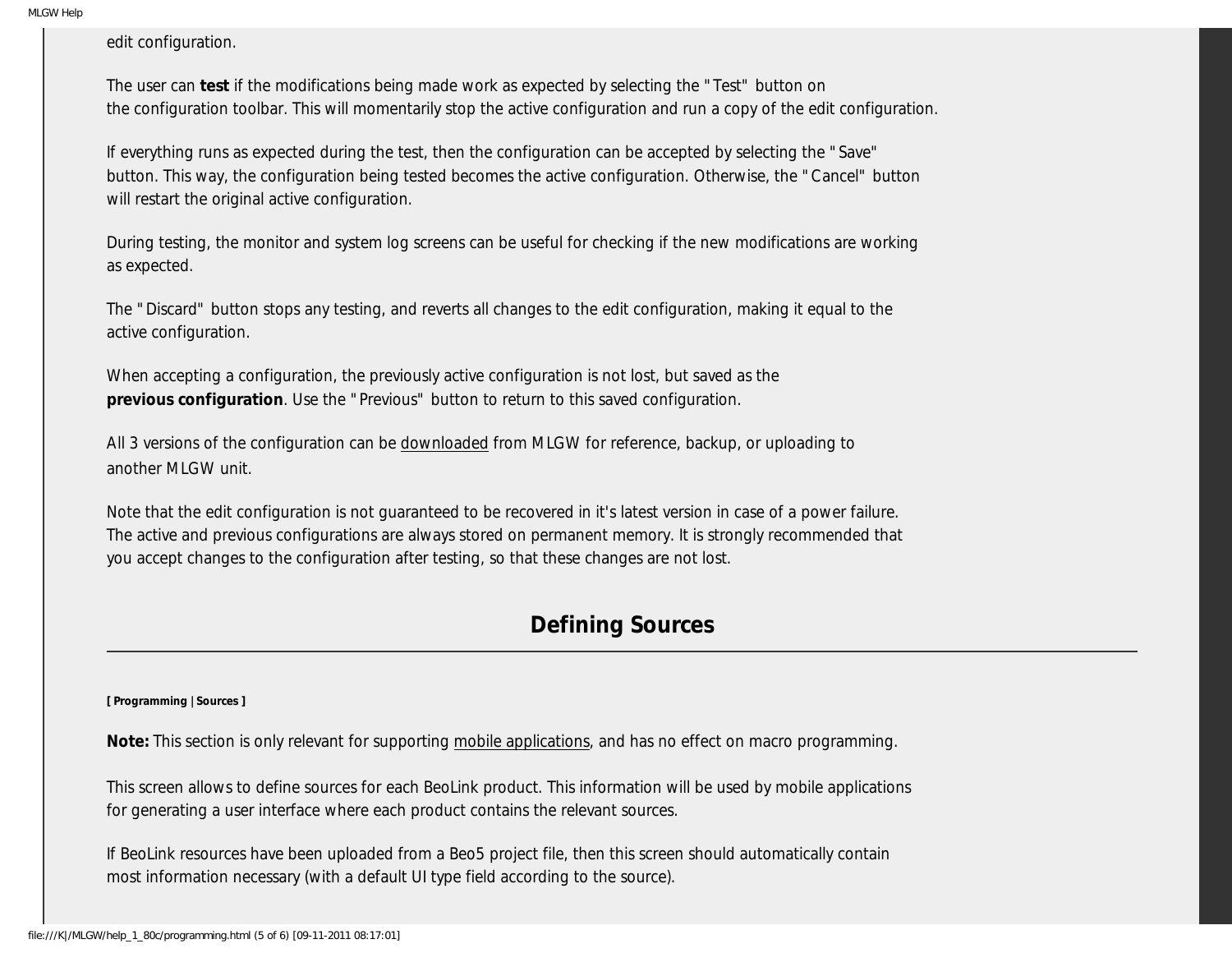A list of sources can be defined for each product. The information to provide for each source is the following:

- **Source:** This is the actual Beo4 command for selecting the source. The combination of values for common sources is given in the table below.
- **Name:** This is an optional label to show with the source. Try to use a short label (no more than 5 or 6 characters) so that it can fit on less space on the user interface. The recommendation is to leave this field empty unless you need a specific description for this source (e.g. name of a set-top box or DTV service).
- **Dst:** This is equivalent to the **A/V** button on Beo4, or the Destination field for BeoLink commands in macros. This field should be filled in automatically depending on the source; you can also select **AUTO** in order to retrieve the default setting for that source type. You can modify this setting if needed, such as selection of audio sources on video products on Option 1 or Option 5 or vice-versa.
- Link: In the case of a link product having local sources, sources from the main products are selected using the LINK modifier (just as with Beo4). This may also be necessary for products in OPTION 4. **Important note:** many BeoLink products do not support this modifier.
- **UI type:** This is an indication to the mobile application on what type of user interface is needed for operating the product. Choose the type that most suits your specific source or set-top box.

### **Support for HDMI matrix**

MLGW provides support for unconventional source selection commands where source selection is a sequence of more than one commands.

HDMI matrix sources 00 to 19 can be selected on the source drop-down menu.

These whole sequence of commands will be published to the mobile application.

Note that an updated version of the mobile applications must be used that fully support source selection sequences.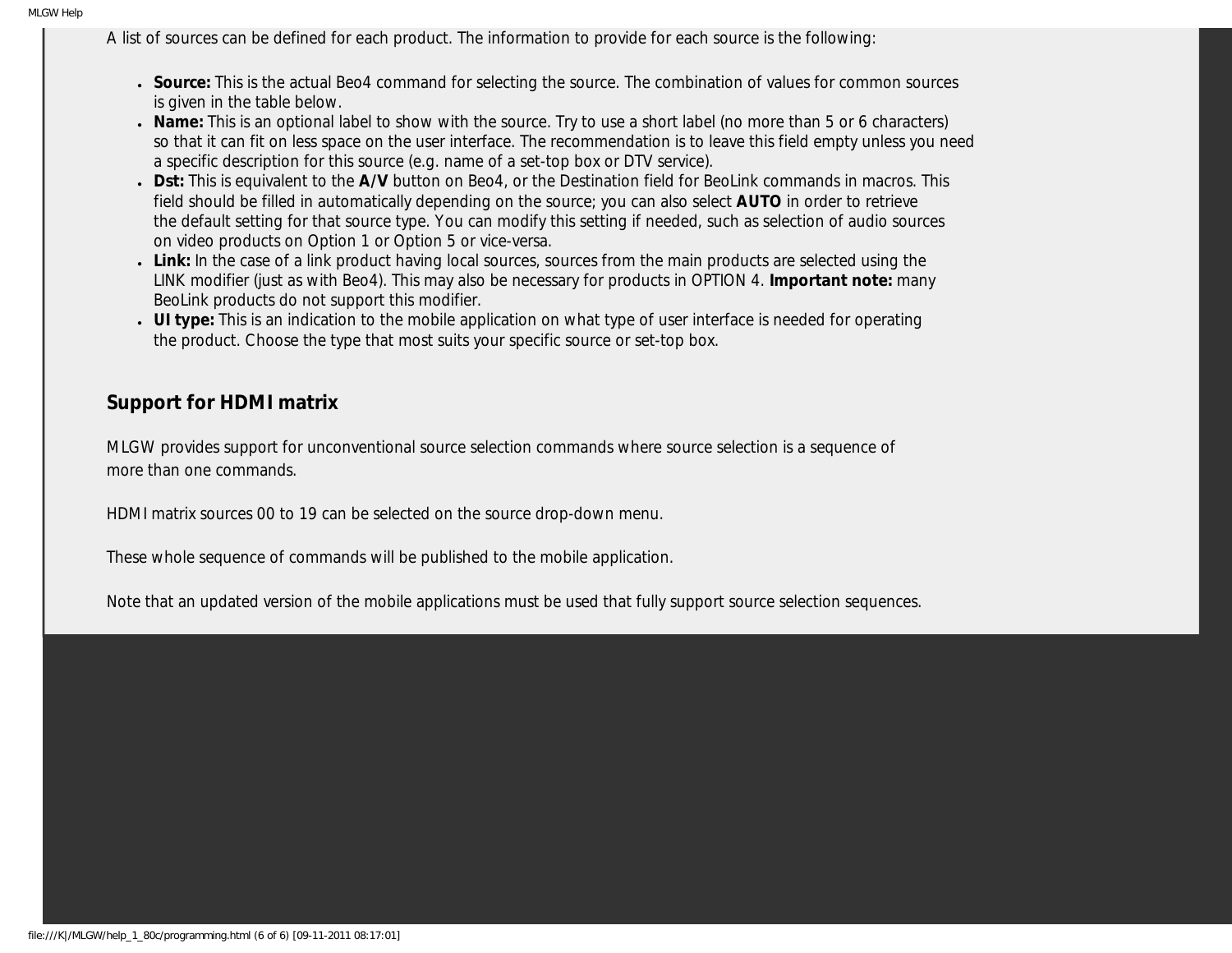## **Mobile applications**

<span id="page-20-0"></span>MLGW allows interaction with applications running on external devices via MLGW Protocol. Examples of devices are mobile systems such as smart phones or wireless internet devices.

In order to provide configuration information to these **mobile applications**, MLGW publishes all the relevant configuration of rooms, sources and virtual buttons. Using this information, mobile applications can automatically build a user interface coherent with the current setup.

The following MLGW configuration is only relevant for mobile applications or other external devices:

- Virtual button configuration.
- BeoLink source configuration (Programming/Sources) screen.

For more information, check the following documentation:

- Masterlink Gateway Protocol specification.
- Masterlink Gateway Publishing service specification.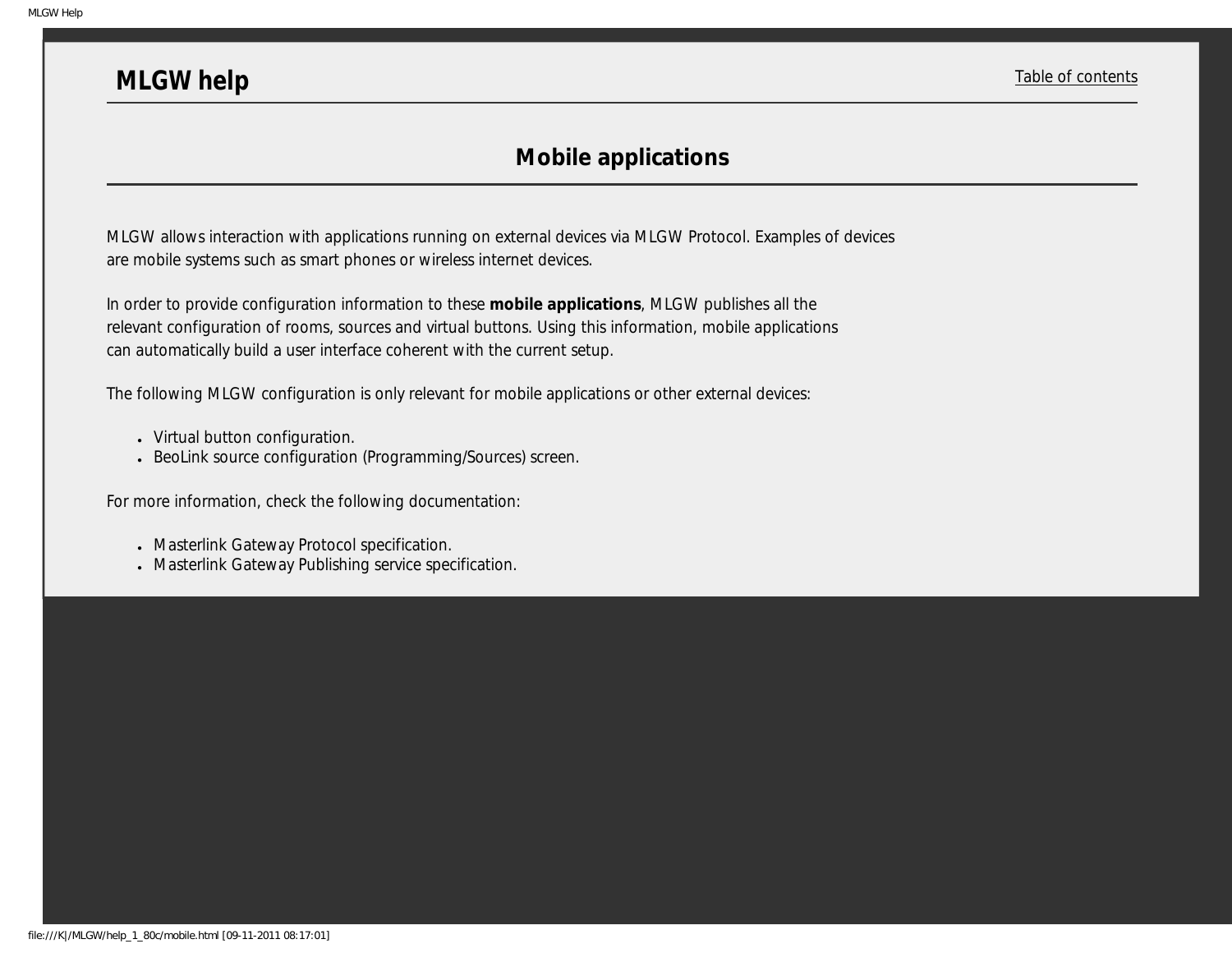## **Virtual buttons**

<span id="page-21-0"></span>**[ Programming | Devices ]**

[External applications](#page-20-0) and the [web panel](#page-44-0) can generate events on MLGW by means of virtual buttons.

Virtual buttons are called via MLGW Protocol and generate events on MLGW that can be used for macro programming just like any other event.

In the Resources section, several virtual buttons can be defined. The attributes of a virtual button are the following:

- **Name:** A name for the virtual button, used for monitoring and macro programming.
- Id: This is a numeric value in the range 1 to 255. This is the identifier for the virtual button to be used on MLGW Protocol.
- **Room:** A room with which to associate the button (see below).
- Presentation hints: Directives on how this button should be presented to the user by a mobile application user interface:
	- ❍ **Always visible:** this is a higher priority button that should always be on-screen, whereas other buttons could scroll off-screen on the mobile user interface
	- ❍ **Require confirmation:** ask the user for confirmation to avoid accidentally calling this action
	- ❍ **Compact:** the mobile application could represent this button using a smaller screen area (for example, side by side with other buttons). See note below.

Room selection and presentation hints are only relevant for mobile applications which obtain their configuration automatically from MLGW.

By default, virtual buttons are **hidden**: they can be activated by MLGW Protocol, but they will not be published for mobile applications to show.

3 special extra rooms are shown as options: one for actions that affect the residence as a whole (global), another for actions that are relevant near the residence (nearby), and another for actions only relevant from a remote location (away). The name for each of these 3 special rooms can be configured on this same section.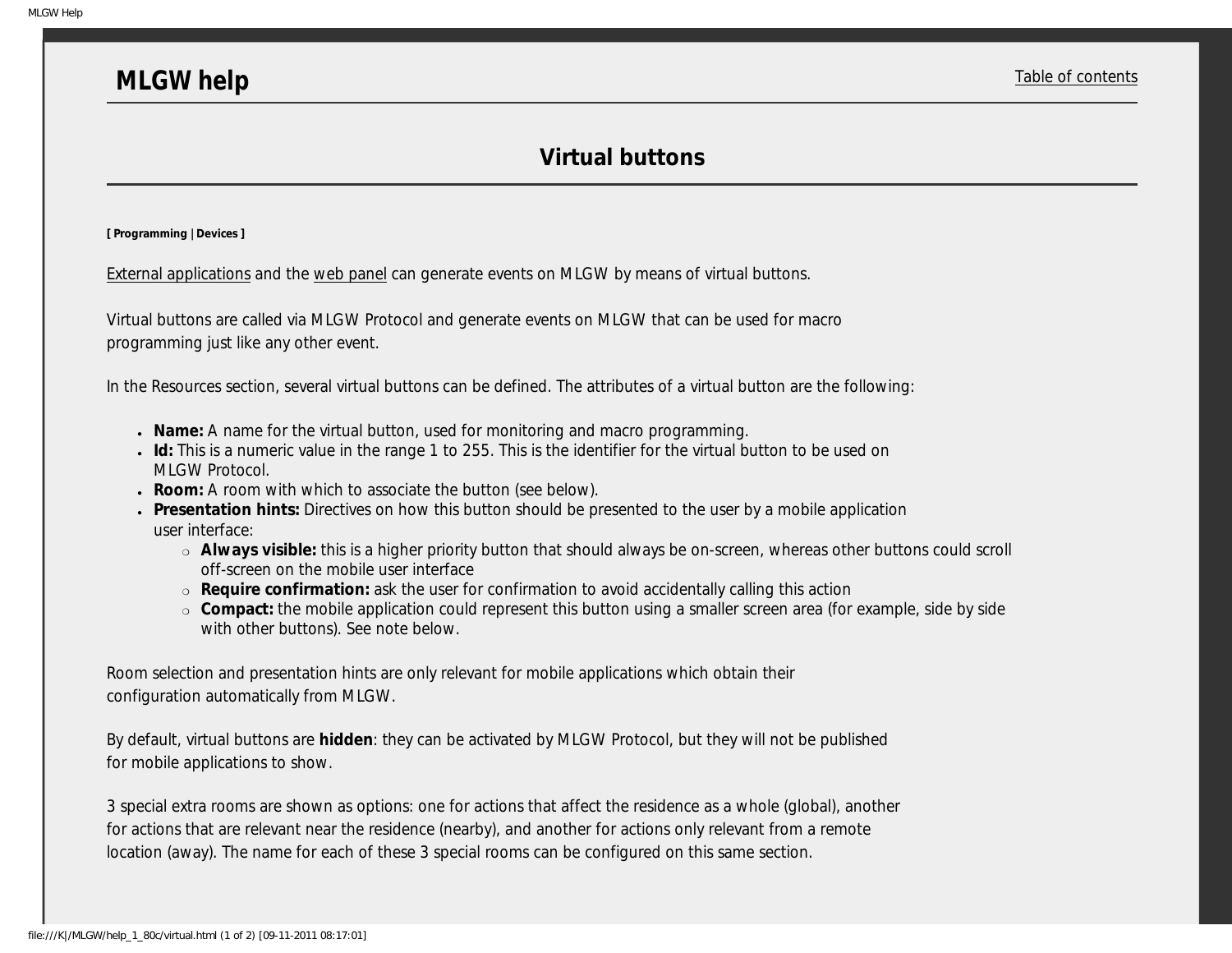## **Conventions on grouping compact scenes**

Buttons with the **compact** hint allow for scenes with few text to be grouped together using less screen space on a mobile device.

A typical example would be wanting to group together scenes for **AC On** and **AC Off** for controlling the air conditionging (or, for example, all shades or lighting on/off).

In order to know which scene buttons will be grouped together, follow the guidelines below:

- Virtual buttons with the compact hint will be grouped together as long as they have subsequent IDs (i.e. leave a gap between IDs in order to separate different groups, or insert a non-compact button between two groups of compact buttons).
- Assume that compact buttons will be grouped in pairs: 2 buttons occupying the space of a non-compact button.
- The ID ordering still applies: lower IDs will be displayed first (in top-down, left-right ordering).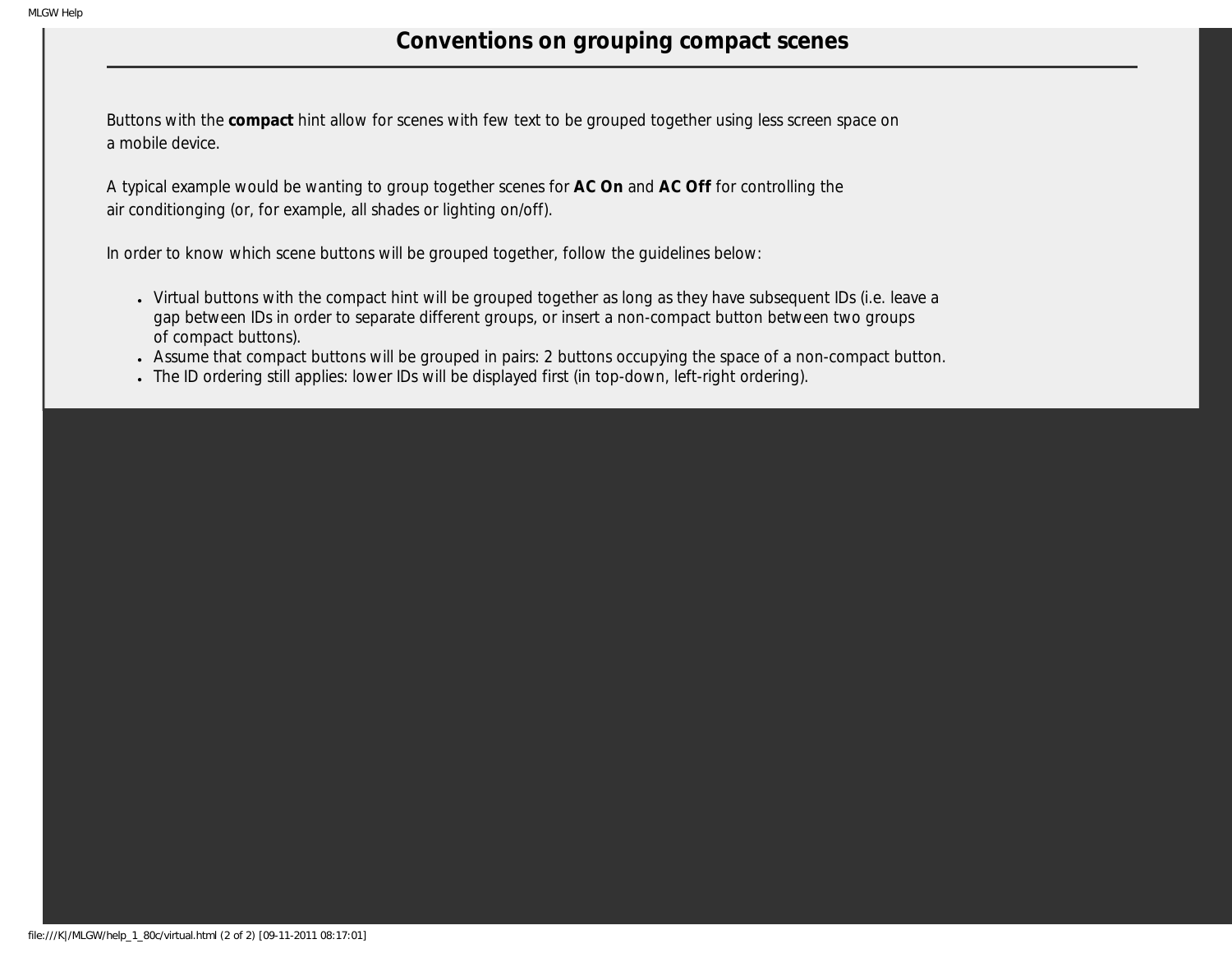<span id="page-23-0"></span>Jump to:

- [BeoLink](#page-23-1)
- [Scheduler](#page-26-0)
- [Lauritz Knudsen, IHC/Schneider, LexControl](#page-26-1)
- [Lutron HomeWorks Interactive](#page-27-0)
- [Lutron Grafik Eye](#page-28-0)
- [Lutron Grafik QS](#page-29-0)
- [Lutron Radio RA](#page-30-0)
- [Lutron Radio RA2](#page-31-0)
- $\cdot$  [KNX / EIB](#page-32-0)
- [Conson XP](#page-34-0)
- [Clipsal](#page-35-0)
- [Dynalite](#page-35-1)
- [Vantage](#page-36-0)
- [BTicino My Home](#page-37-1)
- <span id="page-23-1"></span>• [Custom strings](#page-37-0)

## **BeoLink**

For the BeoLink setup, you have to define the products and the rooms they are in. You can enter this information manually, or by uploading a Beo5 configuration XML file to MLGW.

Rooms are needed for receiving LIGHT and CONTROL events from Beo4 / Beo5. These events are associated to rooms, where more than one product could eventually receive the same remote control command.

Also **BeoTime** can send LIGHT commands. Please see the section on [setting up BeoTime.](#page-50-0)

BeoLink products have no fixed addressing, so you should provide an address yourself (on the column MLN (Masterlink Node)). Once you finish addressing each product, you need to associate that address to the actual products. This procedure is called **product assignment**.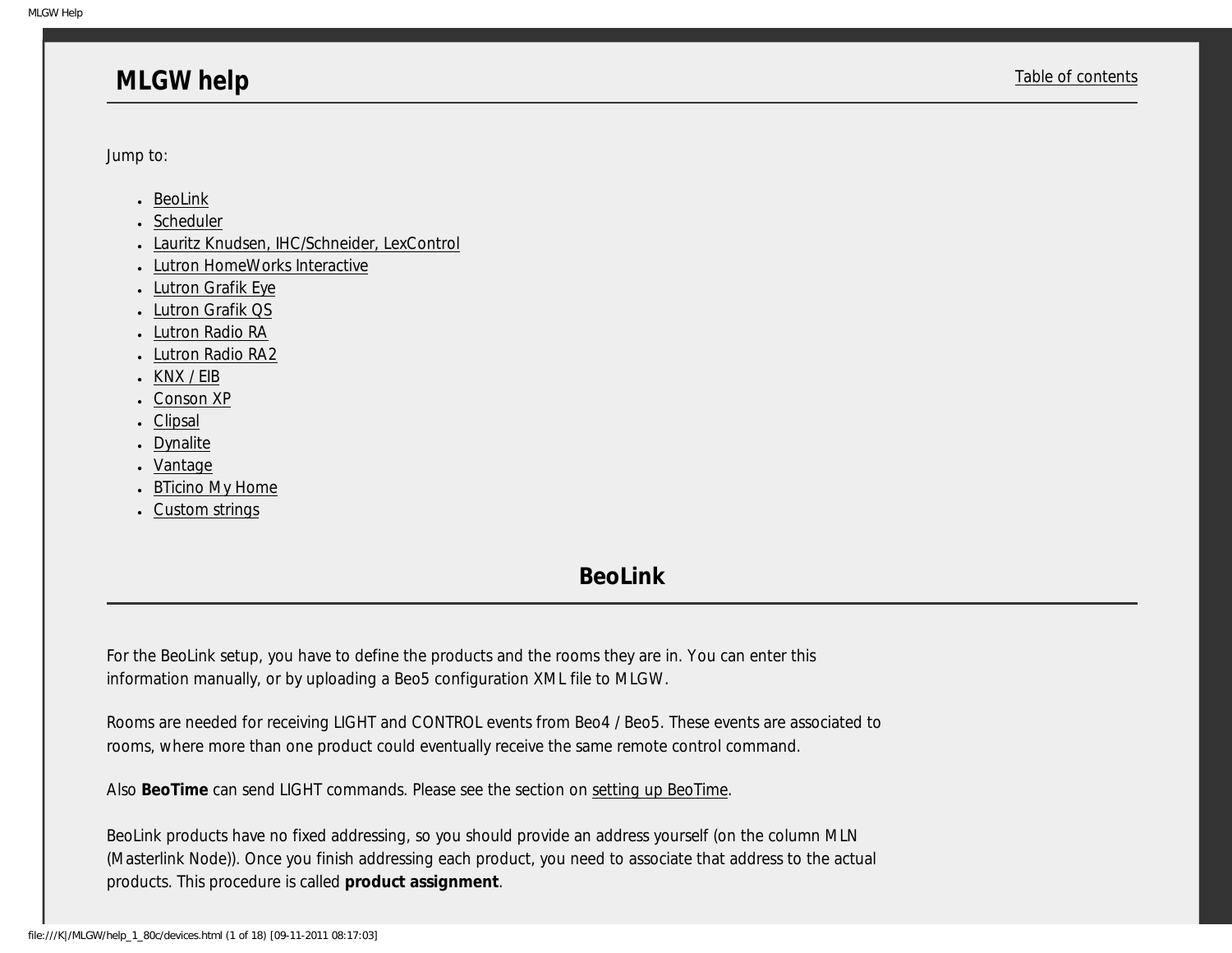Products which have not been yet assigned will show with a warning on the configuration screen.

There are 2 ways to assign products. **Standalone product assignment** consists of a single procedure which allows assignment of all products in the installation. **Single product assignment** will assign or reassign products one at a time, and can be useful for changes or for situations with just a couple of products.

During product assignment, you will need to go through all products, activating them in order of MLN. Instructions will be provided on-screen.

Product assignment should be made once. If BeoLink products are added or replaced, then assignment for those products (or a complete standalone assignment) should be repeated so that MLGW can identify the new products.

#### **Notes:**

- There exists a limitation with **BeoLink Wireless** products. MLGW has no way of distinguishing between different units in a wireless setup, so you will not be able to identify them individually.
- During product activation, main products in link rooms (i.e. in Options 5 or 6) **must be activated** using a source from the main room (not a source local to the product). Otherwise MLGW will not receive feedback from that product.
- If more products are activated during standalone product assignment than have been defined on the Resources table, then these will be added as new resources automatically.
- Standalone product assignment can be started from the [front panel,](#page-4-0) without using the web interface. This can be useful for MLGW protocol-only installations where no further setup is needed.

### **BeoLink Events**

Events generating on Masterlink are LIGHT and CONTROL IR commands from Beo4 or Beo5. There may be more than 1 product with IR receiver in a room. If room information for all products is correctly set up, MLGW will filter out duplicate events generating from products in the same room. These events are therefore associated with a room and not a particular product.

When an **all product standby** is performed on BeoLink, an event called **ALL STANDBY** is also generated on MLGW. This event has no parameters.

### **CONTINUE and KEY\_RELEASE functionality**

Continue functionality refers to the way the products and terminals report a key-press being held for some seconds, i. e. not immediately released.

When a key is pressed and held, the products will report a key-press event followed by a CONTINUE event. When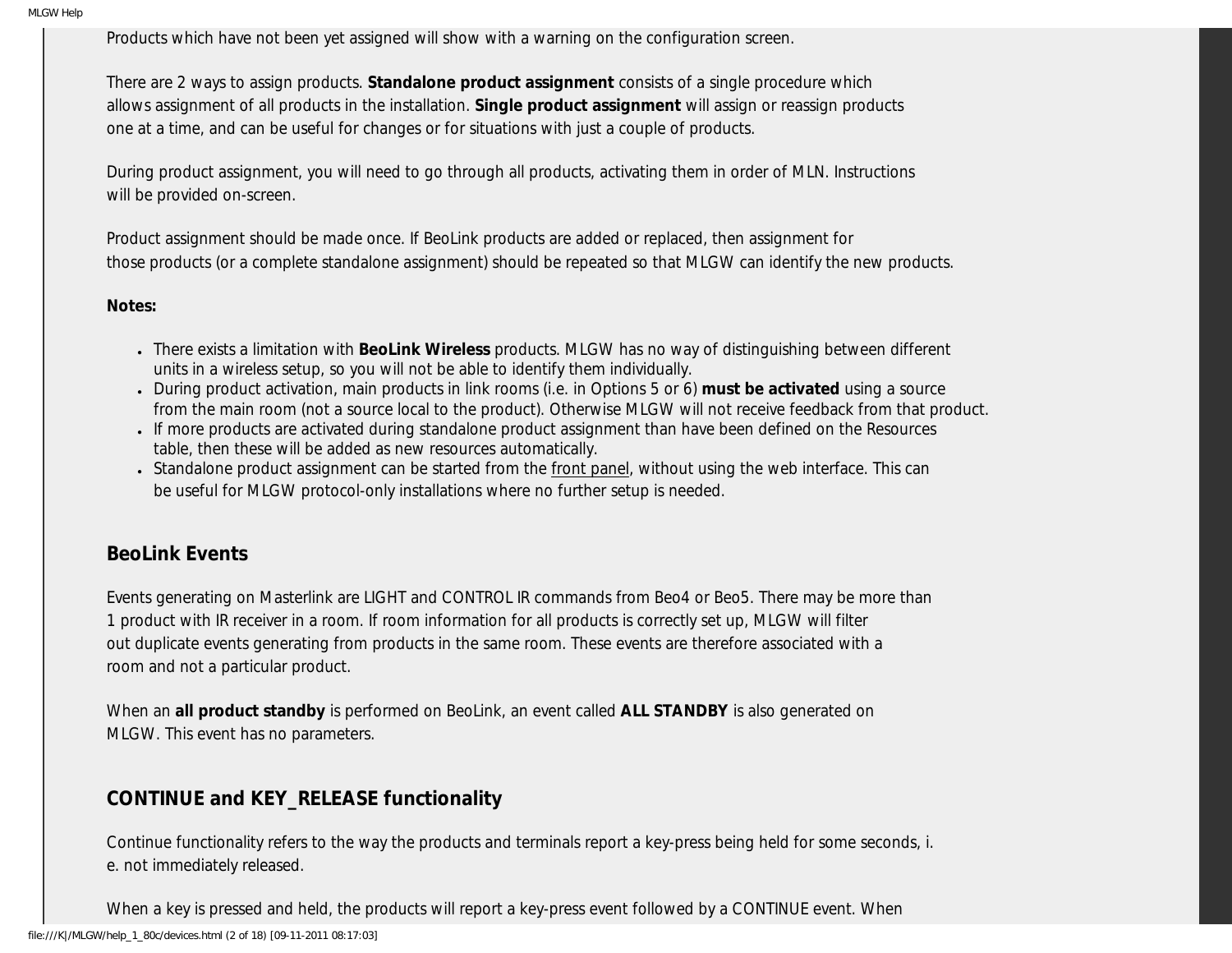the key is released, a KEY\_RELEASE event will be generated.

Several keys on the Beo4 or Beo5 terminals support continuous key presses which are reported in different ways:

- The 4 colour keys, STEP\_UP, STEP\_DOWN, WIND and REWIND each report a specific CONTINUE event (e.g. **Continue STEP\_UP**).
- Other keys send a generic CONTINUE event.
- Other keys (such as digits) have no continue functionality.

You can use the monitoring tools in order to check for continue functionality on a specific key.

MLGW will keep track of which was the original key-press that lead to a CONTINUE - KEY\_RELEASE sequence, so that you may trigger different macros depending on which key was released.

This is done via the extra fields when defining a BeoLink event.

The typical usage is for a CONTINUE event to start a home-automation action like dimming the lights. The KEY\_RELEASE will stop dimming.

For example, in order to execute a macro when the GO key is released, you should define a BeoLink event for the corresponding room, and for the KEY\_RELEASE event. Then choose to also match against the original command, and select GO from the original command list.

**Short key-presses:** Note that for short keypresses (without holding the key), most products will add a KEY\_RELEASE for keys with continue functionality, but some older products (e.g. BlPassive) won't. So, for example, a short key-press on PLAY will produce:

- On BeoSystem 3: **PLAY** followed by **KEY\_RELEASE (PLAY)**
- On BlPassive: **PLAY**

So take this into account when designing your macros that respond to press, continue and release events.

### **BeoLink Commands**

Commands to products are any Beo4/Beo5 command, the same way as when setting up Beo5.

BeoLink commands have an optional **spacer** measured in tenths of seconds **after the command is transmitted**. Some products may fail to power up (via a source selection command) and immediately accept further commands (for example, a program selection). If this happens, adding a small pause after the source selection command will most likely solve the issue without the need to set up a scheduler. Another case where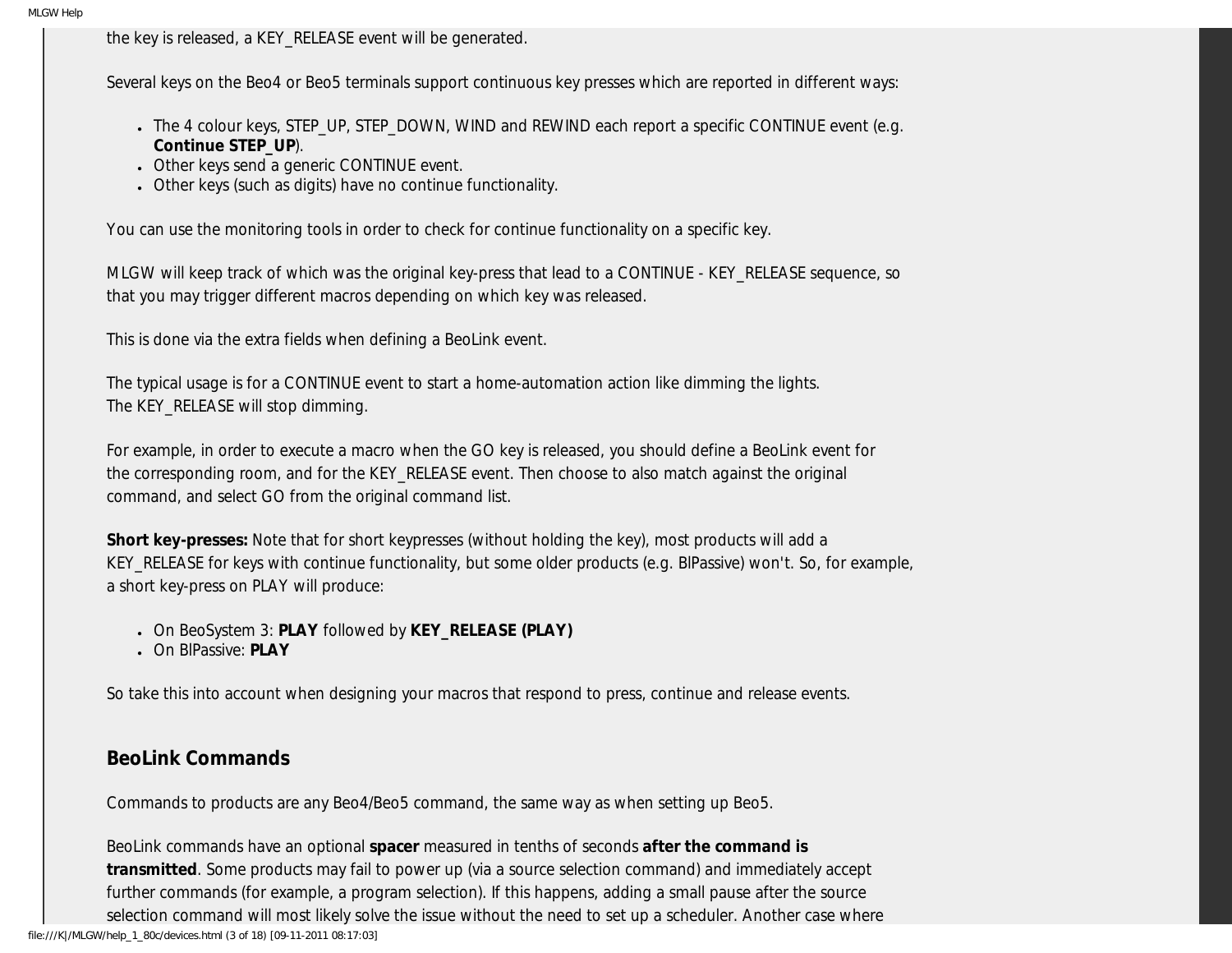the spacer can help is when controlling some set-top boxes which cannot handle a fast succession of commands.

BeoLink products supporting Beo4 **navigation button** commands can be configured for using either the new commands (UP, DOWN, LEFT, RIGHT, SELECT and BACK), or the legacy alternatives (STEP\_UP, STEP\_DOWN, WIND, REWIND, PLAY and EXIT). Mobile applications that control BeoLink products through MLGW need to know in which of these modes the product is in order to send the right commands.

This configuration is done via the **Beo4NavButton** column in the BeoLink products list. If the checkbox is checked, MLGW will tell the mobile application that the product is controlled via the Beo4 navigation button commands UP, DOWN, LEFT, RIGHT, SELECT and BACK. Otherwise it will instruct the mobile application to use the legacy commands previously mentioned.

## **Scheduler**

<span id="page-26-0"></span>A scheduler generates a timed sequence of events which you can use to execute macros.

You can define more than one scheduler for your project.

When setting up a scheduler, enter a **description** in order to differentiate from other schedulers in the project.

On the resources list you should define a series of events for that scheduler, with the following information:

- Event name: this is the name of the event that will be generated. Use the same name more than once if you want the same event to be produced at different times.
- Wait time: this is the absolute number of seconds **since the scheduler was started** (it is not relative to the previous row).

Schedulers accept 2 commands: **start** and **stop**. Starting a scheduler will start to produce events at the set times.

The **continuous** option indicates whether the sequence of events are repeated automatically. Leave this option unchecked for the scheduler to stop after the last event in the list. Checking this option will cause the scheduler to loop indefinitely until stopped explicitly by a **stop** command.

<span id="page-26-1"></span>Be careful to provide some way of stopping a continuous scheduler. For example, events from Beo5 or from a keypad.

## **Lauritz Knudsen, IHC/Schneider, LexControl**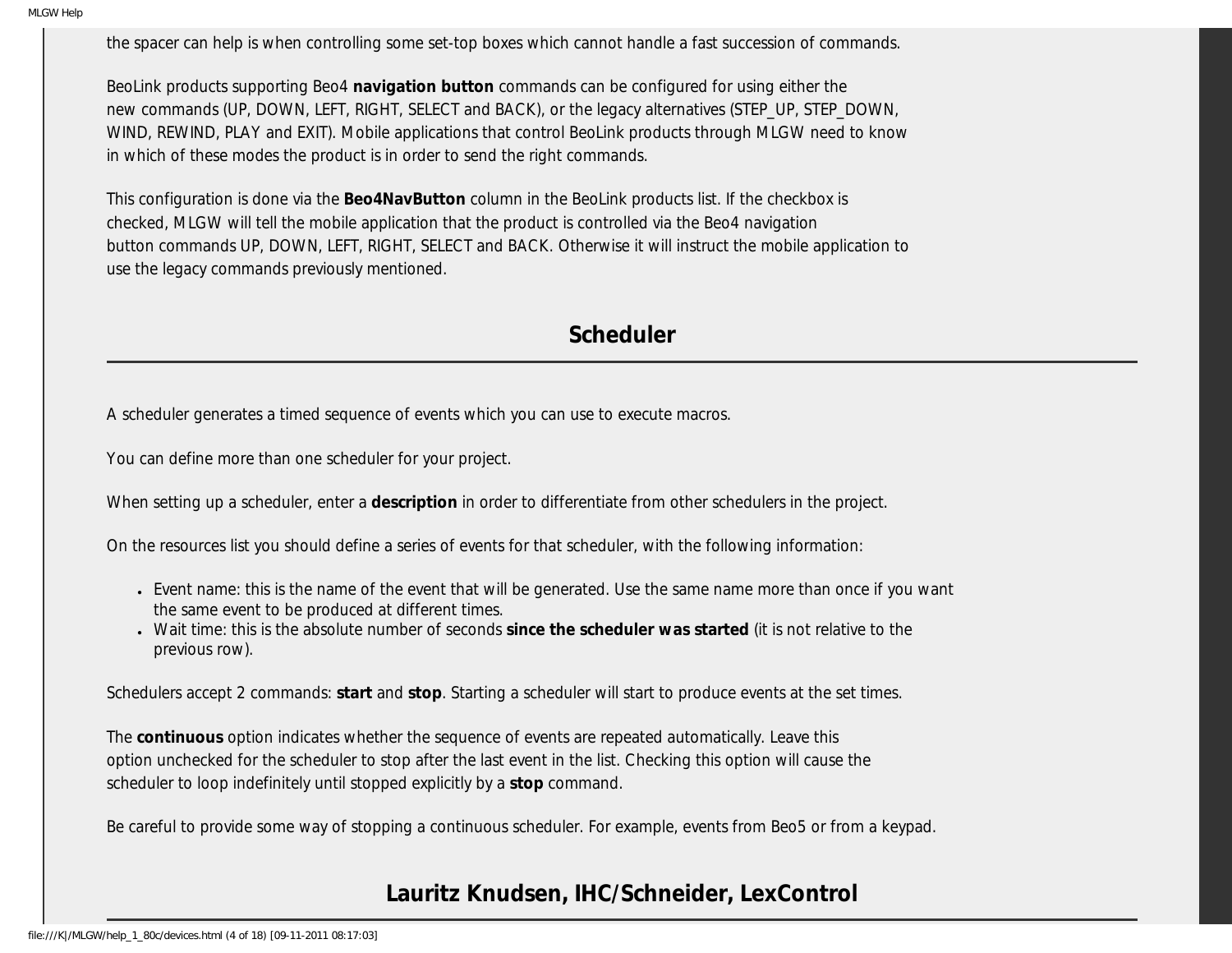IHC/LexControl programming model consists of physical input and output devices plus function blocks. Function blocks implement the programming of the system, and the interface between the programming and the actual components is done by linking physical input signals to function block inputs, and function block outputs to actuators (dimmers, shade controllers, etc.).

The configuration tool for the controller (LK Visual) saves all the programming and setup in an XML file with extension .VIS.

This file must be provided to MLGW in order to define the list of resources. Once this file is loaded into MLGW, all relevant resources are selectable.

Resources available for generating events on MLGW are physical input signals and function block outputs.

Commands are always a logical pulse (True followed by False) on function block inputs. This way, all programming (scenarios, etc.) is implemented by means of function blocks that can be executed by MLGW.

<span id="page-27-0"></span>The Visual project file is absolutely necessary, since there is no way to inspect all of the events occurring on the controller. Therefore, monitoring information will only be available for already defined resources.

## **Lutron HomeWorks Interactive**

#### **Connecting to a HomeWorks processor**

Connections to a HomeWorks processor can be done directly on Ethernet, RS232, or indirectly with a RS232 to Ethernet interface. This last option is only relevant for older HomeWorks generations that had no network interface.

For RS232, hardware flow control is recommended. Be sure to use a fully wired RS232 cable in this case.

#### **Defining HomeWorks resources**

Resources on HomeWorks are keypads (both physical and phantom keypads). Keypads are identified by processor number, link number and keypad address. Use the monitor tool to verify keypad addresses and button numbering.

For wireless keypads, simply indicate link 8. In this case, it is assumed that the device type is 2 (keypad).

file:///K|/MLGW/help\_1\_80c/devices.html (5 of 18) [09-11-2011 08:17:03]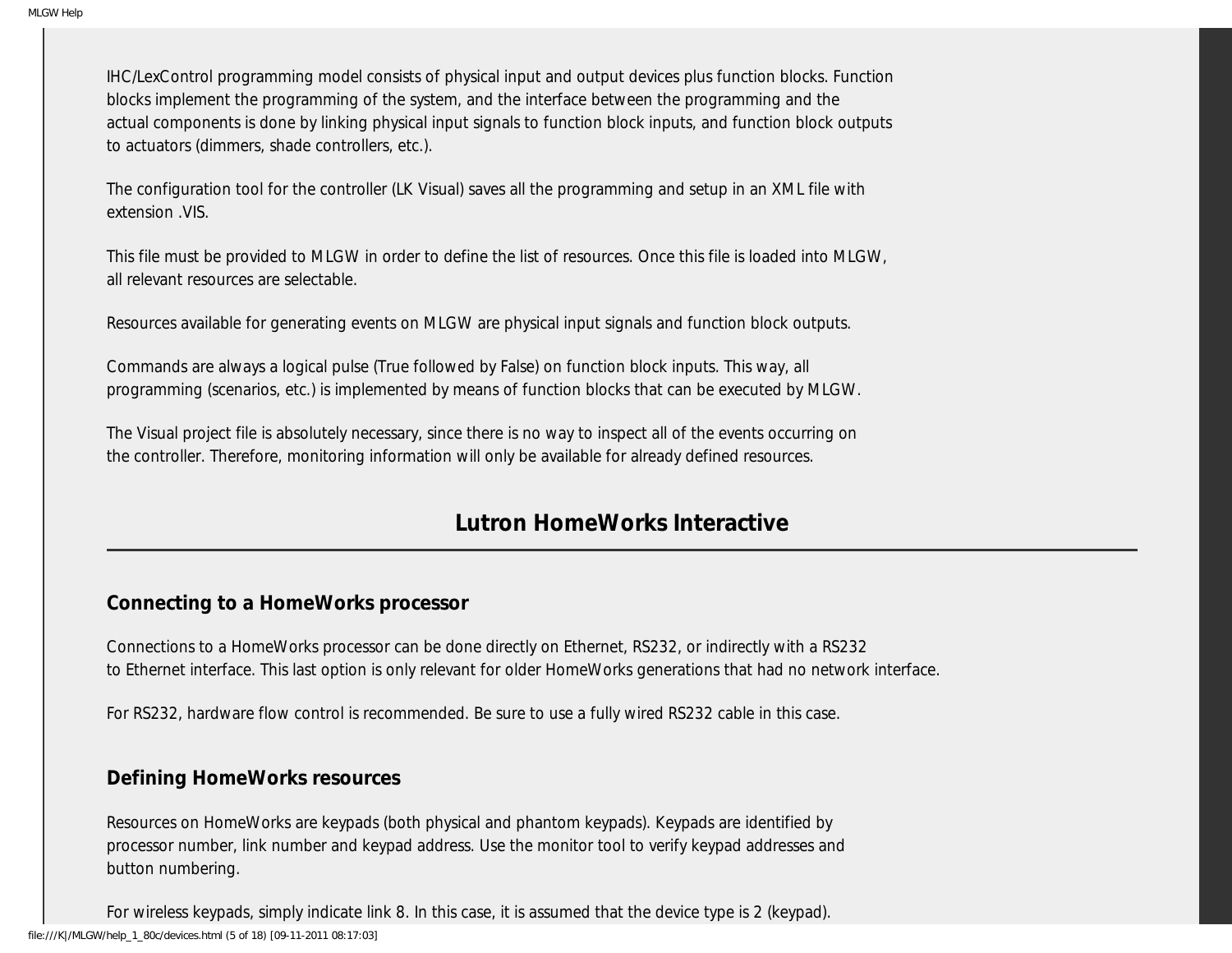### **Events and commands**

Events from HomeWorks include button activity and LED activity. Normally you should respond to **keypad button press** only. The other options are provided for advanced use and need special care.

Commands to HomeWorks are keypad button presses. This is absolutely general since all buttons on HomeWorks are completely programmable.

### **Setup on the HomeWorks project**

For direct network access, a network account must be defined in the addressing section. This account is identified by a user/password. Be sure to enable the necessary permissions for interaction with MLGW. MLGW will need full keypad monitoring and executing button presses.

Define phantom keypads for integration with MLGW. MLGW can act on any keypad (physical or phantom), but it is recommended to channel commands from MLGW to HomeWorks via phantom keypads, so the special functionality for integration is not mixed with standard keypad functionality.

#### **LED feedback**

**Advanced use only:** MLGW can generate events from keypad LED state changes. This is provided only for advanced use, where you want to generate MGLW events as a consequence of **conditional**, **time-clock**, or other non-user generated actions on HomeWorks:

- 1. Define a state variable (or True/False variable) which you will use in your conditionals or time clock events to signal MLGW.
- 2. Define a phantom keypad on the HomeWorks project, and choose a button for this purpose.
- 3. Set the button type to **conditional**.
- 4. Set the LED behaviour to **conditional**, on (for example) **preset 5**, type **scene**.
- 5. On Preset 5, add the state variable with a desired value.
- 6. Configure MLGW to respond to the LED of that button going ON or OFF, which will be an indication that the state variable has the specified value.

<span id="page-28-0"></span>For example, use the "Time of Day" variable with value "Day". The LED going ON will generate an event on sunrise, and the LED going off will generate an event at sunset on MLGW.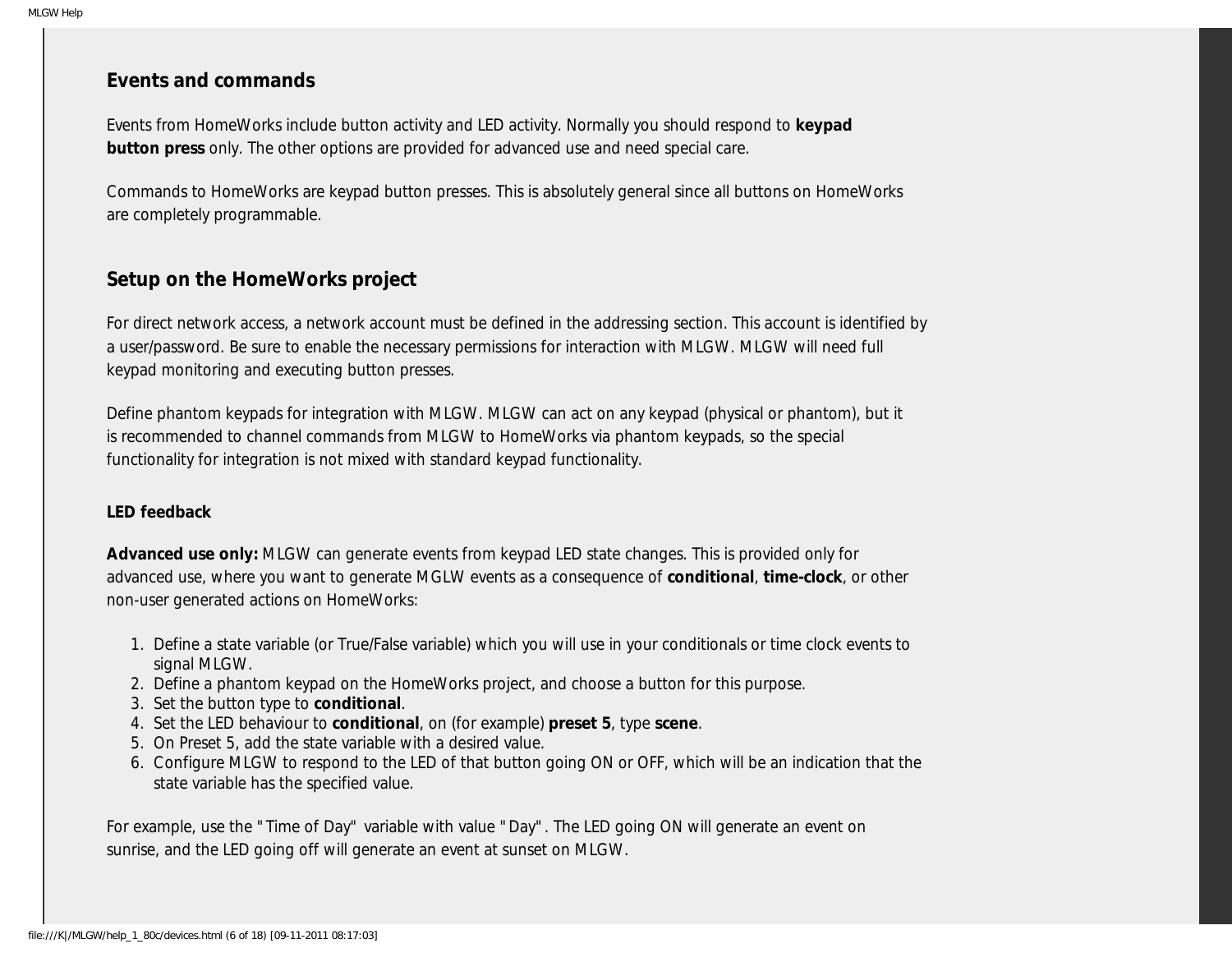### **Connecting to a Grafik Eye system**

All Grafik Eye interfaces are supported: GRX-RS232, GRX-CI-RS232, and GRX-CI-NWK-E. Connection to the RS232 interfaces can be done directly using a 3-wire RS232 cable, or via an Ethernet to RS232 interface.

If using an Ethernet to RS232 interface, set it up for 9600 bps, no parity, no flow control, 1 stop bit.

Connection parameters are TCP port and IP address in case of using a network interface.

The password is only needed if using a direct network connection to GRX-CI-NWK-E. The default password for this interface is 'nwk'.

**Important note**: Make sure that you enable scene status feedback and raw feedback on the Lutron interfaces. This is done by setting the DIP switches 6 and 7 to ON on the interface itself.

### **Defining Grafik Eye resources**

The resources you need to define are control units and accessory controls (e.g. keypads) with which you need to interact. Each is determined by an address in the range 1 to 8 for control units, or 1 to 16 for accessory controls.

You can use the monitoring facilities to identify addresses.

## **Grafik Eye events and commands**

Events from a Grafik Eye system can be lighting scene changes or individual key presses.

<span id="page-29-0"></span>Possible commands are scene changes on control units.

# **Lutron Grafik QS**

## **Connecting to a Grafik QS system**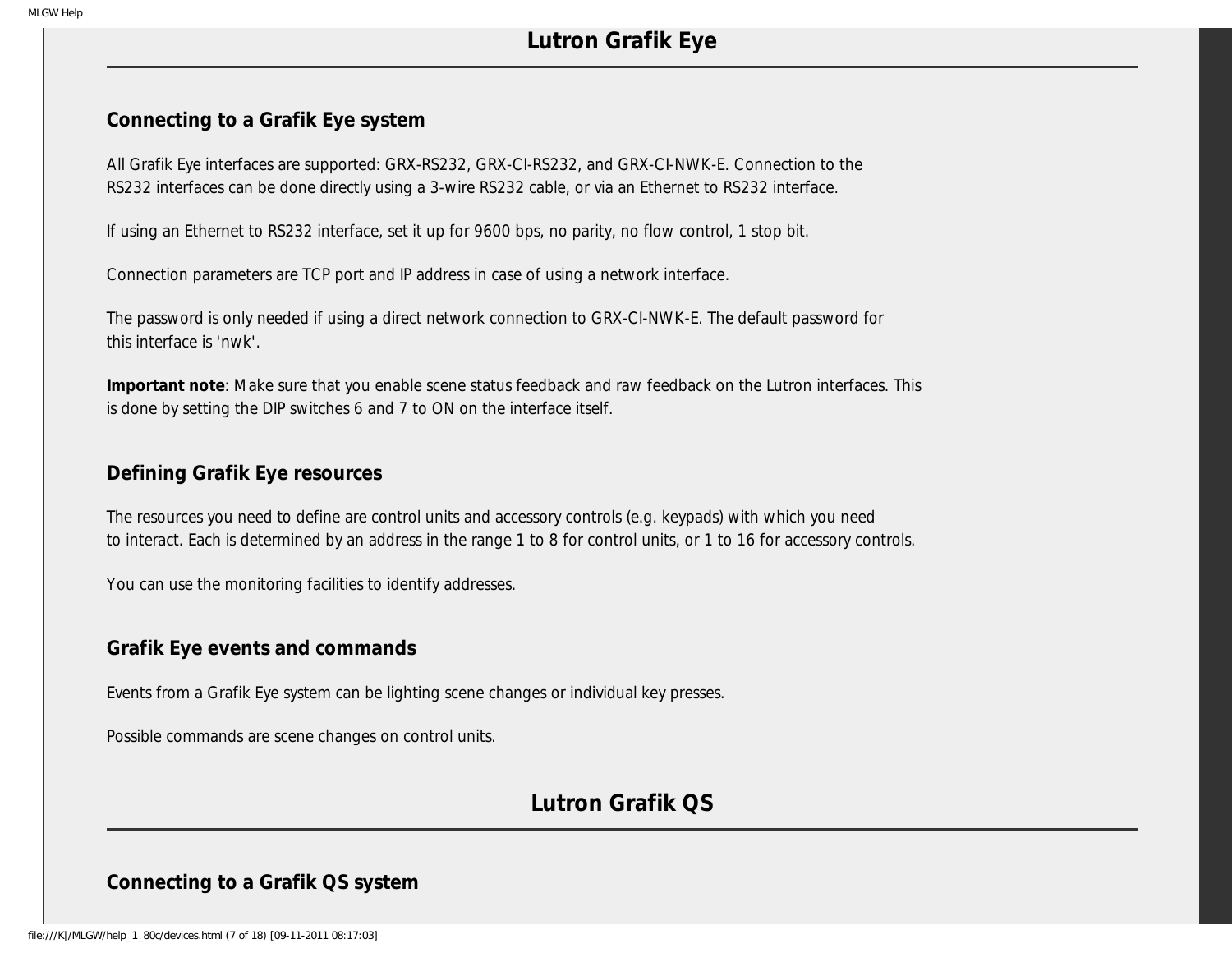Connection to a Grafik QS system is done via a QSE-CI-NWK-E interface, which allows for Ethernet and RS232 connectivity.

For RS232 communications, set the same bit rate on the QSE-CI-NWK-E interface and on MLGW connection settings.

Connection settings for Ethernet are the IP address of the interface and the password. The default password is 'nwk'.

### **Defining Grafik QS resources**

The resources you need to define are control units and accessory controls (e.g. keypads) with which you need to interact. Each is defined by a serial number which can be found on a label on each product, or from the control units bus status information, or by inspecting MLGW monitoring information.

### **Grafik QS events and commands**

Events from a Grafik QS system can be lighting scene changes on control units, or key presses.

<span id="page-30-0"></span>Possible commands are scene changes on control units.

# **Lutron Radio RA**

### **Connection to a Radio RA system**

Communications with Radio RA is done via the Radio RA RS232 interface. Use a full RS232 cable between Radio RA and MLGW. **Hardware flow control is used**, so a 3-wire connection will not work.

Alternatively, you can use an Ethernet to RS232 interface and connect via MLGW network port. In this case, it is important to configure the Ethernet to RS232 interface to use hardware flow control, 9600 bps, no parity, 1 stop bit.

The only connection setting available is the TCP port number and IP address in case connecting via Ethernet.

### **Defining Radio RA resources**

On the device setup screen, you should identify all of the buttons with which you need to interact. This includes: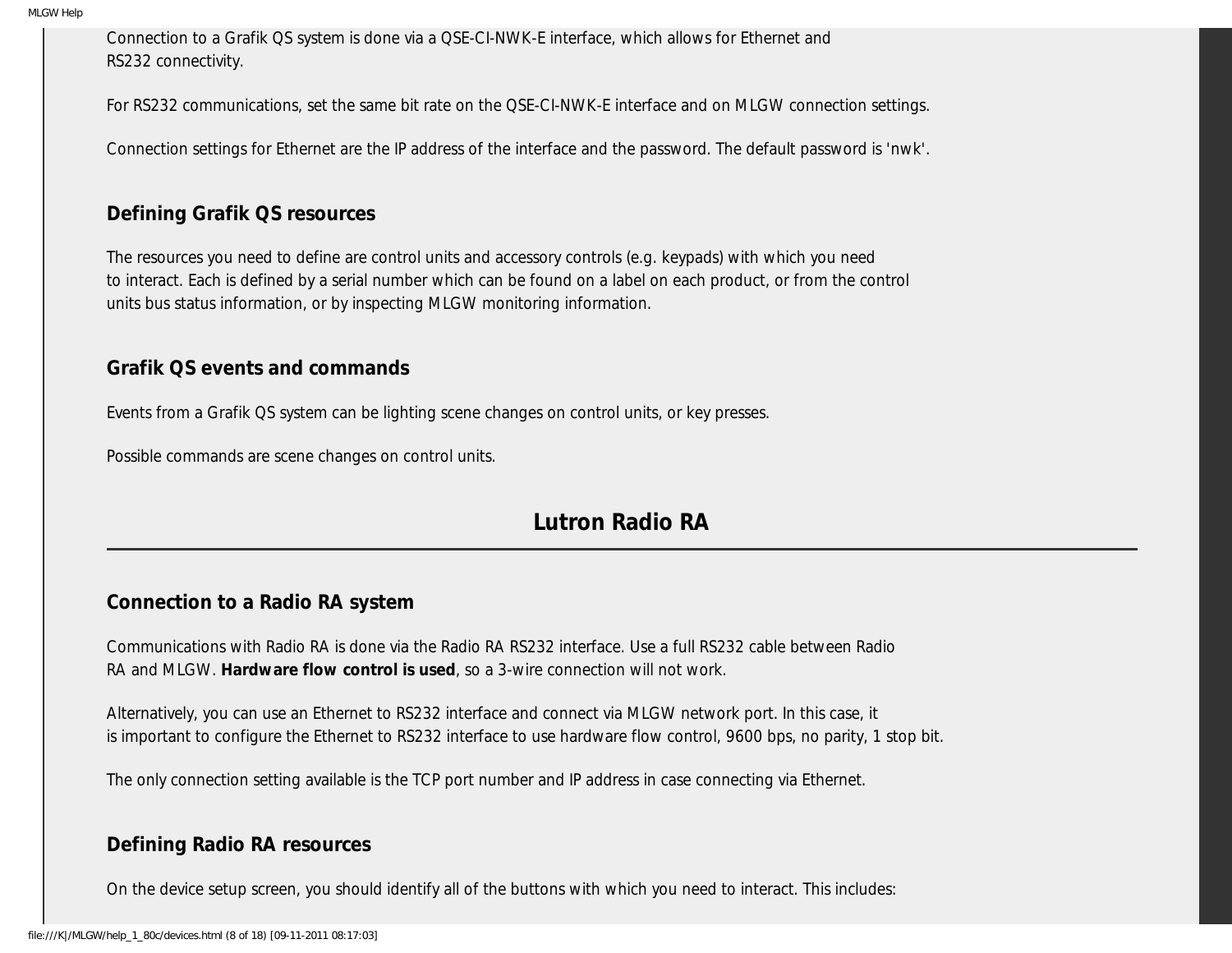- Buttons on Master Control units.
- Phantom buttons on the Radio RA RS232 interface.

Use the monitoring facilities, or the display on the Radio RA interface, in order to identify individual buttons.

**Note:** Master Control buttons that you intend only for integration (and not for lighting control) have a special behaviour. Until they have been activated once, they will not produce a radio event. Therefore, it may happen at first that you don't find monitoring information for these buttons. Once you define them in the project (and Test the configuration), MLGW activates these buttons.

**Note:** Bridged installations are not supported. All interaction will be related to the section where the RS232 interface is located.

### **Radio RA events and commands**

You can define events for button presses on Master Control buttons .

For commands, you can execute a button press on a Phantom button.

Also, you can set the LED state on a Master Control button. Note that setting the LED state will only work if that button has not been assigned to lighting control. If the button has lighting assigned to it, then the LED will always show the lighting scene status regardless of any state change command sent by MLGW. Use this feature to provide feedback on master control keypads.

## **Lutron Radio RA2**

### <span id="page-31-0"></span>**Connection to a Radio RA2 system**

Communications with Radio RA2 is done via the Radio RA2 Main Repeater, which allows interaction with the system via 100 programmable virtual buttons ("phantom buttons"). This device provides both RS232 and Ethernet interfaces.

Connection to the RS232 interface can be done directly using a 3-wire RS232 cable and it is fixed at 9600 bps, no parity, 1 stop bit, 8 data bits, no flow control.

Connection settings for Ethernet consist of: IP address of the Main Repeater (default: 192.168.1.50), login (default: lutron), password (default: integration) and telnet IP port (default: 23).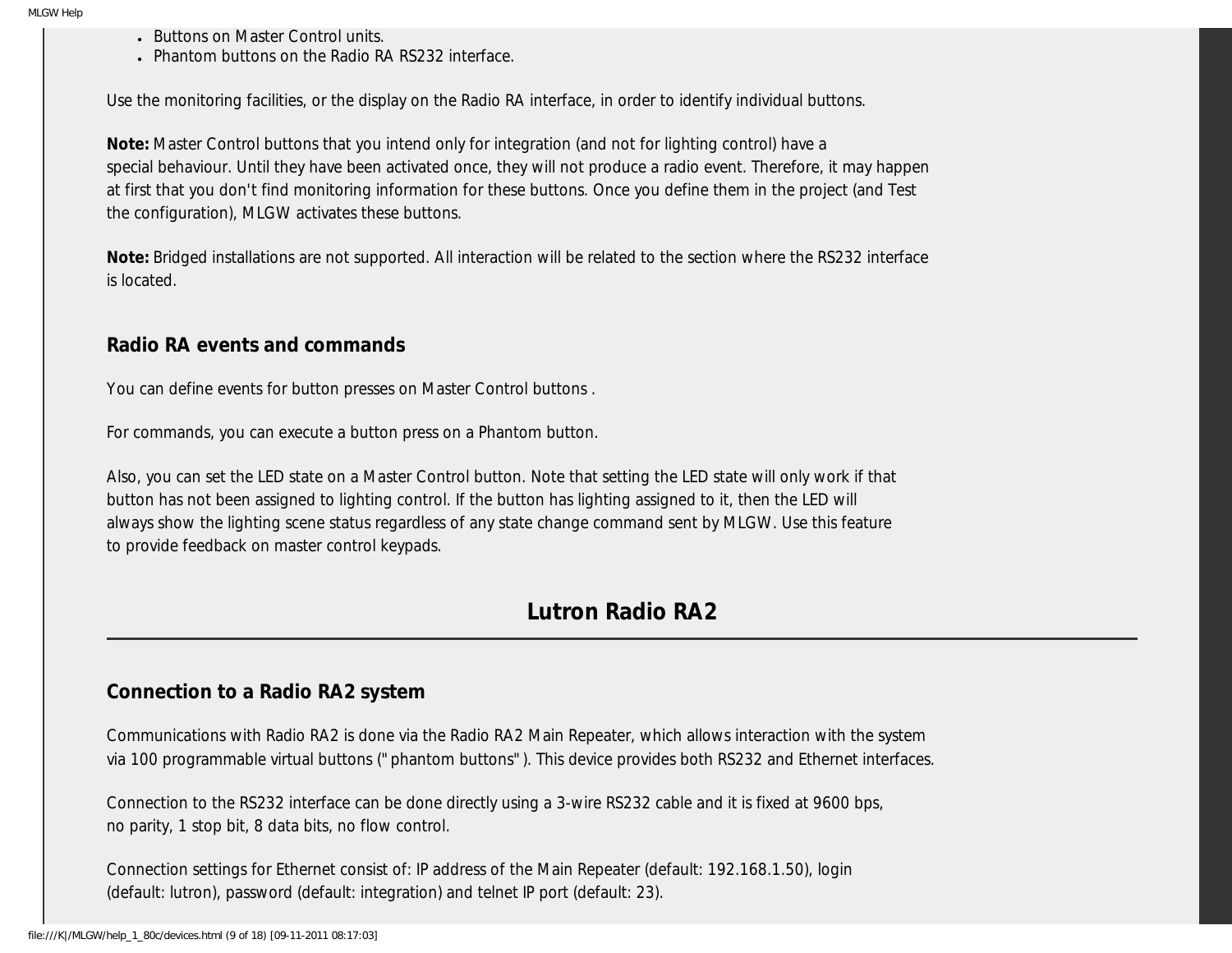### **Defining Radio RA2 resources**

On the device setup screen, you should identify all the components with which you need to interact. These include:

- Master Control units
- Keypads
- Interfaces

Note that resources are the entire components and not the individual buttons within them. Each Radio Ra2 resource has a name and an ID. The ID field corresponds to the identification number in the Radio Ra2 system and ranges from 1 to 100. Use the monitoring facilities or the Radio Ra2 telnet terminal in order to obtain the component IDs.

### **Radio RA2 events and commands**

An event corresponds to a button press, release, hold, or multi-tap on one of the device buttons.

<span id="page-32-0"></span>Supported commands are button presses, button holds and button releases.

## **KNX / EIB**

MLGW can interact with KNX systems by means of shared variables (group addresses). The KNX bus supported is **twisted pair**.

### **Connection to a KNX system**

MLGW can connect to a KNX system by means of KNX data interfaces.

The supported interfaces are:

- PEI type 10 (BCU2, with FT 1.2 protocol) over RS232 connection
- IP tunneling over Ethernet connection

PEI type 16 serial interfacing is not supported. PEI 10 bit rate is fixed at the default 19200 bps. The IP tunneling interface must provide **bus monitor mode**.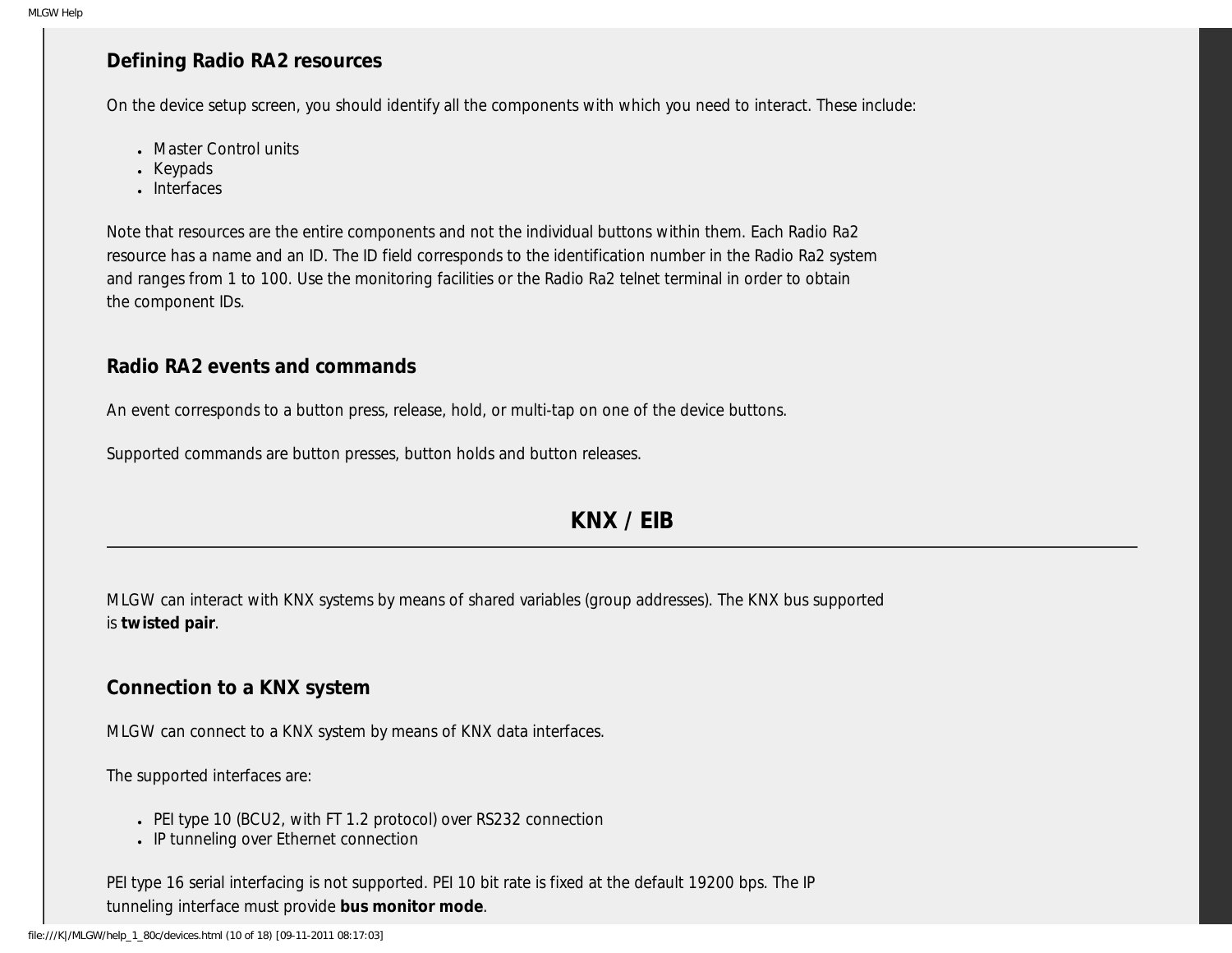**Note on IP tunelling:** It is usually necessary to disconnect the ETS software from the IP tunelling interface before MLGW can connect to the system. Also, after disconnecting ETS, the interface can take several minutes before it accepts a new connection from MLGW. The same considerations apply when switching back to ETS.

### **Group addresses**

All the interaction between KNX and MLGW is by means of **group addresses**. Group addresses have an associated **datapoint type** which identifies the type of data it holds (e.g. boolean, signed integer, etc.).

It is therefore necessary to define all the necessary group addresses required for integration with MLGW.

If this information is not readily available, the monitoring tools can be used to track for events.

#### **KNX resources**

On the device setup screen, you should add all necessary group addresses. Group addresses have the form **a/b/c** (3 level address) or **a/b** (2 level). The default is the 3 level addresses, but both formats are accepted.

Select for each group address, one of the supported datapoint types:

| Datapoint type                           | Range          |
|------------------------------------------|----------------|
| Boolean                                  | n              |
| 1 Byte unsigned integer                  | $\ 0.255\ $    |
| 1 Byte signed integer                    | $-128.127$     |
| 2 Bytes unsigned integer                 | llO.<br>.65535 |
| 2 Bytes signed integer<br>$-32768.32767$ |                |
| 3 bit Controlled                         | - 15           |

Boolean values are coded as 0 for FALSE and 1 for TRUE.

**3-bit Controlled values** are coded from 0 (corresponding to 0000b) to 15 (corresponding to 1111b).

For datapoint type 3.007 (Control Dimmer), the coding is:

- 0: Decrease break.
- 1 .. 7: Decrease with step 1 to 7.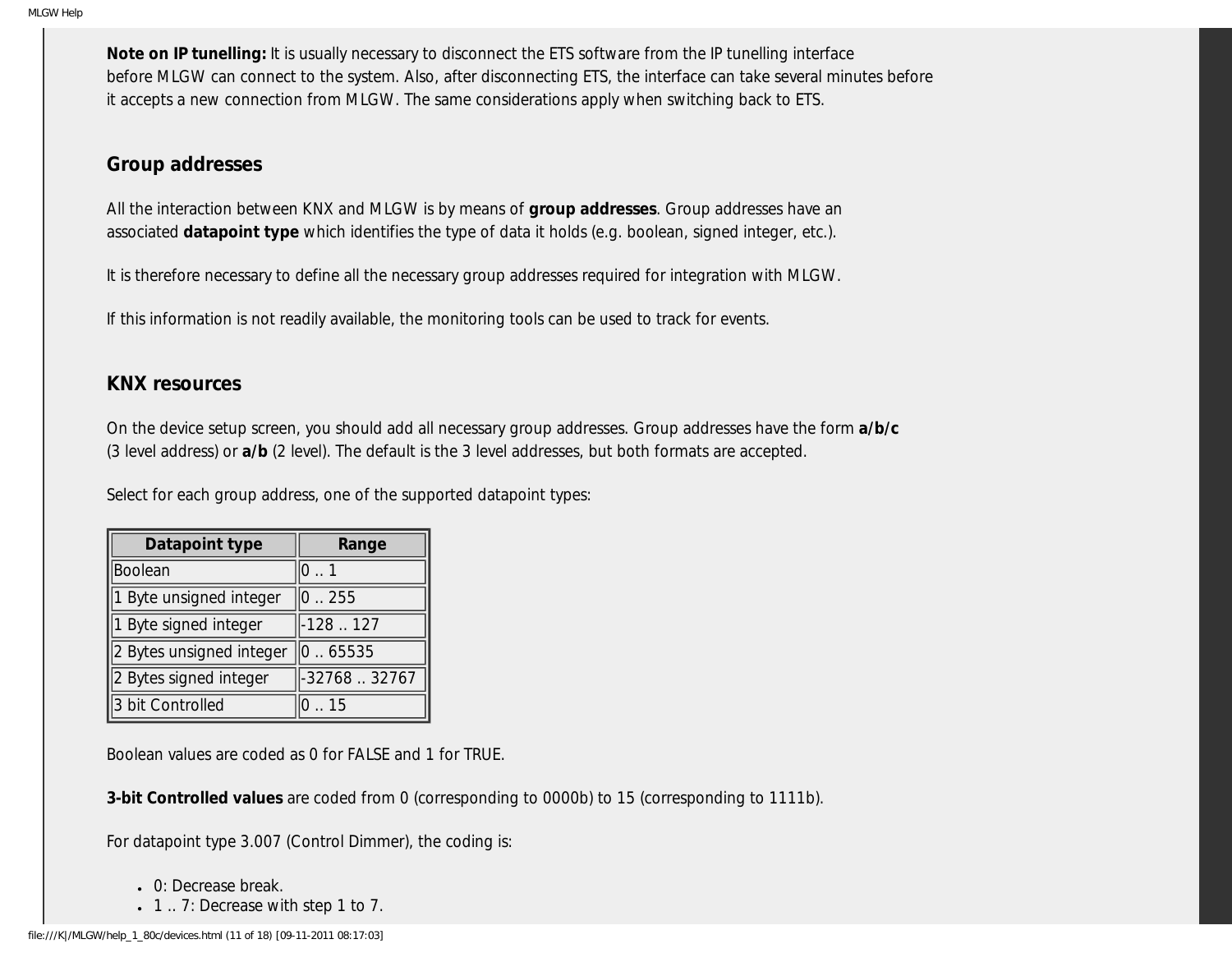- 8: Increase break.
- $\bullet$  9 .. 15: Increase with step 1 to 7.

For datapoint type 3.008 (Control Blinds), the coding is similar but with **Up** and **Down** instead of **Decrease** and **Increase**.

### **Importing and exporting KNX resources**

KNX resources can be loaded to and exported from MLGW as a CSV (comma separated values) file. The file format is according to RFC4180.

Valid lines in the file must contain at least 2 fields: name, group address. Optionally a third field could be added defining the Data type.

This format is compatible with ETS3 Professional group address Export/Import 1/1 file.

Non-printable characters and reverse solidus (backslash) should be escaped. E.g. \01 for ASCII character SOH (values are hexadecimal), \\ for backslash, \n for newline, \r for carriage return.

### **KNX events and commands**

MLGW will generate an event whenever a group address is written to, provided the datapoint type written is 2 Bytes or less in size.

An event can be defined for a **specific value** set to the group address.

Also, an event can be defined for **any non-zero value** set to the group address.

<span id="page-34-0"></span>Commands can write to a group address any of the possible values.

## **Conson XP**

Connection to a Conson system is done via an XP130 gateway module. This module provides an RS485 interface, so a RS232 to RS485 converter is needed for connecting to MLGW.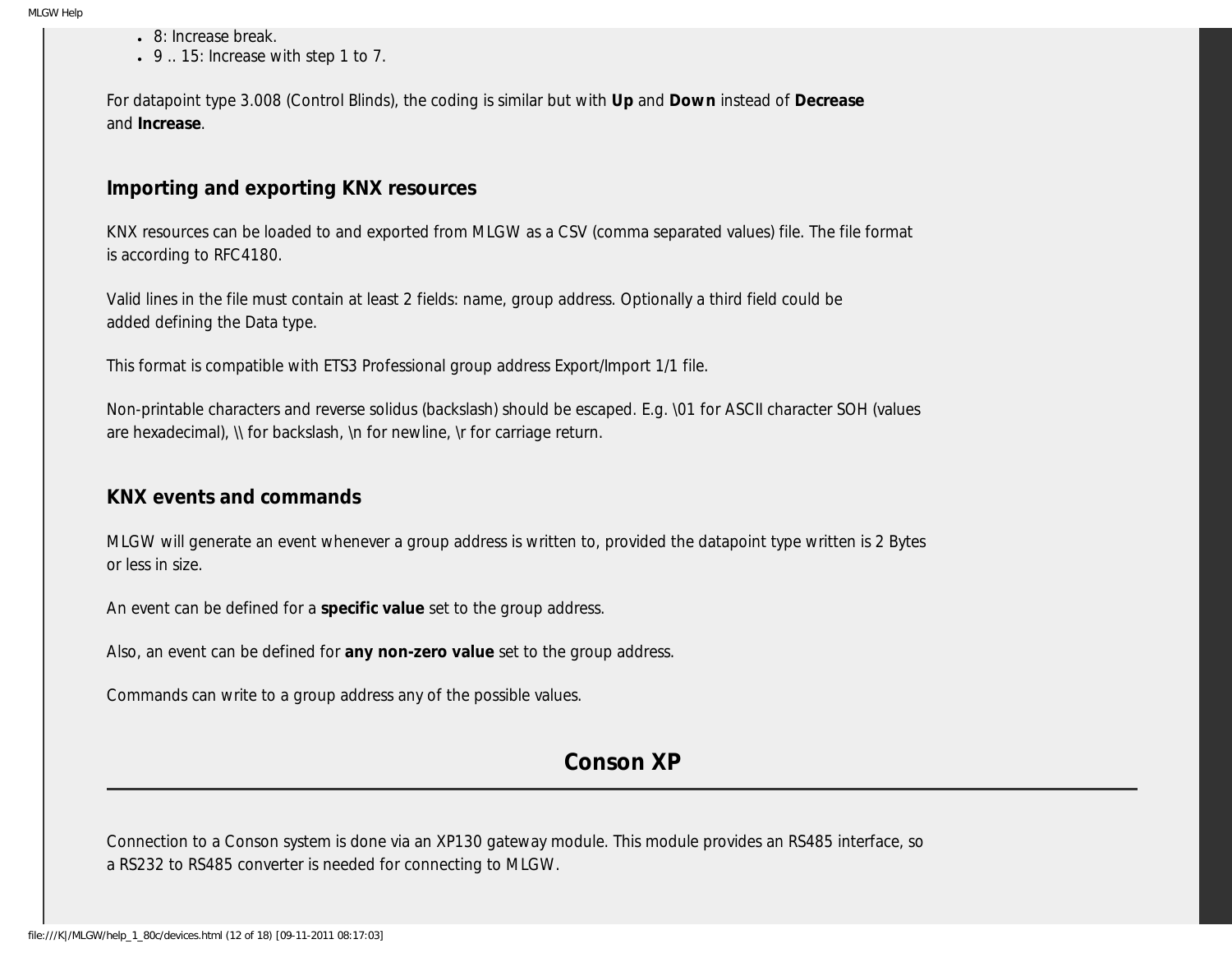### **Conson resources**

On the device setup screen, define the modules you need to interact with. A module is identified by a module type plus a link number. Use the monitoring tool to analyse the events on the bus.

### **Events and commands**

Events occurring on the Conson bus are changes on a module's input. This is signalled as a circuit **make** or **break** event.

<span id="page-35-0"></span>Similarly, MLGW can send circuit make, break, or pulse (make followed by break) to any input of a module.

## **Clipsal**

The Clipsal programming model defines **trigger groups** and **trigger actions** as a way to call lighting scenes. Any scene defined by a trigger group/action pair can be called from MLGW.

### **Clipsal resources**

Resources correspond to trigger groups. Usually a trigger group is shared by a set of mutually exclusive scenes, each identified by a trigger action within the group.

### **Events and commands**

Whenever a trigger group is set to a new action value, an event is generated on MLGW.

<span id="page-35-1"></span>Similarly, commands on MLGW are setting an action value to a resource (trigger group).

## **Dynalite**

Connection to Dynalite systems can be made via the RS232 interfaces, either using MLGW RS232 port or via a Ethernet to RS232 interface. Native Dynalite Ethernet interfaces are not supported in the current software.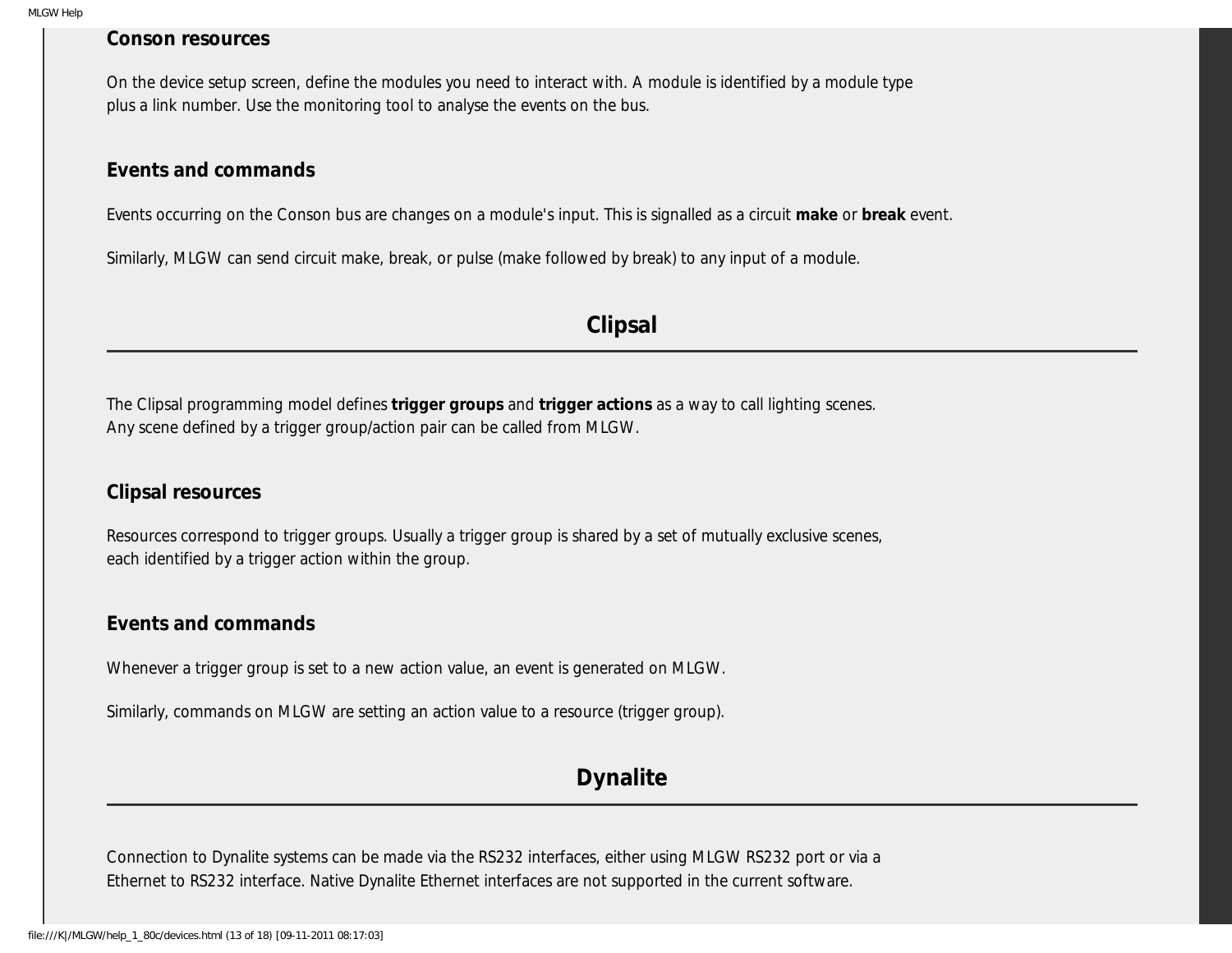### **Dynalite resources**

The resources for a Dynalite system correspond to **areas** in the Dynalite protocol and programming model. Add all the necessary areas in the resources section of the GUI.

### **Events and commands**

A preset selection can be detected by MLGW as an event. The parameters for the event are the Preset number and the Bank number.

For setting up a Dynalite control to affect only MLGW, this control must be assigned an area number not used by any dimmer or actuator.

The available commands are: **Preset selection**, **Switch area off**, and **Area fade UP / DOWN / STOP**.

<span id="page-36-0"></span>The parameters for preset selection are area number and preset number. For area off and area fading, the only parameter is the area number.

# **Vantage**

## **Connection to a Vantage system**

Communication with a Vantage system is done through an **InFusion Dim Controller**. This device has both RS232 and Ethernet interfaces.

Connection to the RS232 interface can be done directly using a fully wired RS232 cable and it is fixed at no parity, 1 stop bit, 8 data bits. Make sure to configure bit rate and flow control as needed.

Connection settings for Ethernet are the IP address of the InFusion Dim Controller and its telnet port.

### **Defining Vantage resources**

To program the InFusion Dim Controller, the PC tool **Design Center** is needed. It lets you define all components of your Vantage system, where each one has an address called **vid** (Vantage Identification Number).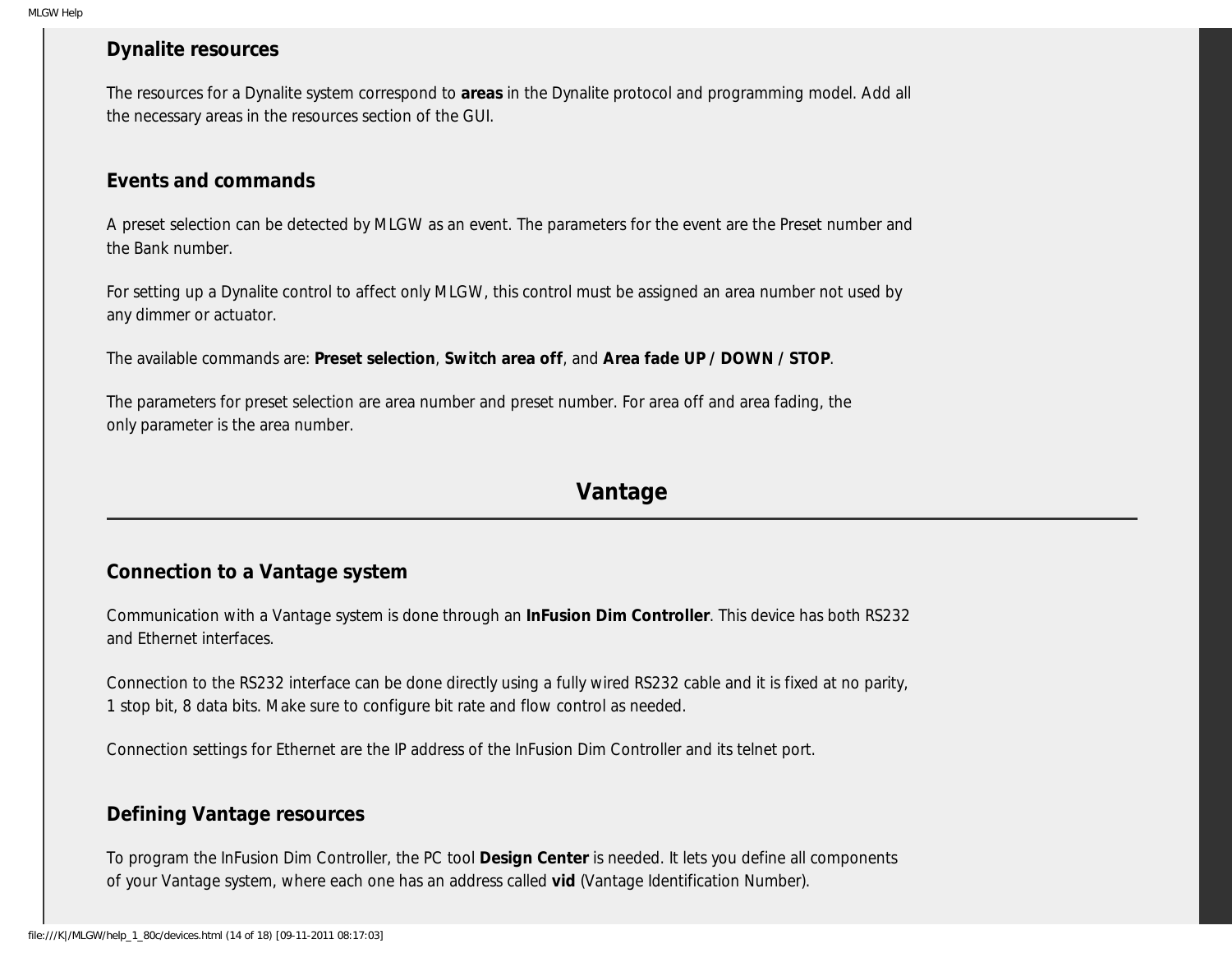On MLGW you can define as resources either a **button** on any control, or a **task**. To define a resource, you need to know the Button or Task vid, wich must be entered in the ID field.

### **Vantage events and commands**

An event corresponds to a Button press or release, or a Task activation or deactivation.

<span id="page-37-1"></span>Supported commands are **Button press and release**, **Button press**, **Button release** and **Task activation**.

## **BTicino**

### **Connection to a BTicino system**

Connection to a BTicino My Home system is made via an Ethernet connecition to a **My Home Gateway** interface.

Both the IP address and the TCP port must be configured on MLGW. Note that in order to establish a communication, MLGW must reside in an allowed IP range defined in the **My Home** project.

### **Defining Resources**

Interaction between MLGW and BTicino is implemented via button presses and scenario selection. Therefore, both **command modules** and **scenario modules** can be defined as resources.

### **Events and commands**

Events can be either scenario selection events, or CEN events (only Basic CEN and Evolved CEN events are supported: button press/release and extended press/release).

<span id="page-37-0"></span>Commands to a BTicino system are scenario activations.

## **Custom strings**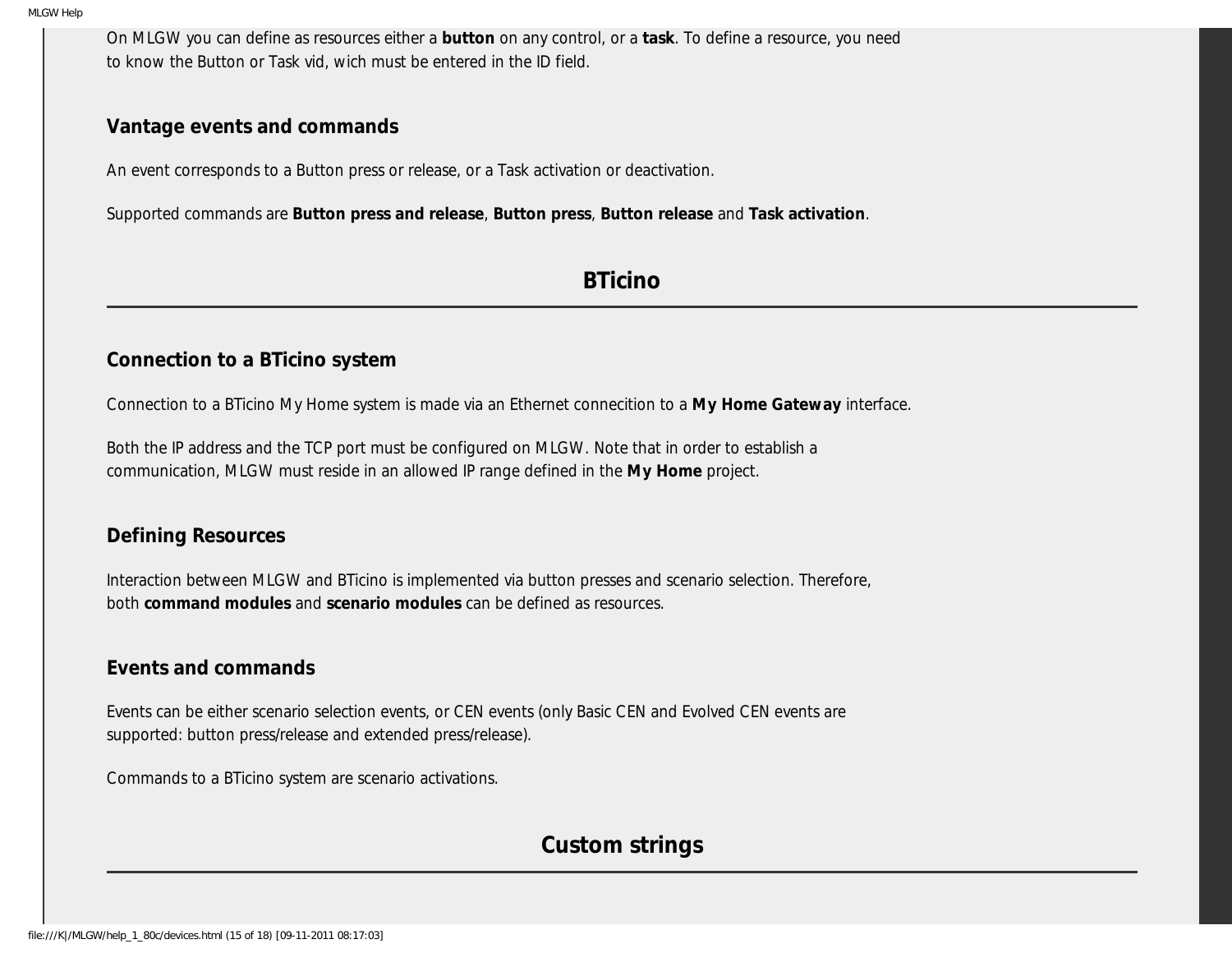The Custom strings driver is intended to enable limited communication with unsupported home automation systems.

Use of this driver requires knowledge of the protocol for the external system.

#### **Resources**

This driver is based on matching incoming byte strings from the external system, and sending back byte strings to it.

Therefore resources are generic strings used for matching and for sending to the system.

There are 3 parameters to each resource:

- Name for the resource.
- Whether it should be available for matching (INPUT), for sending (OUTPUT), or for both (BOTH).
- A generic character string.

In order to allow arbitrary byte values to be defined, the following coding is used:

- Any character except for backslash (**\**) will be given it's corresponding vaule. Non-ASCII (international) characters are interpreted as Unicode UTF-8 byte sequences.
- Backslash is used as an escape character, which gives special meaning to the character o characters that follow:
	- ❍ **\\** (double backslash) is interpreted as a single backslash.
	- ❍ **\r** is interpreted as a carriage return character (0x0D). It will be immediately redisplayed as **\0D**.
	- ❍ **\n** is interpreted as a newline character (0x0A). It will be immediately redisplayed as **\0A**.
	- ❍ **\"** is equivalent to a double quote (**"**). This notation is **required** for import/export of resources in text form.
	- ❍ **\xx** (where x is a hexadecimal digit [0-9, a-f, A-F]) is interpreted as a hexadecimal byte value. E.g. **\0A** is equivalent to **\n**.

Any non-printable or non ASCII character entered by the user will be redisplayed as a hexadecimal sequence. Illegal or truncated escape sequences will be marked as errors.

In order to ease the editing and sharing of string definitions, the list of resources can be exported to a text file, and imported back from a text file. Imported resources can replace all defined resources, or be appended to the current list.

The format for the text file is specified below. This format is compatible with the standard CSV or TSV (comma / tab separated values) formatting, so it can be processed by spreadsheet software, text editors or command-line utilities.

- Lines starting with **#** will not be interpreted.
- Each valid line corresponds to one resource.
- Lines must have at least 2 quoted fields. A quoted field consists of a starting double quote character (") followed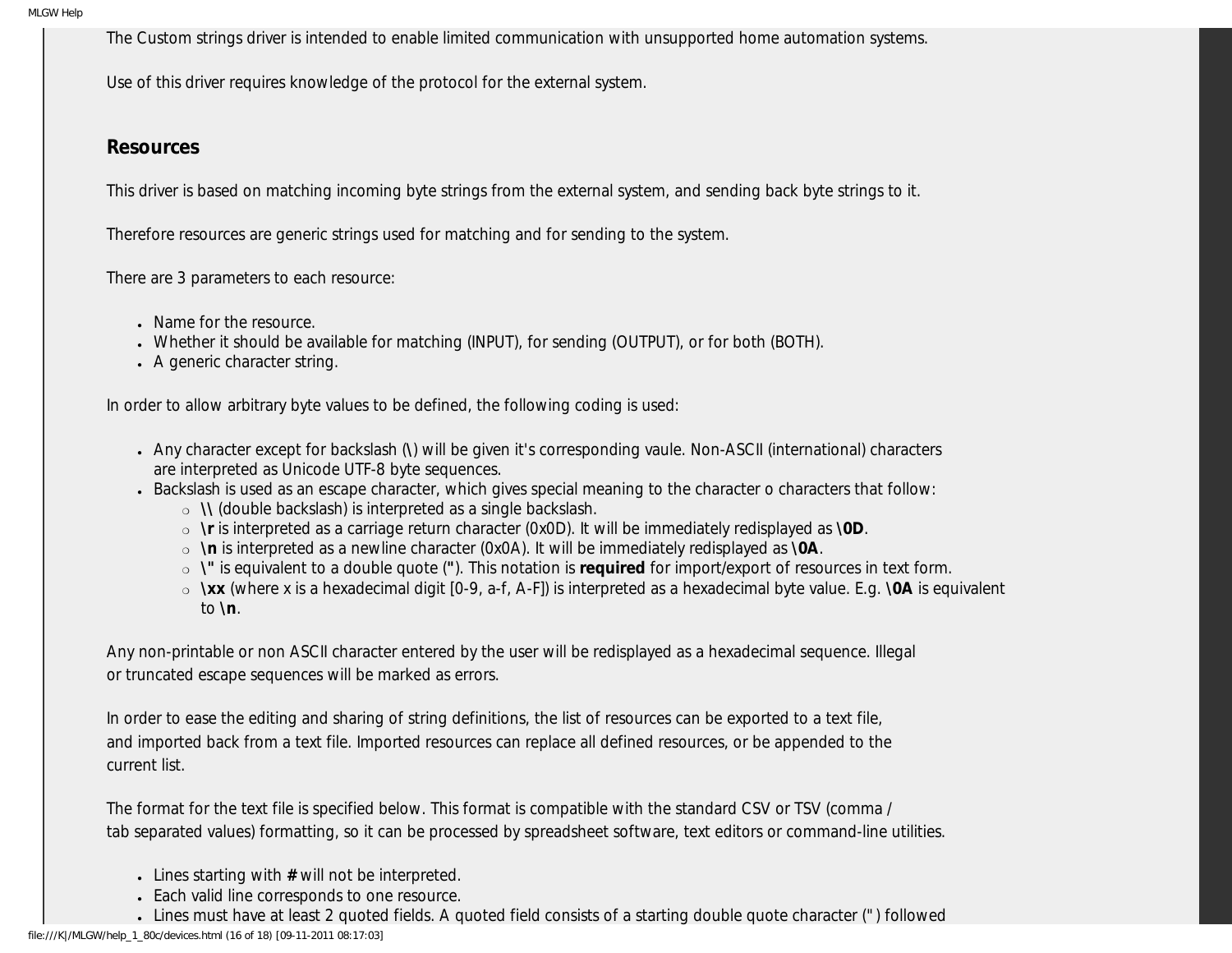```
MLGW Help
```
by escaped string data as defined above, followed by an end double quote character.

- If a line contains only 2 quoted strings, they will be interpreted as name and match/command string, and the resource type will default to BOTH.
- If the line contains at least 3 quoted strings, the third will be interpteted as the type. Accepted values are uppercase I for input, uppercase O for output, and uppercase B for both. Defaults to both.
- Extra quoted fields, as well as any non-quoted data will be ignored.
- Lines with no quoted fields will be ignored.

Examples of valid resources:

- "Scene  $3$ ", "ss $3\r\n'\n''$
- name "Login detected" value "login:\20" and all this is ignored

While quite free formatting is allowed for importing resources, the exported file always contains:

- A commented header with infomation on the driver and minimum instructions.
- The list of resources with the 3 fields (name, string, type), separated by commas.

If the imported file contains errors, a list of errors will appear on-screen. If too many errors are detected, import will stop prematurely.

### **Events and commands**

Resources marked for input (or both input + output) will be searched for in all incoming data. As soon as a match is found, the corresponding event will be generated and search will continue **after** the match.

If the incoming channel becomes idle, then all partial matches will be discarded.

Also, whenever the channel is connected (or reconnected), a special CONNECT event will be generated in case some session-setup is needed.

Commands are all resources marked as output (or both input + output) that can be transmitted to the channel.

### **TCP connection maintenance**

Read this section if you experience **periodic TCP reconnections**.

In order to rapidly detect broken TCP connections, MLGW uses the standard **TCP Keepalive probes** mechanism: when a TCP connection is idle, probe packets are sent periodically over the connection and an acknowledge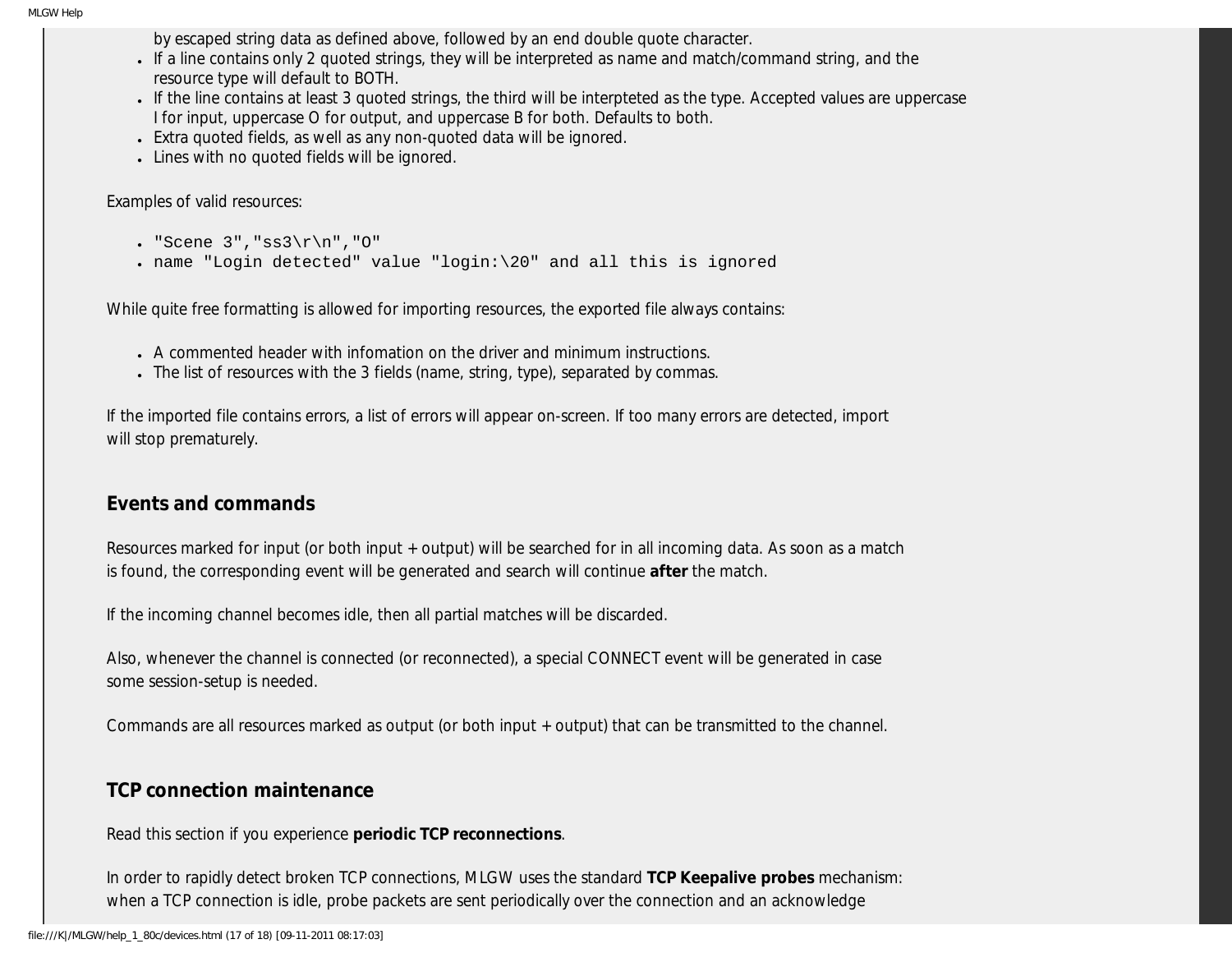is expected. The probe is an empty TCP packet with the request for acknowledge flag set.

This method for detecting active connections is specified in RFC-1122 section 4.2.3.6.

There are products with non-compliant TCP implementations which do not respond to these acknowledge requests. In such cases, MLGW will detect a broken TCP connection and reconnect. This may happen as frequent as every 20 seconds if there is no other data on the connection.

If you experience this problem, then you must somehow force some data to be sent back to MLGW periodically, so as to keep the channel active.

For example, you can set up a scheduler loop to send a status request to the 3rd party product, or a ping/ pong message. On command-line based protocols that echo all characters typed, probably sending a carriage return character is enough for getting data back to MLGW.

What to do strongly depends on the protocol of the 3rd party system.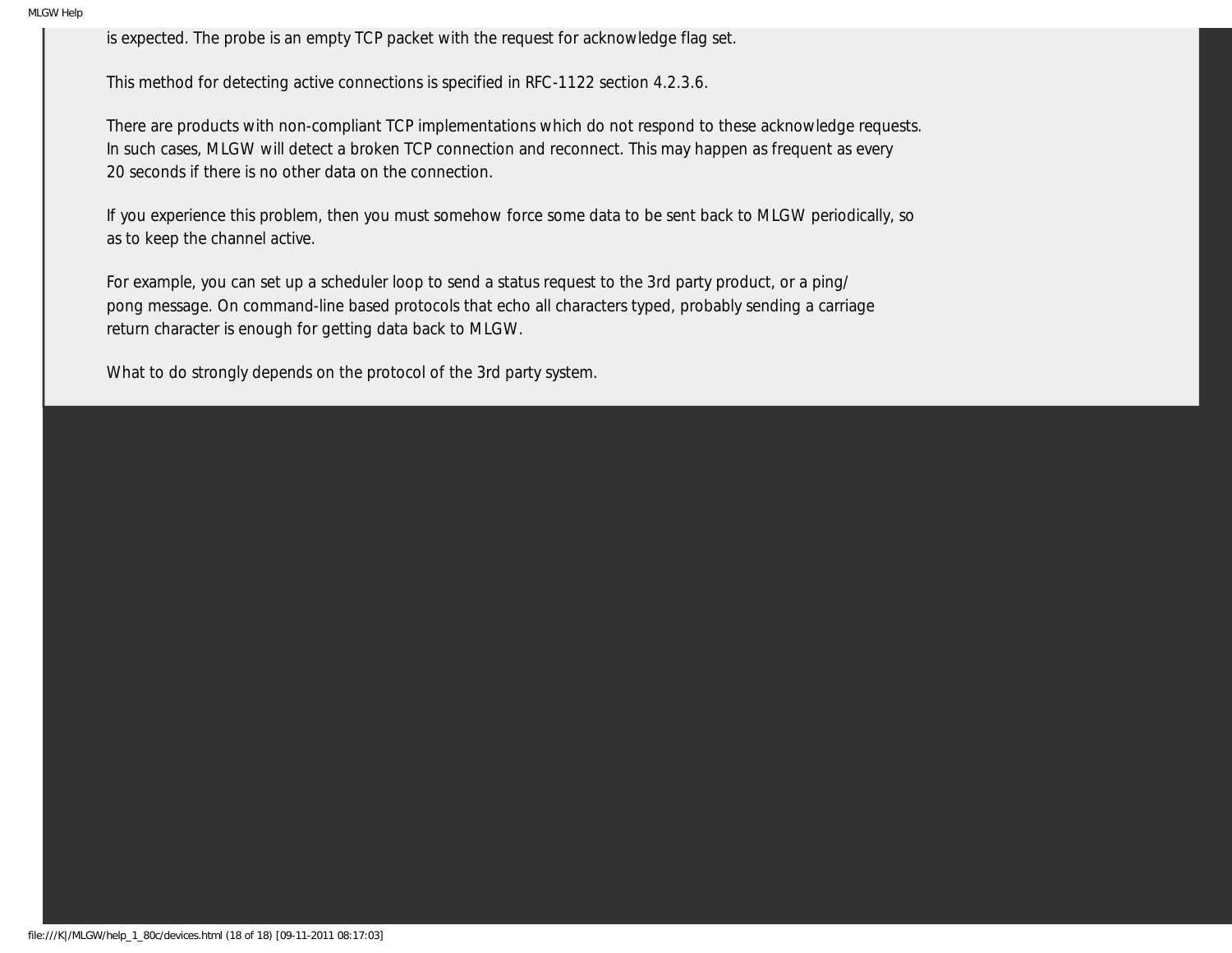## **Loading and saving configuration files**

<span id="page-41-1"></span><span id="page-41-0"></span>**[ Tools | Configuration ]**

You can transfer MLGW configuration to and from your computer. This way, you can make a backup archive of the different versions of the configuration, or install the same configuration on several units.

There is a choice of downloading any of the 3 configurations on MLGW (edit, active and previous).

You can click on either the button or the link to download a configuration. The link can be useful for bookmarking or adding to the browser's bookmark toolbar so you can backup the configuration frequently without navigating to this page each time.

When uploading a configuration to MLGW, **this configuration will become the edit configuration**. You still need to test and accept this configuration so that it becomes active.

<span id="page-41-2"></span>By default, the network settings are not overwritten when uploading a configuration to MLGW.

## **Monitoring events and macro execution**

#### **[ Tools | Monitor ]**

The monitoring screen shows the list of all events, macros and commands recently occurred.

Use this tool to:

- find out the precise addressing of a specific component. Activate a keypad, sensor, etc. on a system and the generated event will be recorded by the monitoring tool.
- check that configured macros and their commands are working as expected.

Note that monitoring applies to the currently **active configuration**, or the **edit configuration** during Test.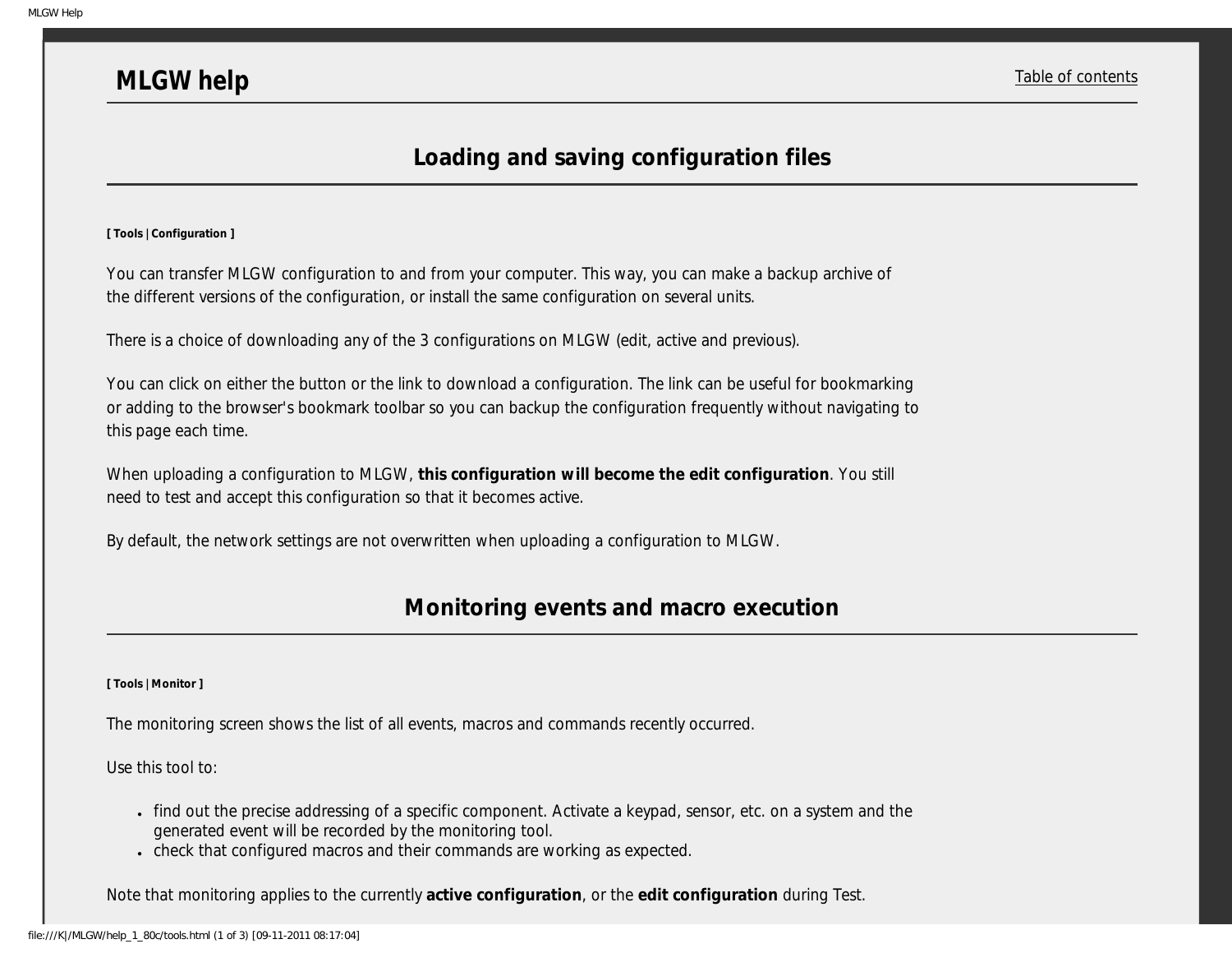<span id="page-42-0"></span>This screen will show only the 100 most recent entries. If you need finer control over monitoring output, or prefer real time display of events, then use the **monitor** command on the [CLI.](#page-46-0)

## **System log**

#### **[ Tools | System log ]**

This screen displays system messages regarding the interaction between MLGW and external devices, application errors, and critical system errors.

Use this tool to:

- verify connection to external devices (errors are reported here).
- check for incoming MLGW protocol connections.

<span id="page-42-1"></span>The total size of the system log is limited, so eventually old messages are discarded as new messages appear.

## **Error history**

#### **[ Tools | Error log ]**

The error history screen displays important error conditions of the complete system (application and operating system services).

These messages are saved into permanent memory so that they are not lost after restarting MLGW.

<span id="page-42-2"></span>Use this information for diagnosing MLGW. Also the service counters (available from the command line interface) could help determine error conditions on the unit.

## **MLGW software update**

**[ Tools | Software update ]**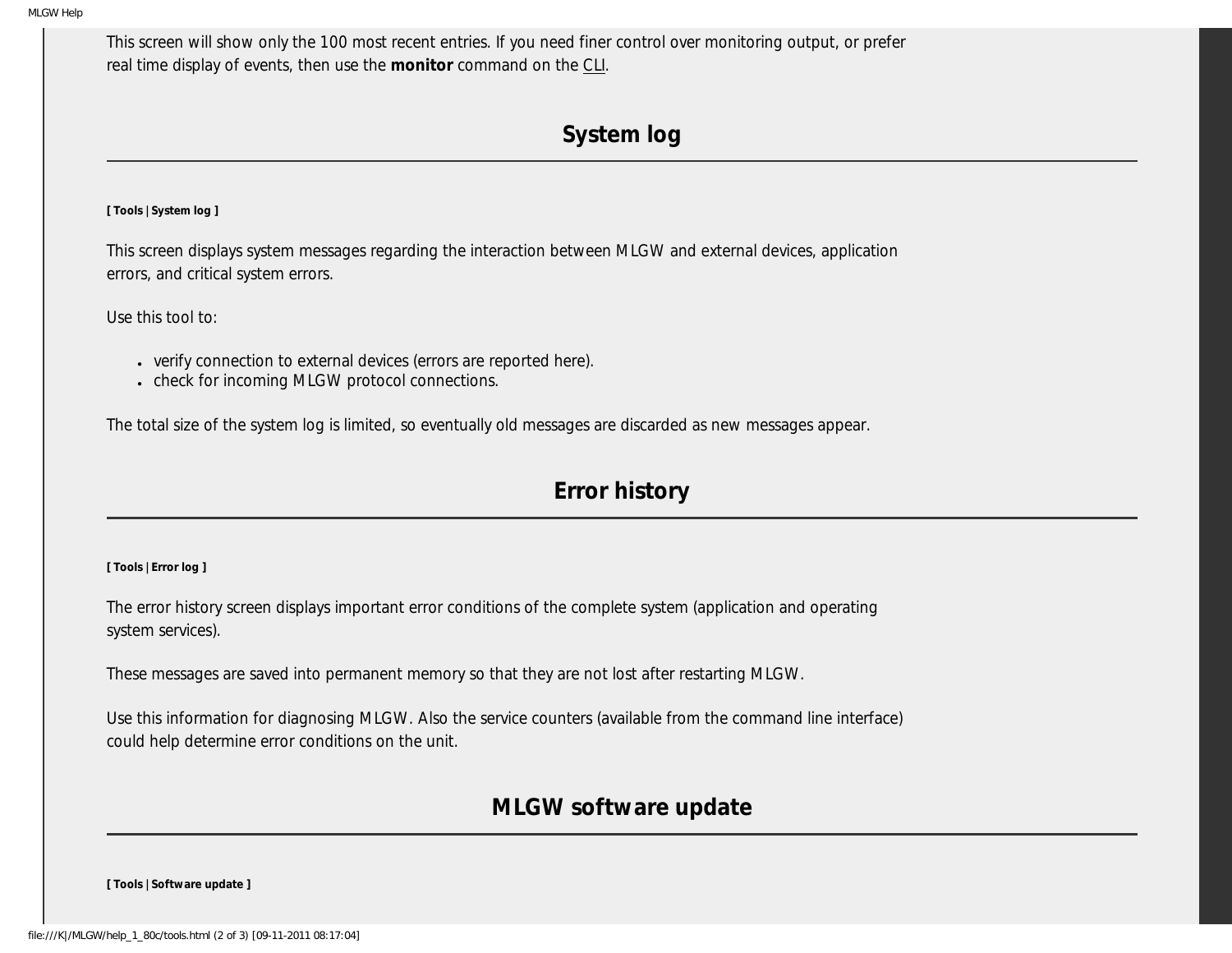There are 2 methods for updating MLGW software.

If MLGW is configured to have Internet access, then it can check for new software on-line and download the newest version.

Use the "Check available software on-line" button to check for the latest available software. The on-line version will be displayed together with the currently running version. You can then select the "Update" button to effectively download and install the new software.

Internet access of MLGW requires:

- that the network has direct access to Internet (no proxies).
- that MLGW network settings be correctly set up

If the network has a DHCP server, you can try connecting via DHCP in order to get all these settings automatically. You can revert to static IP address later if needed, while keeping the other settings provided by the DHCP server. Most DSL routers nowadays are DHCP servers by default.

If MLGW has no direct Internet access, you can upload and install a software image file previously stored on your computer.

Do not power MLGW off during the installation of new software, since this can result in a corrupted system.

In case of the newly installed software failing to work properly, refer to the [troubleshooting](#page-52-0) section for starting MLGW on the factory installed software.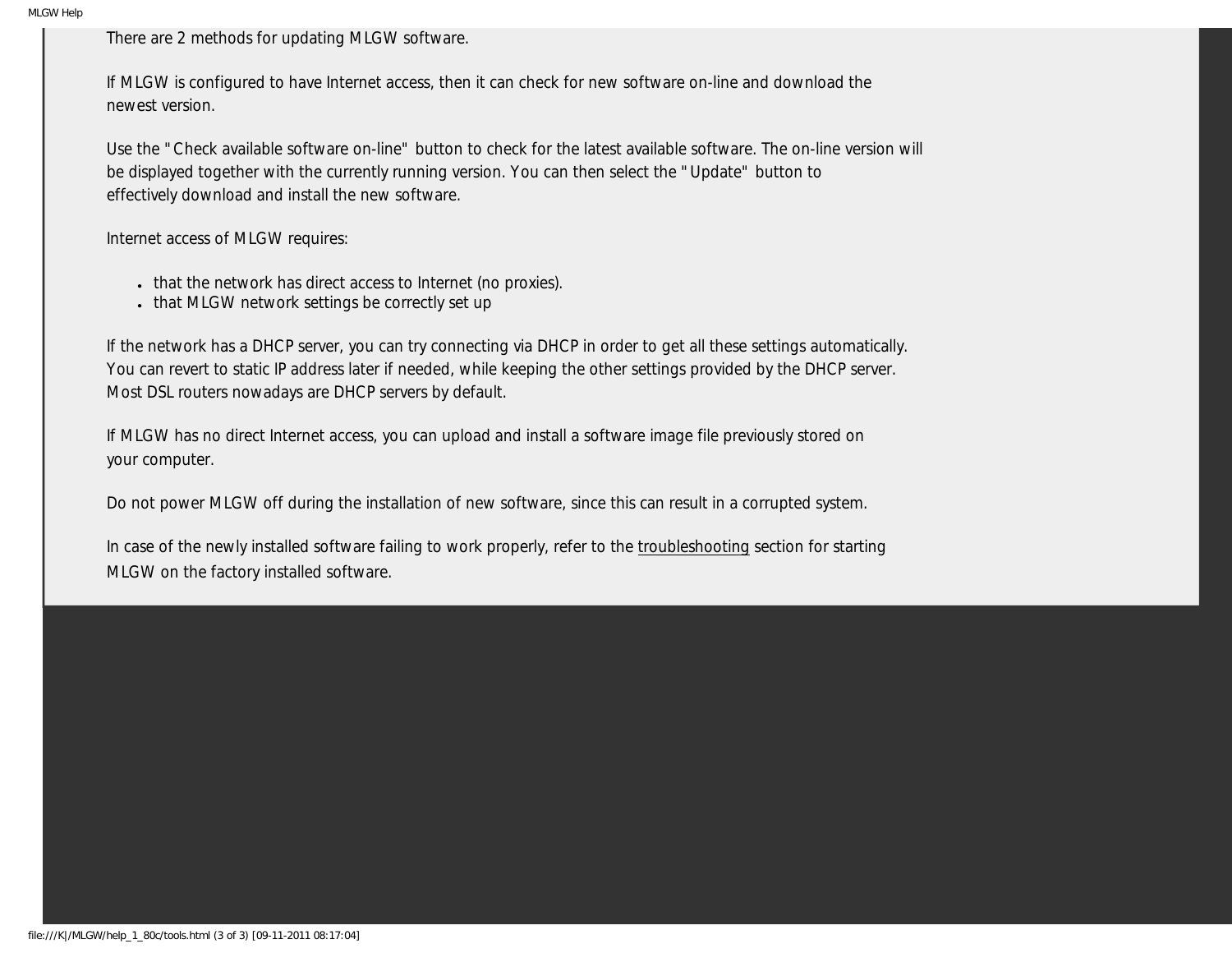### **Web panel**

<span id="page-44-0"></span>The web panel allows users to interact with MLGW by means of a standard web browser.

Access to the web panel is the same as for the setup user interface: the user should browse to **http://mlgw.local.** (or type in the IP address of MLGW if his platform does not have multicast DNS support).

The main screen will show buttons for accessing the web panel and the setup interface.

User name and password are required to access MLGW web panel. User setup is described [here.](#page-12-0)

The web panel itself displays 4 different screens:

- . Room selection
- Scene selection
- Password change
- User management

The **room selection screen** shows buttons for all rooms the user has access to. Also a button for password change is displayed. If this user has the **user management** property, then an additional button for administration of user accounts will show up.

**Scene selection** displays all the available scenes for the selected room. These scenes are configured on the [virtual buttons](#page-21-0) section.

Pressing on a button generates the corresponding event immediately, unless the virtual button has the **require confirmation** property.

### **Screen format**

The web panel has been dimensioned so that it will be usable and readable on most small-screen devices (Internet-enabled mobile phones, etc.).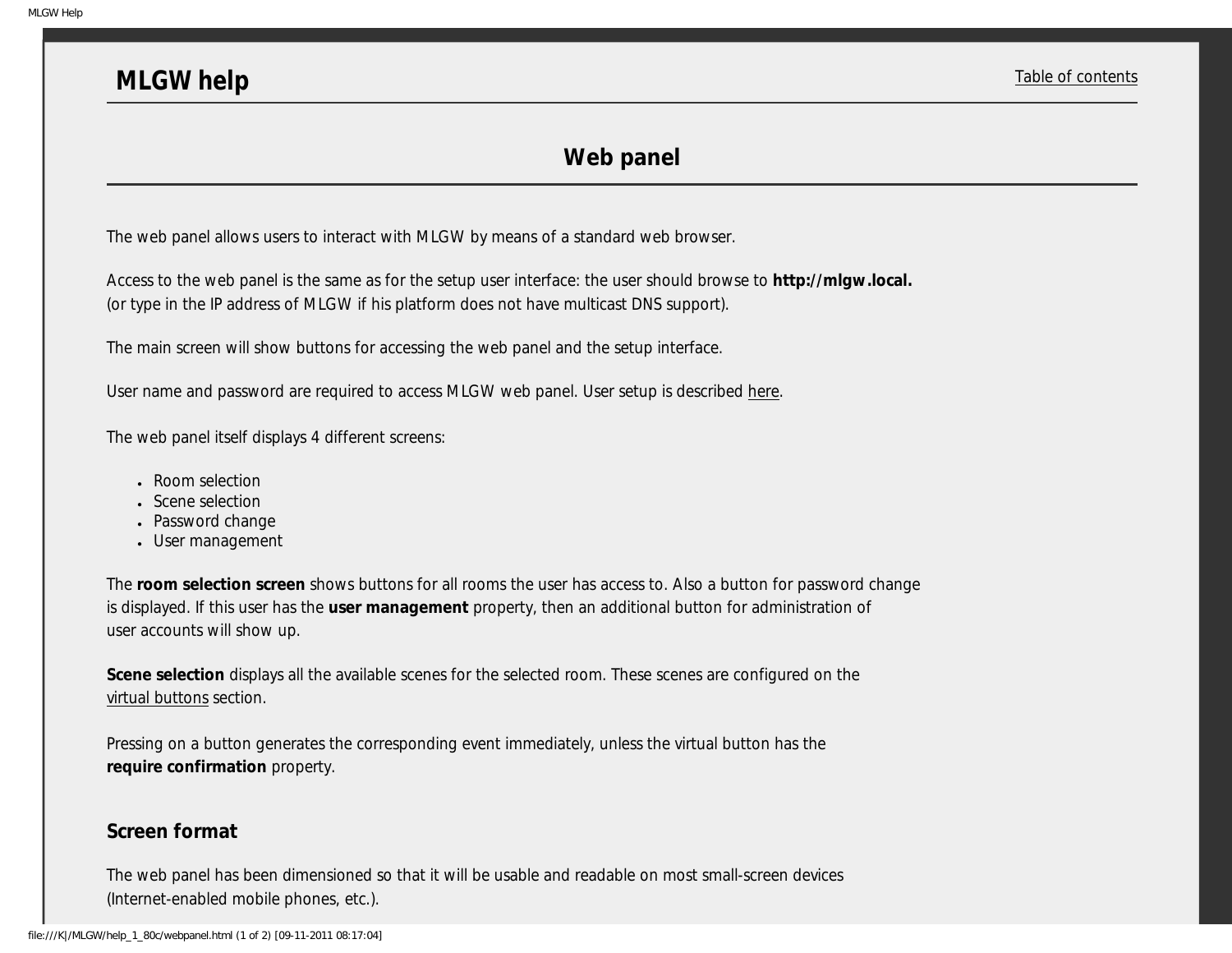The user management screen, however, is best viewed on a larger screen as it conveys more information.

### **Admin access**

Note that the **admin** user also has access to the web panel (with all rooms available and user management rights), and also to MLGW Protocol.

This way, the installer can check the web panel or [mobile applications](#page-20-0) without having to know the passwords set up by the users.

Never ask the home owners for their passwords.

**It is important to set up a strong password for admin** and not give this password to the home owner.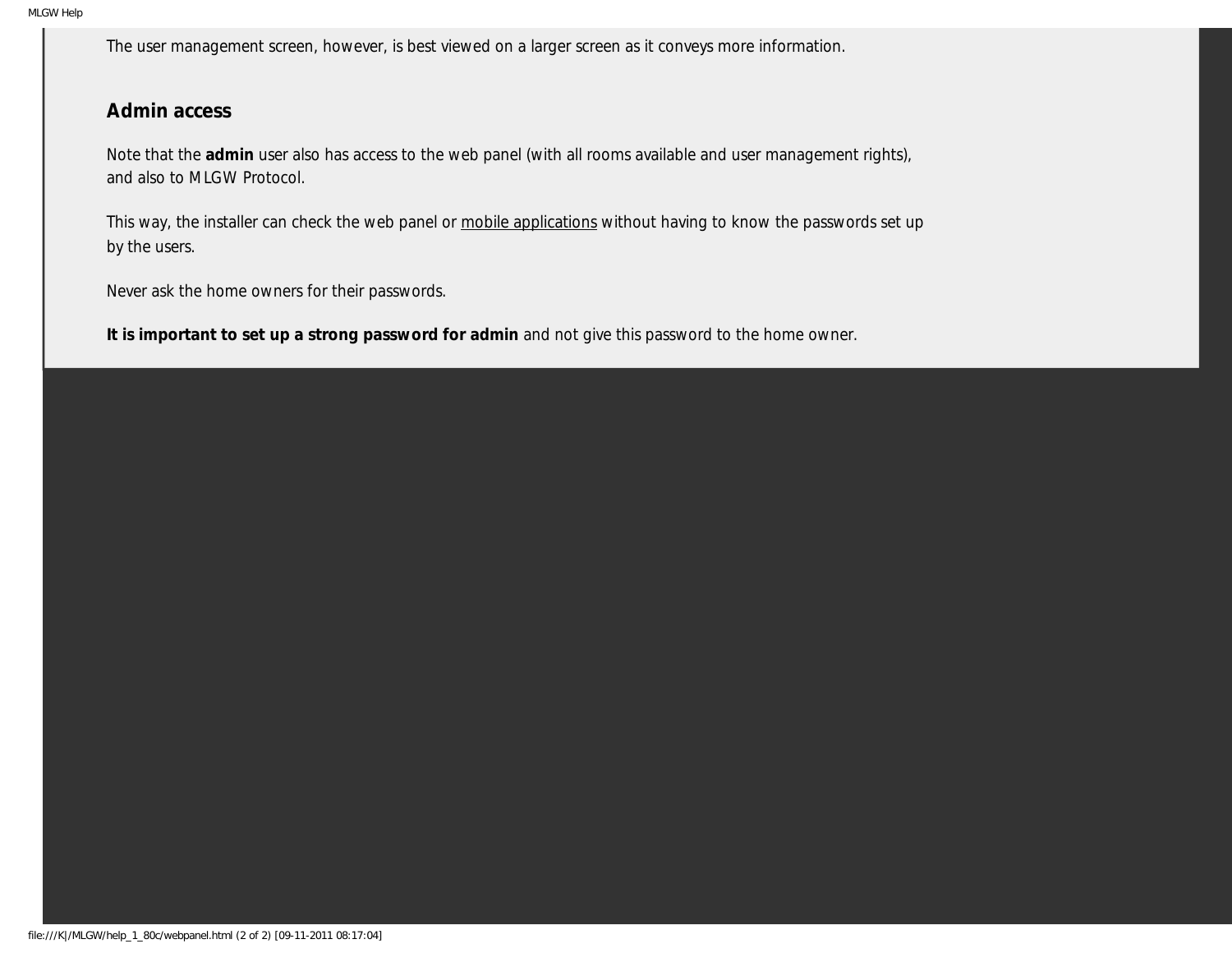### **Command line interface**

<span id="page-46-0"></span>In addition to the web-based interface, MLGW contains a command-line based interface (CLI).

Use CLI for:

- Monitoring for events / macros / commands in real time, and without occupying the web-based interface.
- Basic setup of MLGW: network settings, MLGW protocol availability, time and date settings.
- Obtaining service information.
- Automating configuration of multiple MLGW units.

To access the CLI, use any Telnet client to connect to MLGW.

The IP address or host name to use is the same as for the web-based interface: use the IP address of MLGW, or the host name **mlgw.local** if your system implements multicast DNS.

Configure your telnet client for UTF-8 encoding to correctly show international characters.

On connection, you will get a log-in prompt. Type the MLGW password to proceed. Several CLI connections may be active simultaneously.

Use the TAB key to check for available commands, automatically complete the commands, and getting help for a command. Use the Escape key to cancel a command and get a new prompt.

### **Available commands**

Commands have optional arguments, with the following properties:

- Arguments between brackets ('[' and ']' ) are optional.
- Arguments separated by a vertical bar ('|') are mutually exclusive.
- Command names and arguments are case insensitive, except for passwords which are case sensitive.
- Arguments shown in uppercase indicate a literal value.
- Arguments shown in lowercase indicate values you should supply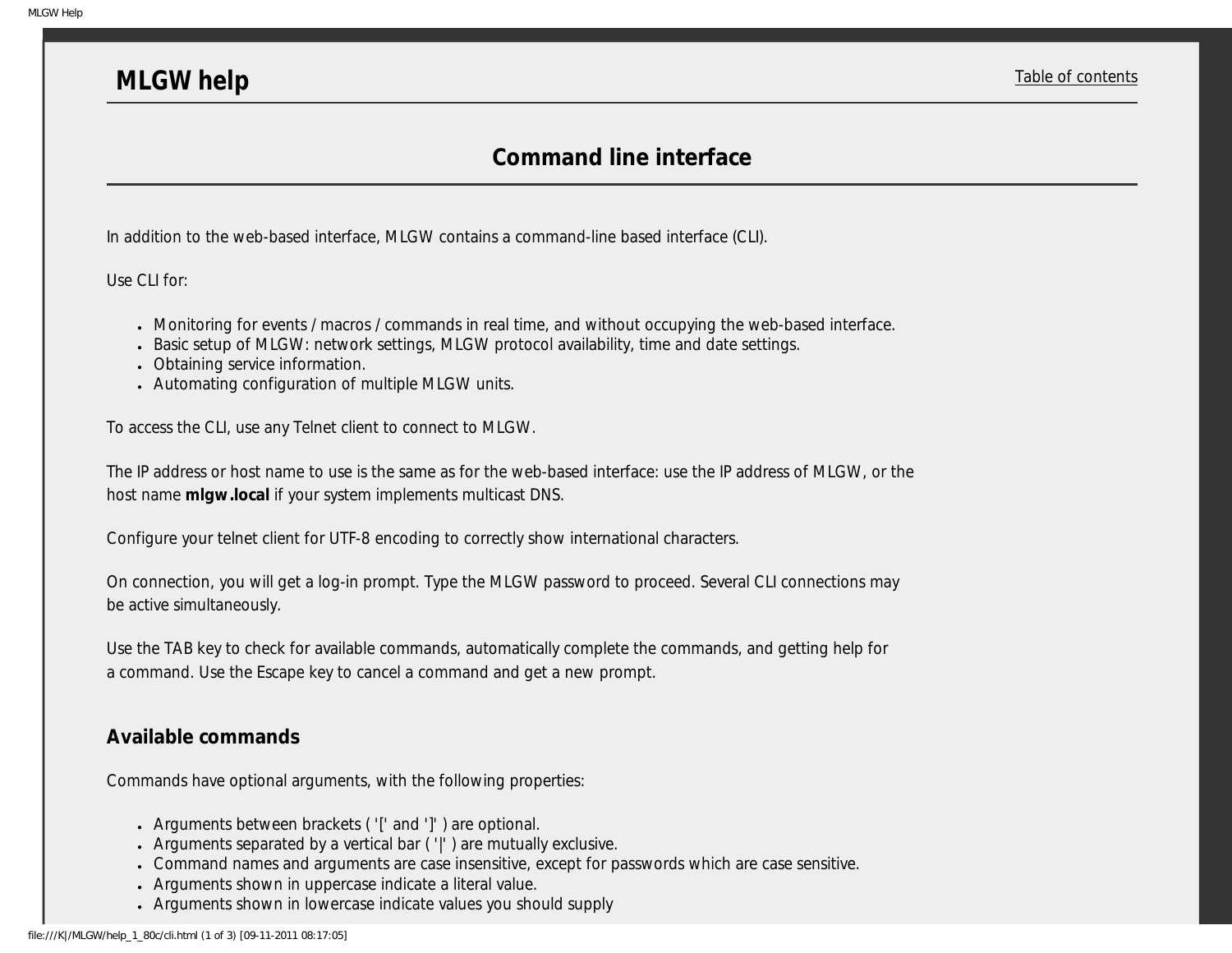#### **HELP [ command ]**

- Provides usage information for a command.
- With no arguments, provides help on using the command line interface.

### **LOGOUT [ ALL | OTHER ]**

- Terminates the CLI session. Ctrl-D can be used equivalently.
- With an argument, terminates all, or all other CLI sessions.
- The **INFO** command shows the number of active CLI sessions.

#### **INFO**

- Displays product and status information of MLGW:
	- ❍ Serial number
	- ❍ Type number
	- ❍ MAC address
	- ❍ Network configuration
	- ❍ Software version
	- ❍ Hardware version
	- ❍ Number of CLI opened sessions
	- ❍ System time

### **DATE [ yyyy mm dd hh mm ]**

#### **DATE BEOLINK**

- Without arguments, displays the current system date and time.
- With BEOLINK argument, system date is set to that of BeoLink products.
- For manual date setup, provide the 5 numeric values.

#### **NETCONFIG [IP xxx.xxx.xxx.xxx] [GATEWAY xxx.xxx.xxx.xxx] [MASK xxx.xxx.xxx.xxx] [DNS xxx.xxx.xxx.xxx]**

#### **NETCONFIG DHCP**

- Without arguments, shows current network setup.
- With DHCP argument, gets configuration from DHCP server.
- Providing one or more of the manual settings switches to manual IP configuration.
- New settings apply immediately.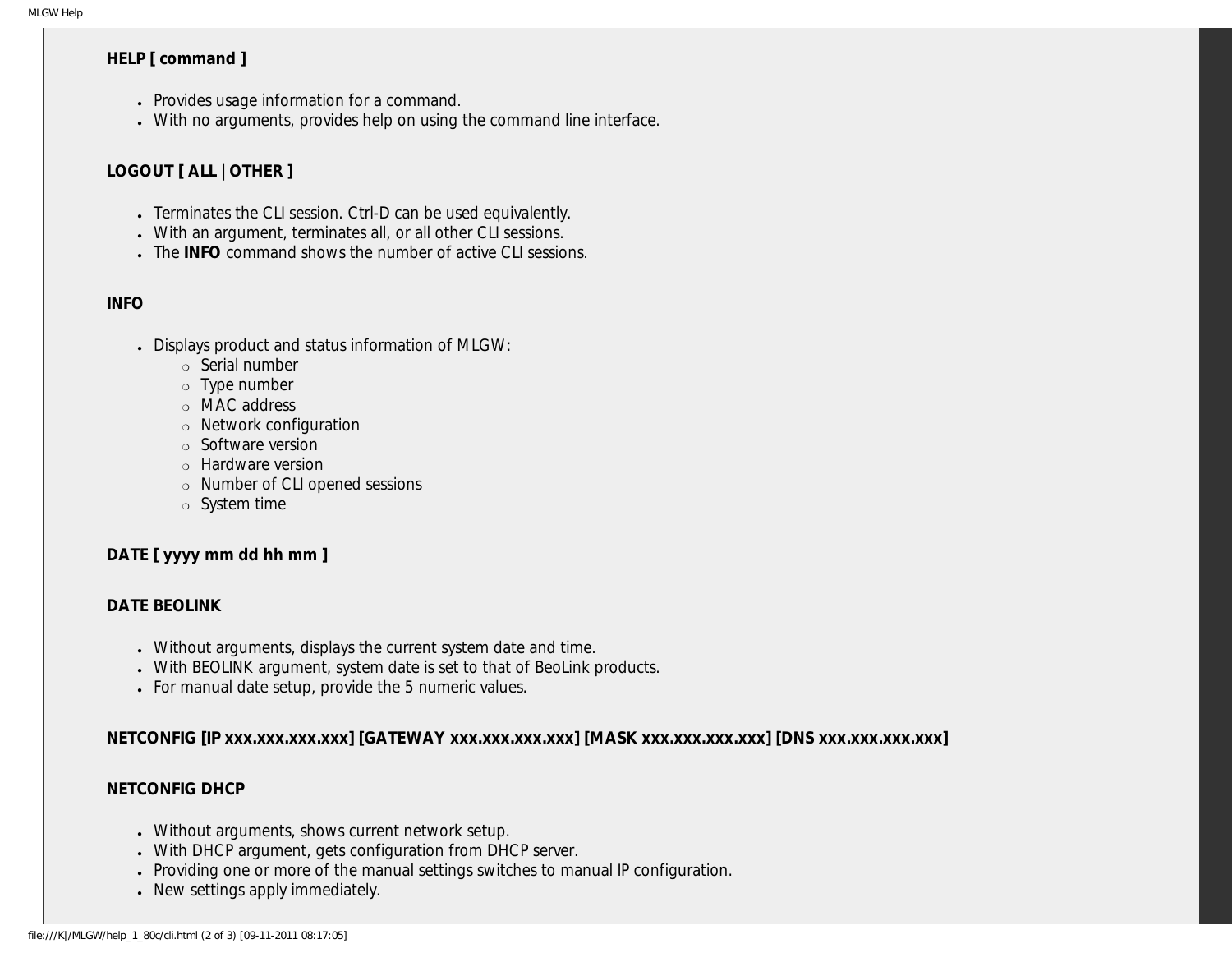### **PASSWORD old\_password new\_password**

• Changes the system password.

#### **MAC**

• Displays the Ethernet MAC address.

### **MLGWPROTO RS232 [ bitrate | OFF ]**

### **MLGWPROTO IP [ port | OFF ]**

• Sets up MLGW protocol on RS232 or IP.

### **MONITOR**

- Starts a real-time monitoring application.
- Use keys M, E, C, to toggle the display of macros, events and commands respectively.
- Use the space bar to stop and resume monitoring.
- $\bullet$  Q quits the monitor application.
- Any other key inserts a mark in the output.

### **ALLSTANDBY**

- Sends all BeoLink products to stand-by. Use to check BeoLink connectivity.

### **COUNTERS**

• Displays service counters.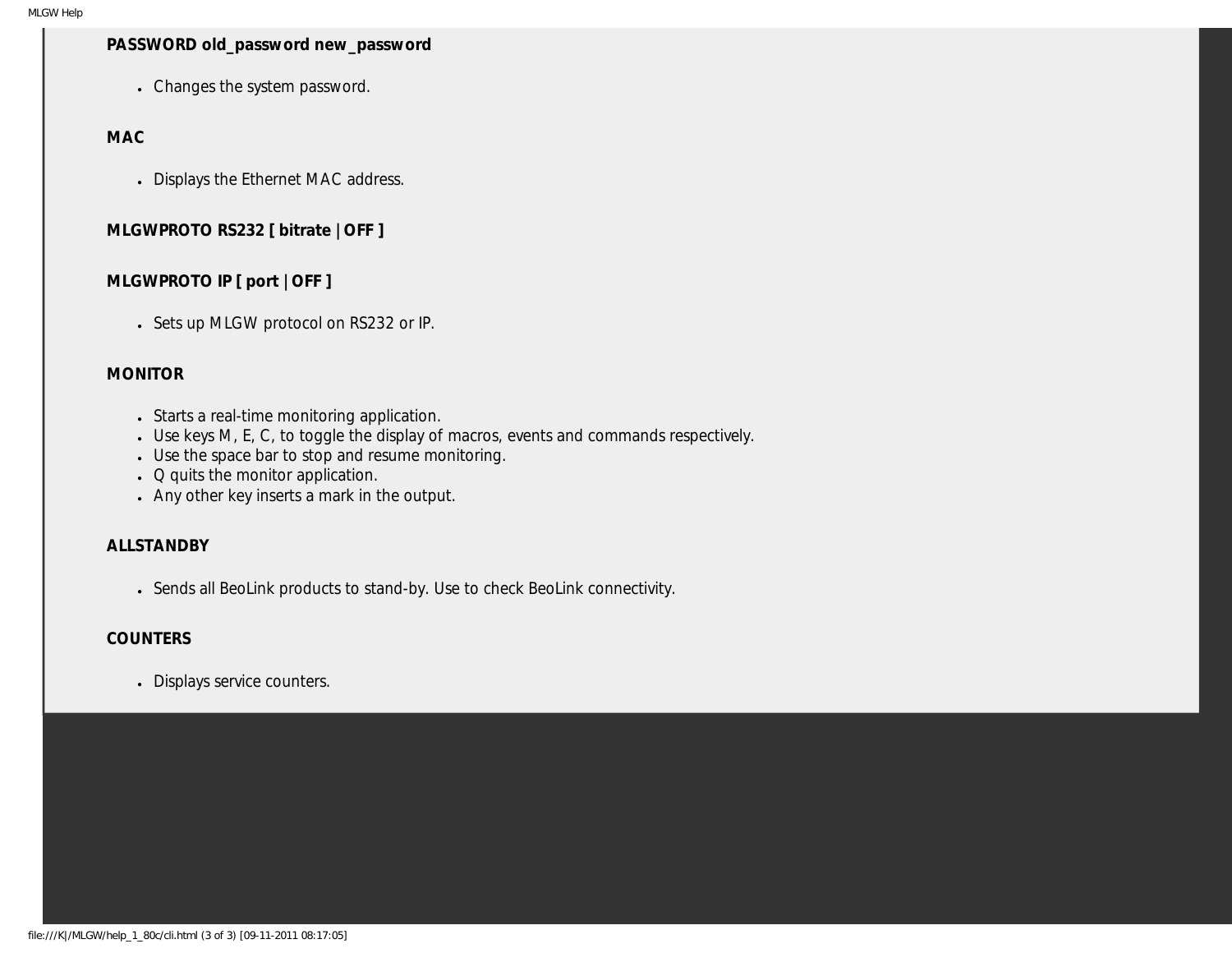## **RS232 port pin assignment**

<span id="page-49-0"></span>The RS232 port on MLGW is a standard DTE-side interface with the following pin assignment. Direction is indicated as **input** to MLGW or **output** from MLGW.

|                 | $\text{Pin}$ Direction | Signal                           |
|-----------------|------------------------|----------------------------------|
|                 | Input                  | DCD - data carrier detect        |
| 2               | Input                  | RxD - received data              |
| $\overline{3}$  | Output                 | TxD - transmitted data           |
| $\vert 4 \vert$ | Output                 | <b>DTR</b> - data terminal ready |
| $\overline{5}$  |                        | <b>GND</b> - signal ground       |
| 6               | Input                  | <b>DSR</b> - data set ready      |
| 7               | Output                 | RTS - request to send            |
| $\overline{8}$  | Input                  | CTS - clear to send              |
| 9               | Input                  | <b>RI</b> - ring indicator       |

RxD, TxD and GND are always required. RTS and CTS are required when using hardware handshaking (e.g. Lutron RadioRA, or Lutron HomeWorks).

In general, a fully wired RS232 cable should work with most systems.

The connector is type DE-9 (DB-9) male.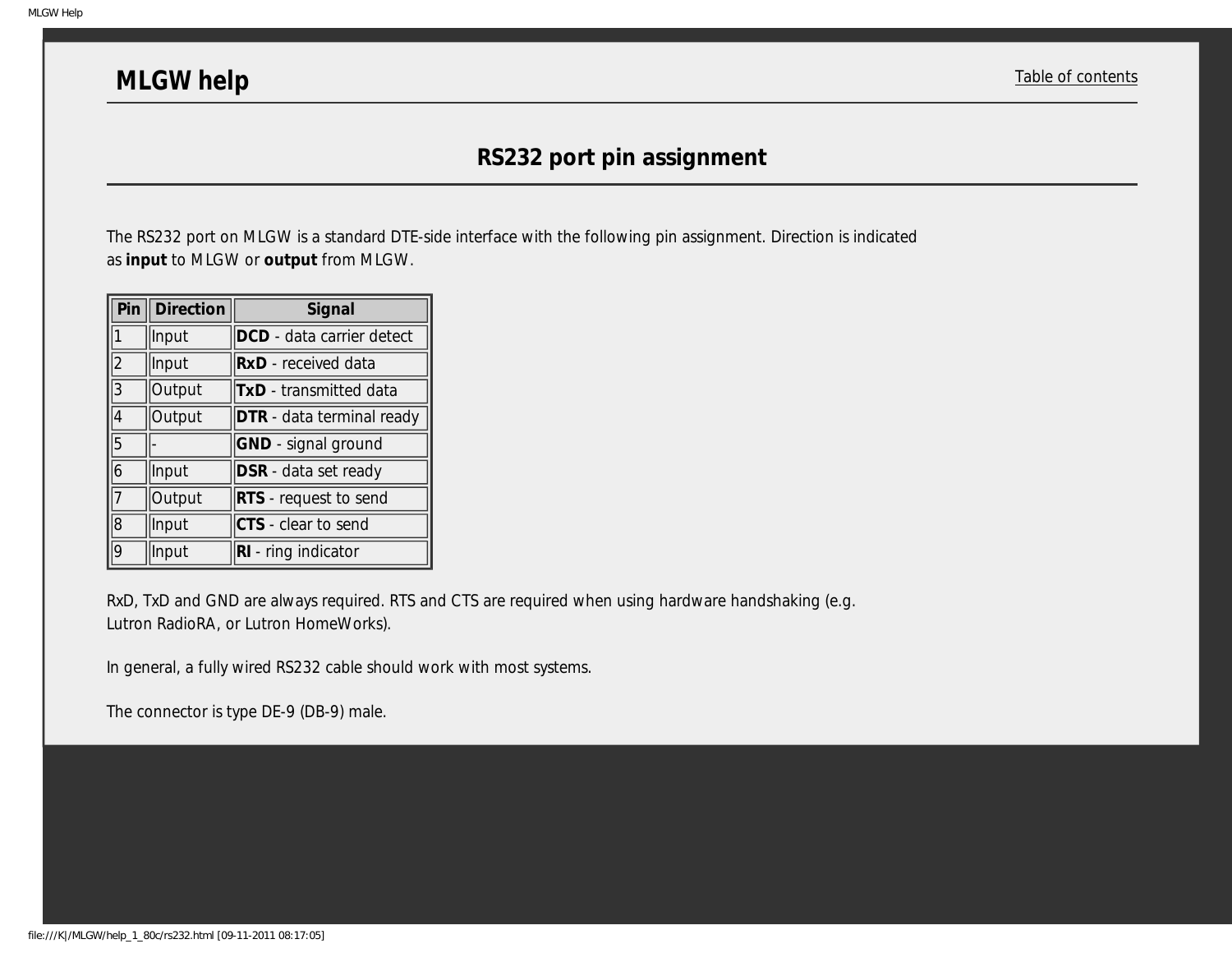### **BeoTime**

<span id="page-50-0"></span>For MasterLink Gateway customers, BeoTime will ensure a complete and pleasant wake-up not only via the alarm, audio or video sources, but also via a combination of home automation actions: different light settings, opening of blinds, etc. - all controlled via MasterLink Gateway.

For busy mornings BeoTime can control selected sources and likewise at night ask MasterLink Gateway for a predefined pleasant goodnight.

By offering these new functionalities, we extend the decentralised timer functionality offered by BeoTime in the bedroom environment also to engage and activate home automation sources for the whole house.

BeoTime interacts with MLGW by sending infrared LIGHT commands together with the alarm and the chosen audio/video sources.

This compatibility must be enabled on BeoTime.

### **Enabling MLGW compatibility on BeoTime**

To enable or disable MLGW compatibility on BeoTime:

- 1. From idle state press and hold ö for at least 10 seconds.
- 2. While still holding ö toggle the alarm button 4 times (i.e. ON-OFF-ON-OFF-ON-OFF-ON-OFF or OFF-ON-OFF-ON-OFF-ON-OFF-ON).
- 3. Release Ü.

When MLGW compatibility has been enabled the following features are available:

- The menu contains an **ALARM LIGHT** option for selecting the light command for wake-up
- A lights off sequence (see below) is transmitted at the alarm timeout event
- A lights off sequence is transmitted at the sleep timer timeout event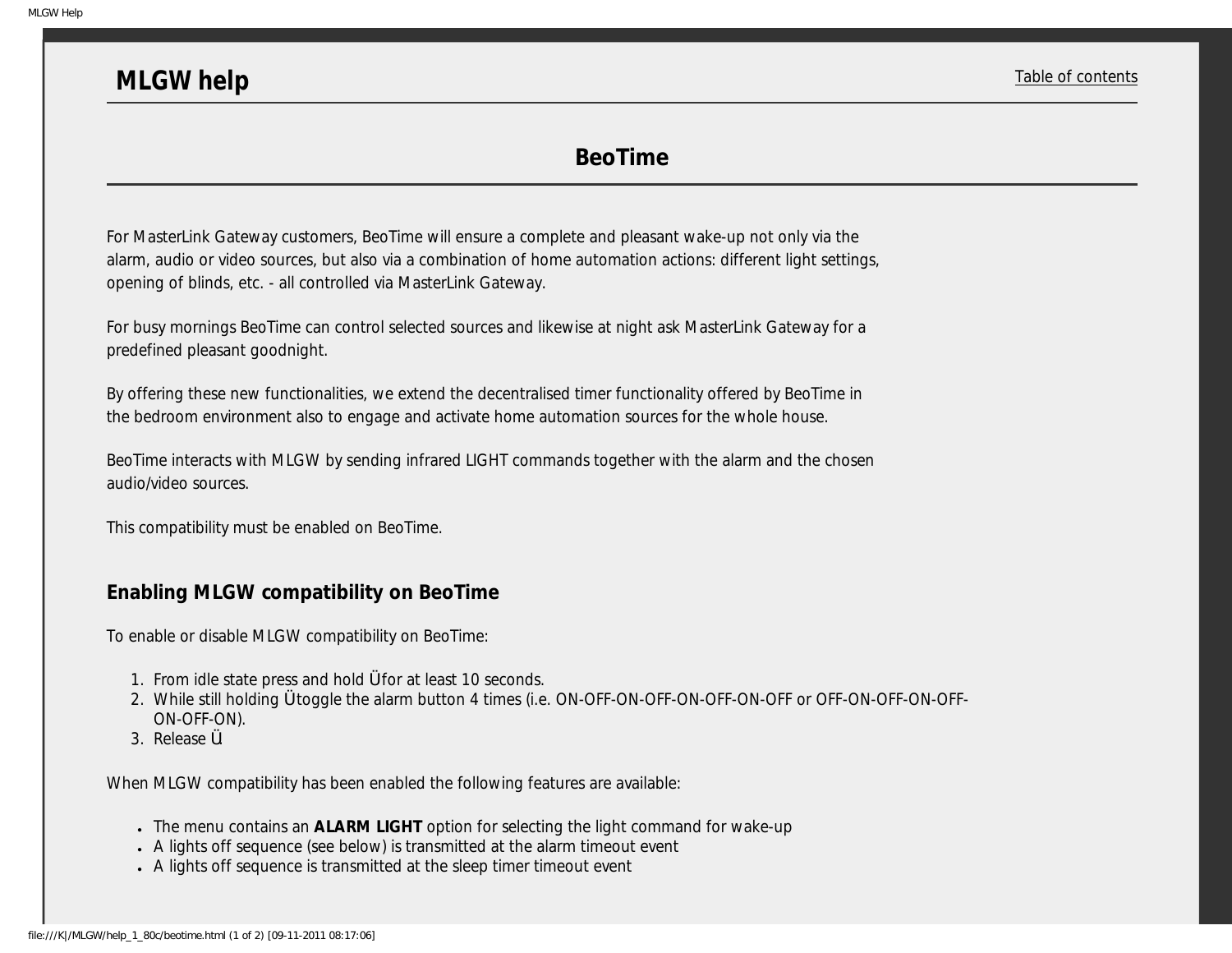### **Alarm LIGHT functionality**

ALARM LIGHT will be added to the main menu - opening up for LIGHT commands used alongside audio/video sources used for wake-up. In the ALARM LIGHT menu the following LIGHT commands can be selected: NONE, ON, 1, 2, 3, 4, 5, 6, 7, 8, 9, RED, GREEN, YELLOW or BLUE. Default is set to: NONE.

#### **ALARM TIMEOUT**

The sources activated by the ALARM LIGHT can now also switch off at the same time as the ALARM TIMEOUT defined for the audio or video source in your bedroom area. BeoTime will transmit a lights off sequence at timeout.

#### **SLEEP TIMER TIMEOUT**

Likewise, the sources activated via the ALARM LIGHT command can now also switch off at the same time as the SLEEP TIMER TIMEOUT defined for the audio or video source in your bedroom area. BeoTime will transmit a lights off sequence at timeout.

**Lights off** is transmitted as the IR codes LIGHT 0 followed by LIGHT STOP.

The ALARM LIGHT menu also has a SUNRISE option for gradually raising the light level by sending LIGHT-STEP UP commands periodically. This is intended for future use.

### **Checking BeoTime infrared commands**

You can verify the exact sequence of infrared commands by setting up an alarm on BeoTime and then using the monitoring tool on MasterLink Gateway (on the [command line interface](#page-46-0) or the [web interface\)](#page-41-2) and checking for LIGHT events in the room.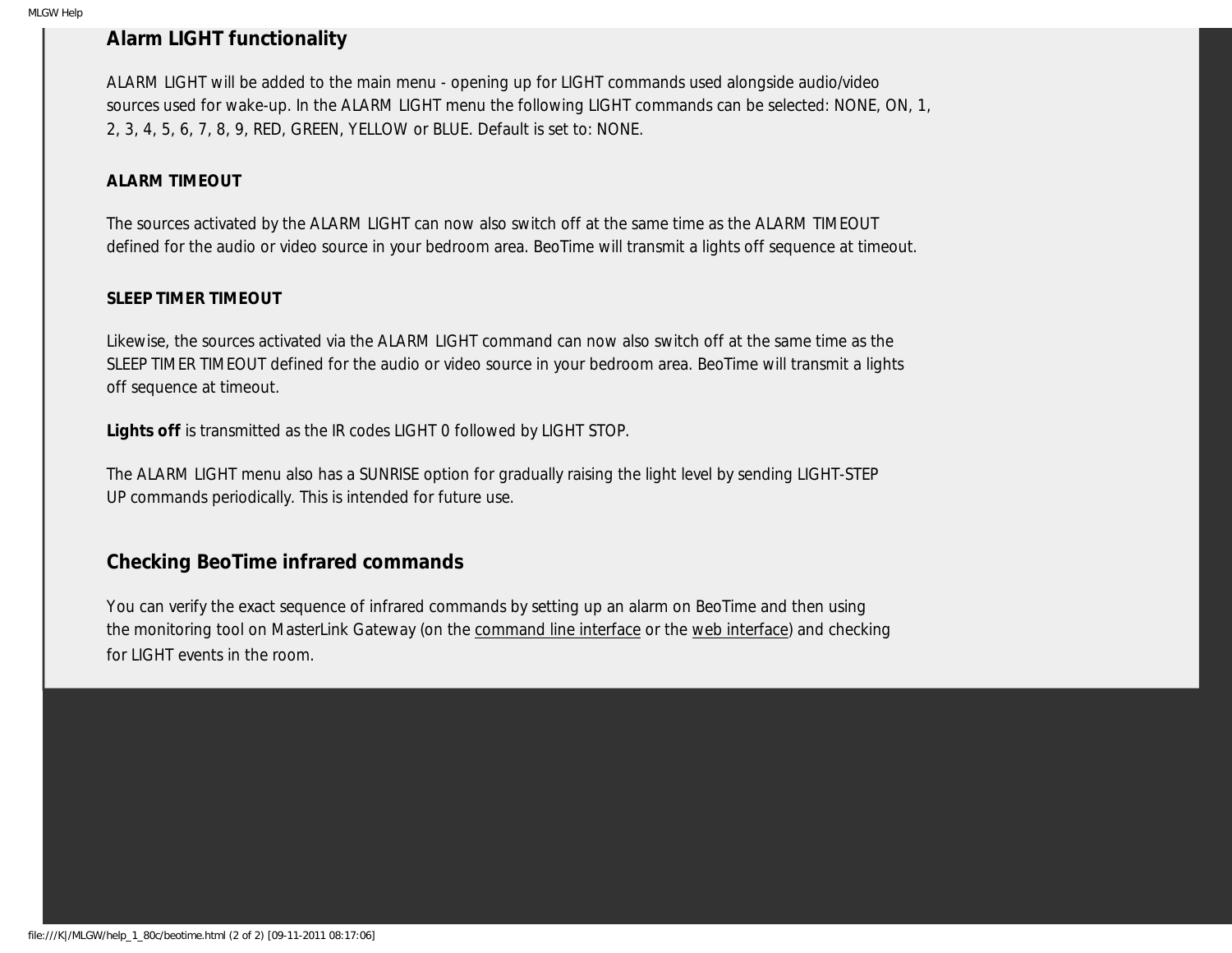## **Troubleshooting**

### <span id="page-52-0"></span>**MLGW not working after software update**

#### **Detecting if MLGW is running**

The following are signs that the MLGW application is not running:

- The front panel indicator does not go green after approximately 1 minute of being powered up.
- Briefly pressing the setup button produces no visible feedback on the front panel indicator.
- The unit automatically reboots every minute or so (check for system boot indication on the front panel, or critical error indication).

If the application seems to be running, but you cannot connect either via web or via telnet (command line interface), first check that the network is working as usual; then try resetting the network settings through the front panel. See the section on [network connectivity.](#page-8-0)

#### **Restarting MLGW on factory-installed software**

If a software update causes MLGW to fail (for example due to power failure during flash update), the unit can be restarted using the original factory-installed software.

To do this, switch MLGW off, and while pressing the setup-button, switch it back on. Release the setup button only after 5 seconds. Now MLGW will start from the original software installed during production. The userinstalled software will no longer be available. You need to log in to the system and perform a software upgrade to try to fix the broken software.

If you suspect that the failure is inherent to the latest software installed (and not a failure during the flash process), then you can manually download an earlier software version from BeoWise to your computer, and perform a software update from that file.

#### **Erasing all configuration before application start**